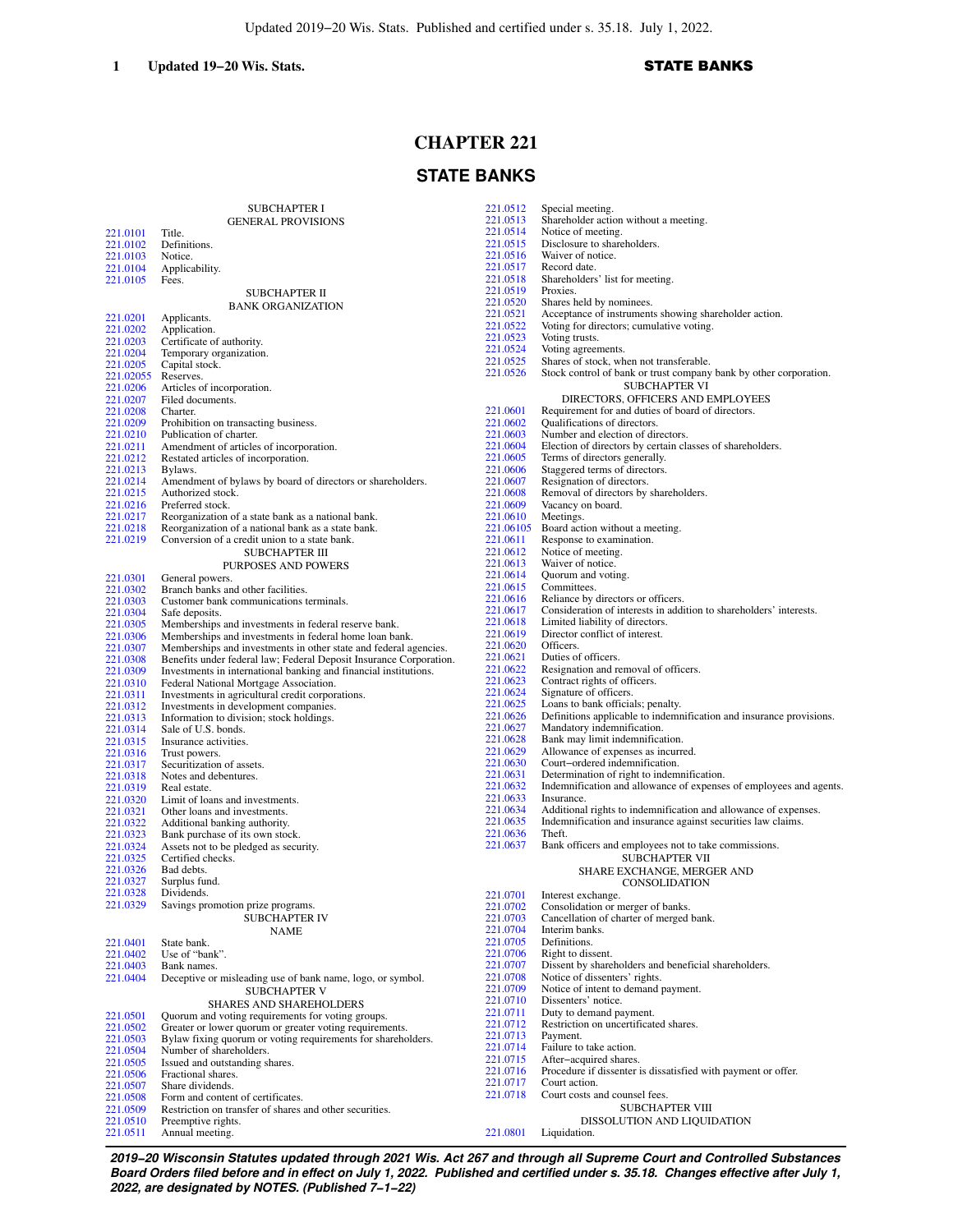| 221.0802 | Banks may be placed in hands of division.           | 221.1004 | False statements.                |
|----------|-----------------------------------------------------|----------|----------------------------------|
| 221.0803 | Charter, how forfeited.                             | 221.1005 | Refusal to permit inspection.    |
|          | <b>SUBCHAPTER IX</b>                                | 221.1006 | Fees for certified copies.       |
|          | INTERSTATE BANKING AND FOREIGN BANKS                | 221.1007 | Legal process; how served.       |
| 221.0901 | Acquisitions of banks and bank holding companies.   | 221.1008 | Record search.                   |
| 221.0903 | In-state branches maintained by out-of-state banks. |          | <b>SUBCHAPTER XI</b>             |
| 221.0904 | Out-of-state banks establishing branches.           |          | <b>BANK SERVICE CORPORATIONS</b> |
|          | <b>SUBCHAPTER X</b>                                 | 221.1101 | Bank service corporations.       |
|          | RECORDS, REPORTS AND LEGAL PROCESS                  |          | <b>SUBCHAPTER XII</b>            |
| 221.1001 | Stock book.                                         |          | <b>BANK-OWNED BANKS</b>          |
| 221.1002 | Reports.                                            | 221.1201 | Stock in bank-owned banks.       |
| 221.1003 | Forfeiture.                                         | 221.1202 | Bank-owned banks.                |

### SUBCHAPTER I

### GENERAL PROVISIONS

**221.0101 Title.** This chapter may be cited as the "Wisconsin banking law".

**History:** [1995 a. 336](https://docs.legis.wisconsin.gov/document/acts/1995/336).

### **221.0102 Definitions.** In this chapter:

**(1)** "Articles of incorporation" includes amended and restated articles of incorporation.

**(2)** "Authorized shares" means the shares of all classes that a bank is authorized to issue.

**(3)** "Capital stock" means the stock of a bank, other than preferred stock.

**(4)** "Capital" means, with respect to any bank, the sum of all of the following, less the bank's intangible assets:

(a) The bank's capital stock.

(b) The bank's preferred stock.

(bm) The bank's surplus.

(c) The bank's undivided profits.

(d) Outstanding notes and debentures of the bank that are legally issued and sold by the bank and approved by the division under s. [221.0318 \(2\).](https://docs.legis.wisconsin.gov/document/statutes/221.0318(2))

**(5)** "Record date" means the date on which a bank determines the identity of its shareholders for purposes of this chapter.

**(6)** "Shareholder" means the person in whose name shares are registered in the records of a bank or, to the extent of the rights granted by a nominee certificate on file with a bank, the beneficial owner of the shares.

**(7)** "Subscriber" means a person who subscribes for shares in a bank, whether before or after incorporation of the bank.

**(8)** "Treasury shares" means shares of a bank that have been issued, that have been subsequently acquired by and belong to the bank, and that have not been canceled or restored to the status of authorized but unissued shares.

**(9)** "Voting group" means any of the following:

(a) All shares of one or more classes or series that, under the articles of incorporation or this chapter, are entitled to vote and be counted together collectively on a matter at a meeting of shareholders.

(b) All shares that under the articles of incorporation or this chapter are entitled to vote generally on a matter.

**History:** [1995 a. 336](https://docs.legis.wisconsin.gov/document/acts/1995/336); [1997 a. 27.](https://docs.legis.wisconsin.gov/document/acts/1997/27)

**221.0103 Notice. (1)** APPLICABILITY. This section applies to a notice that is required under this chapter or that is made subject to this section by express reference to this section.

**(2)** WHEN ORAL NOTICE PERMITTED. A person shall give notice in writing, except that notices to or from a bank may be given orally, if permitted by the bank's articles of incorporation or bylaws and not otherwise prohibited by this chapter.

**(3)** METHOD OF PROVIDING WRITTEN NOTICE. Unless otherwise provided in the articles of incorporation or bylaws, notice may be communicated in person, by telephone, telegraph, teletype, fac-

## STATE BANKS **Updated 19−20 Wis. Stats. 2**

simile or other form of wire or wireless communication, or by mail or private carrier. If these forms of personal notice are impracticable, notice may be communicated by a newspaper of general circulation in the area where published or by radio, television or other form of public broadcast communication.

**(4)** DATE NOTICE IS EFFECTIVE. (a) Except as provided in par. [\(b\)](https://docs.legis.wisconsin.gov/document/statutes/221.0103(4)(b)) and ss. [221.0607 \(2\)](https://docs.legis.wisconsin.gov/document/statutes/221.0607(2)) and [221.0622 \(1\)](https://docs.legis.wisconsin.gov/document/statutes/221.0622(1)), written notice is effective on the earliest of the following:

1. On the date received.

2. Five days after deposit of the notice in the U.S. mail, if mailed postpaid and correctly addressed.

3. On the date shown on the return receipt, if the notice is sent by registered or certified mail, return receipt requested, and if the receipt is signed by or on behalf of the addressee.

4. On the effective date specified in the articles of incorporation or bylaws.

(b) Written notice by a bank to a shareholder of the bank is effective when mailed. The notice may be addressed to the shareholder's address shown in the bank's current record of shareholders.

(c) Oral notice is effective when communicated. **History:** [1995 a. 336.](https://docs.legis.wisconsin.gov/document/acts/1995/336)

**221.0104 Applicability.** This chapter applies to all banks organized and existing within this state. The powers, privileges, duties and restrictions conferred and imposed upon a bank existing and doing business under the laws of this state are hereby abridged, enlarged or modified, as each particular case may require, to conform to this chapter. **History:** [1995 a. 336.](https://docs.legis.wisconsin.gov/document/acts/1995/336)

**221.0105 Fees.** The division may establish such fees as it determines are appropriate for documents filed with the division under this chapter and for such other services as the division may provide under this chapter.

**History:** [1995 a. 336.](https://docs.legis.wisconsin.gov/document/acts/1995/336)

### SUBCHAPTER II

### BANK ORGANIZATION

**221.0201 Applicants.** Any number of adult residents of this state, not less than 3 nor more than 20, who desire to associate for the purpose of organizing a banking corporation under this chapter, may apply to the division to organize a bank. The application shall be made on a form prescribed by the division. **History:** [1995 a. 336.](https://docs.legis.wisconsin.gov/document/acts/1995/336)

**221.0202 Application. (1)** CONTENTS. An application under s. [221.0201](https://docs.legis.wisconsin.gov/document/statutes/221.0201) shall be prepared and filed in duplicate, and shall include all of the following:

(a) The location of the proposed bank.

(b) The character of the business to be transacted by the proposed bank.

(c) The proposed capital of the proposed bank.

(d) The full name, residence, and occupation of each applicant.

(e) Other information required by the division.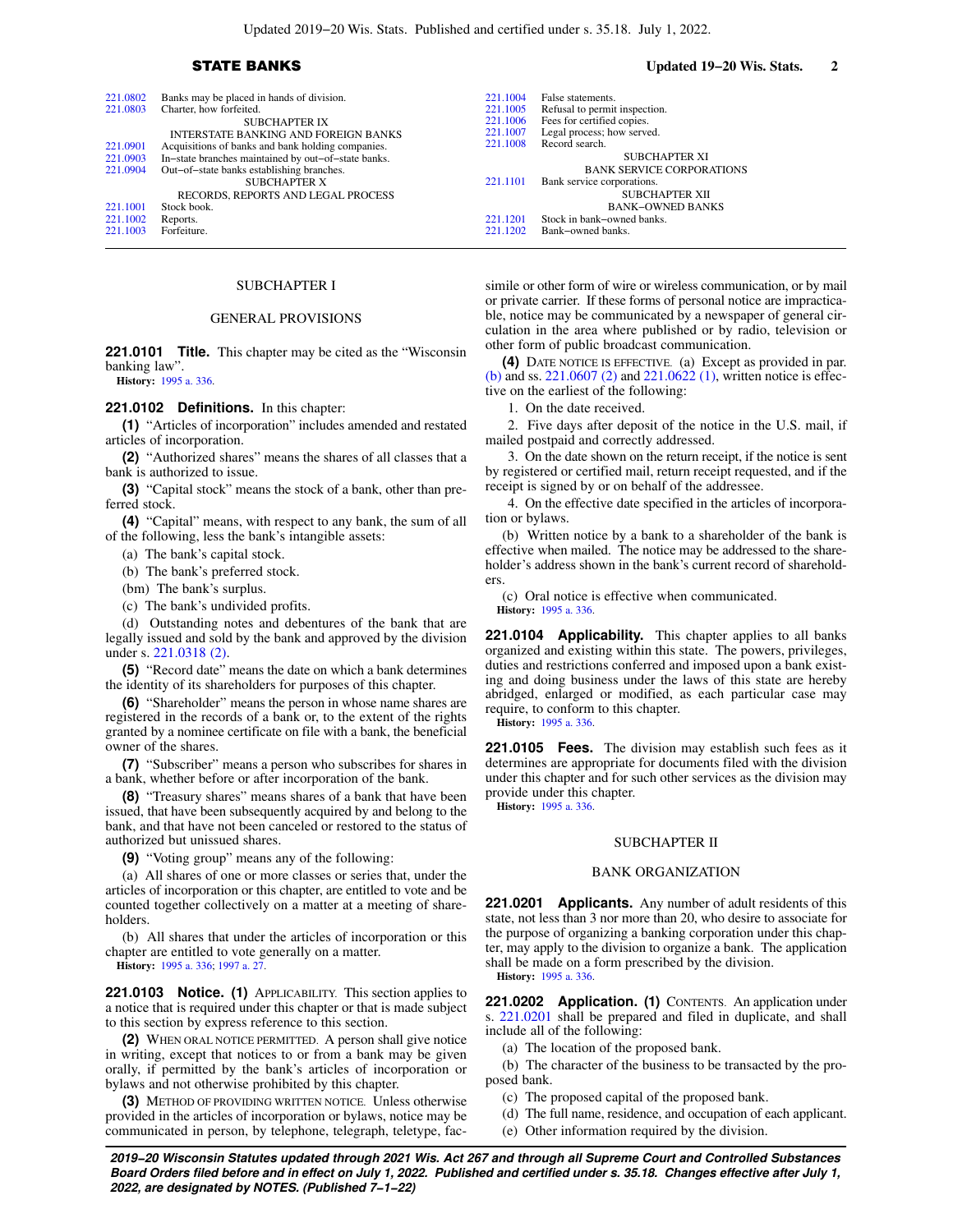**(2)** NOTICE OF APPLICATION. Upon receipt by the division of properly executed application, the division shall, within 5 days, forward to the applicants a copy of a notice of application for authority to organize a bank. The notice of application shall contain the information required under sub. [\(1\)](https://docs.legis.wisconsin.gov/document/statutes/221.0202(1)) and a date and place for hearing on the application. The notice shall be published as a class 3 notice, under ch. [985,](https://docs.legis.wisconsin.gov/document/statutes/ch.%20985) by the applicants, at their own expense, in the city, village or town where the bank is to be located. Proof of publication shall be filed with the division in such form as the division requires. The division may waive the requirement of publication, if the bank to be organized is to replace, absorb or consolidate one or more existing banks.

**(3)** FEE. The applicants shall pay to the division a fee in an amount determined by the division, together with the actual costs incurred by the division in making an investigation under sub. [\(4\)](https://docs.legis.wisconsin.gov/document/statutes/221.0202(4)) of the application.

**(4)** INVESTIGATION. (a) At the hearing and by such investigation as the division considers necessary, the division shall consider all of the following:

1. Whether the character, responsibility and general fitness of the persons named in the application command confidence and warrant the belief that the business of the proposed bank will be honestly and efficiently conducted in accordance with this chapter.

2. Whether public convenience and advantage will be promoted by allowing the bank to organize.

3. The character and experience of the proposed officers.

4. The adequacy of existing banking facilities and the need of further banking capital.

5. The outlook for the growth and development of the area where the bank is to be located.

6. The methods and banking practices of any existing banks in the area where the bank is to be located; the interest rate that these existing banks charge to borrowers; and the character of the service which these existing banks provide to the community.

7. The prospects for the success of the proposed bank if efficiently managed.

(b) The division shall complete the investigation within 90 days after the filing with the division of proof of publication under sub.  $(2)$  and the paying of the fee under sub.  $(3)$ , whichever is later. If a majority of the applicants and the division mutually agree, the time may be extended for an additional period of 60 days.

**(5)** DECISION. After completing the investigation under sub. [\(4\)](https://docs.legis.wisconsin.gov/document/statutes/221.0202(4)), the division shall make a written report to the banking institutions review board stating the results of the investigation and the division's recommendation. The board shall consider the matter, conduct any necessary hearing, and promptly make its decision approving or disapproving the application. The decision shall be final except pursuant to s.  $220.035(1)$  and [\(3\)](https://docs.legis.wisconsin.gov/document/statutes/220.035(3)). If the application is approved, the division shall endorse on each of the original applications the word "Approved". If the application is disapproved, the division shall endorse the word "Disapproved". One of the duplicate originals shall be filed in the division's office and one shall be returned by mail to the applicants.

**History:** [1995 a. 336](https://docs.legis.wisconsin.gov/document/acts/1995/336); [2019 a. 65.](https://docs.legis.wisconsin.gov/document/acts/2019/65)

221.0203 Certificate of authority. (1) POWERS GRANTED BY CERTIFICATE. If an application for authority to organize a banking corporation is approved, the division shall issue a certificate of authority to the applicants, who shall thereafter be known as the incorporators. The certificate of authority shall grant the incorporators such powers as are incidentally or necessarily preliminary to the organization of a banking corporation. These powers include all of the following:

(a) Creating a temporary organization, consisting of a chairperson, a secretary and a treasurer.

(b) Executing and filing articles of incorporation.

(c) Adopting rules for the conduct of meetings of the incorporators and of the first meeting of the shareholders.

(d) Opening subscription books for stock.

- (e) Securing an option on real estate to be used as a bank office.
- (f) Fixing an amount at which the stock shall be sold.
- (g) Collecting subscriptions to the stock.

(h) Selecting a depository for funds as may be collected.

(i) Appointing any agent or agents.

(j) Compiling a set of bylaws for submission to the shareholders.

**(2)** VOTING REQUIREMENTS. Following the incorporation of a bank, an action permitted by this chapter to be taken by its incorporators may be taken by the majority of its incorporators or the survivors of the incorporators.

**History:** [1995 a. 336.](https://docs.legis.wisconsin.gov/document/acts/1995/336)

**221.0204 Temporary organization.** The chairperson of the incorporators shall preside at all meetings and shall exercise other duties that are ordinarily performed by a chairperson. The secretary shall manage the correspondence of the incorporators, record fully all proceedings of the meetings of the incorporators, file and preserve all documents and papers of the organization, and file any necessary papers with the division. The treasurer shall receive all moneys paid in on subscriptions to stock or for other purposes, keep a true account thereof, deposit these funds in the designated depository, and pay such valid orders as may be drawn on the treasurer. The incorporators shall require a bond in a suitable amount from the treasurer and from other officers and agents who may handle the funds of the proposed bank. The incorporators shall audit claims against the proposed bank and record of action on these claims in the minutes. If a claim is ordered paid, an order shall be drawn upon the treasurer and signed by the chairperson and secretary. Until the completion of the organization of the proposed bank, the incorporators may exercise the powers conferred upon incorporators of corporations under ch. [180](https://docs.legis.wisconsin.gov/document/statutes/ch.%20180), to the extent that these powers are not in conflict with this chapter.

**History:** [1995 a. 336.](https://docs.legis.wisconsin.gov/document/acts/1995/336)

**221.0205 Capital stock.** Immediately following a bank's organization under this chapter, the division shall determine the required capital of the bank, subject to review by the banking institutions review board. In addition to the required capital stock, a contingent fund and paid−in surplus each in an amount equal to at least 25 percent of the aggregate amount of the capital stock, shall be subscribed at the time the subscription list of shareholders is prepared by the incorporators.

**History:** [1995 a. 336;](https://docs.legis.wisconsin.gov/document/acts/1995/336) [1997 a. 146](https://docs.legis.wisconsin.gov/document/acts/1997/146); [2019 a. 65](https://docs.legis.wisconsin.gov/document/acts/2019/65).

**221.02055 Reserves. (1)** DEFINITIONS. In this section:

(a) "Municipal obligation" has the meaning given in s. [67.01](https://docs.legis.wisconsin.gov/document/statutes/67.01(6))  $(6)$ 

(b) "Short−term" means maturing within 18 months or less.

**(2)** RESERVE REQUIREMENTS. A bank shall maintain sufficient reserves to meet anticipated withdrawals, commitments and loan demand. A bank shall maintain at least the level of reserves required for it by the federal reserve system. The division may prescribe additional reserve requirements for an individual bank based on examination findings or other reports available to the division.

**(3)** PERMITTED RESERVES. A bank's reserves consist of all of the following:

- (a) Cash.
- (b) Cash items in the process of collection.

(c) Short−term obligations of or demand balances with other insured financial institutions in the United States.

(d) Short−term obligations of or guaranteed by the federal government.

- (e) Short−term obligations of this state.
- (f) Short−term municipal obligations.

(g) Short−term obligations approved by rule of the division.

(h) Balances with federal reserve banks.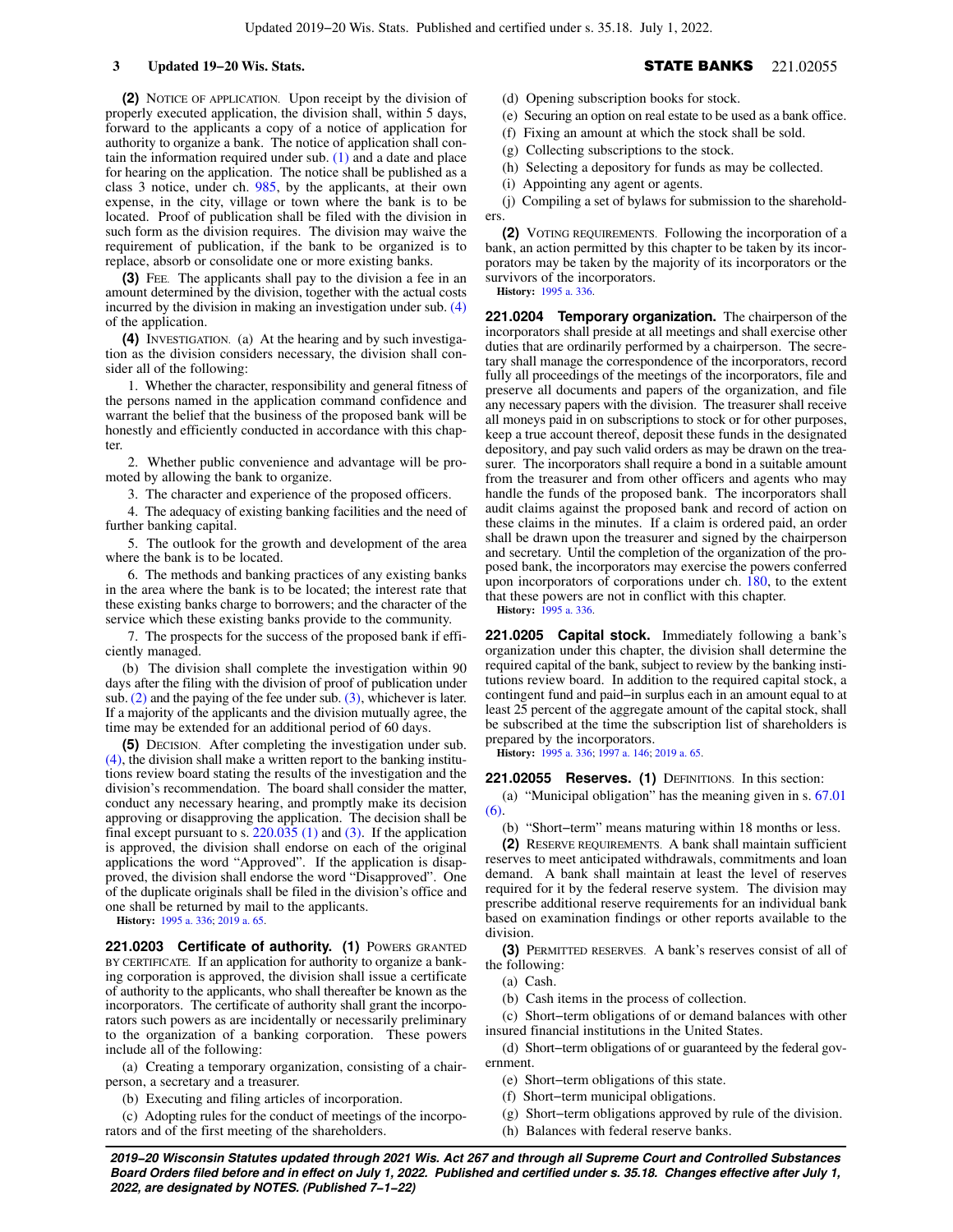## 221.02055 STATE BANKS **Updated 19−20 Wis. Stats. 4**

**(4)** EFFECT OF INSUFFICIENT RESERVES. If the reserves of a bank fall below the reserves required under sub. [\(2\)](https://docs.legis.wisconsin.gov/document/statutes/221.02055(2)), the bank may not increase its loans or discounts, except by discounting or purchasing bills of exchange payable at sight or on demand. The division shall notify a bank whose reserves are below the reserves required under sub. [\(2\)](https://docs.legis.wisconsin.gov/document/statutes/221.02055(2)) that the bank shall make good its reserves. If the bank fails for 30 days thereafter to make good such reserves, the division may assess the bank \$100 for each 2−week period during which the bank has not made good its reserves and may notify the attorney general and the department of justice shall institute proceedings for the appointment of a receiver and to wind up the business of the bank. The assessment shall be paid to the division and, if any such bank fails or refuses to pay the assessment, the division may maintain an action for the recovery of the assessment.

**History:** [1995 a. 336](https://docs.legis.wisconsin.gov/document/acts/1995/336).

221.0206 Articles of incorporation. (1) TIME FOR FILING. The incorporators shall file articles of incorporation with the division within a reasonable time, as determined by the division, from the date on which the division approved the certificate of authority. If the incorporators do not file the articles of incorporation within this period, all rights of the incorporators cease and the certificate of authority to organize is void.

**(2)** FORM AND CONTENTS. (a) The articles of incorporation shall be executed in duplicate, and shall be signed by the majority of the incorporators. All signers must be residents of this state and must be subscribers to stock of the bank or of a bank holding company of the bank.

(b) The articles of incorporation shall contain all of the following:

1. A declaration that the incorporators associate for the purpose of forming a banking corporation under this chapter and stating whether the bank is a state bank or a trust company bank.

2. The name of the bank.

3. The county and the village, town or city where the bank is to be located.

4. The amount of the bank's capital stock.

5. Before issuing more than one class of shares, all of the following:

a. The distinguishing designation of each class.

b. The number of shares of each class that the bank is authorized to issue.

c. The preferences, limitations and relative rights of that class.

6. Before the issuance of one or more series of shares within a class of shares, all of the following:

a. The distinguishing designation of each series within a class.

b. The number of shares of each series that the bank is authorized to issue.

c. The preferences, limitations and relative rights of that series.

7. Any other lawful provisions defining and regulating the powers or business of the bank, its officers or directors; the transfer of its stock; and the disposition of new stock that may be created by amending the articles of incorporation to increase the bank's capital.

**(3)** APPROVAL OR DISAPPROVAL. The division shall, in the division's discretion, approve or disapprove the articles of incorporation. If approved, the division shall endorse on each of the 2 duplicate originals the word "Approved". If disapproved, the division shall endorse on each of the 2 duplicate originals the word "Disapproved". The division shall file one of the originals and shall send the remaining original to the incorporators, together with a certificate showing the date of filing, the approval or disapproval and the date of the approval or disapproval. If the articles of incorporation are approved, the copy sent to the incorporators shall be filed with the records of the bank.

**(4)** FEES. The incorporators shall pay a fee to the division when the articles of incorporation are filed. The fee shall be in an amount determined by the division. **History:** [1995 a. 336.](https://docs.legis.wisconsin.gov/document/acts/1995/336)

**221.0207 Filed documents. (1)** PROPOSED BYLAWS AND SHAREHOLDER LIST. Within 90 days after the filing of the articles of incorporation under s. [221.0206](https://docs.legis.wisconsin.gov/document/statutes/221.0206), unless extended by the division, the incorporators shall file with the division, in duplicate, the proposed bylaws and a complete list of the shareholders of the proposed bank. The list of shareholders shall show the number of shares held by each shareholder and the post−office address of

be submitted for consideration by the shareholders. **(2)** SWORN DECLARATION. Within the period for filing under sub. [\(1\)](https://docs.legis.wisconsin.gov/document/statutes/221.0207(1)), the incorporators shall also file a declaration subscribed and sworn to by each of the incorporators, stating that, to the best of their knowledge and belief, all of the following are true:

each shareholder. On approval by the division, the bylaws shall

(a) All shareholders have subscribed for the stock accredited to them in the list of shareholders, in good faith and not as the representative or agent of any corporation or other person.

(b) One hundred percent of each stock subscription has been paid in lawful money.

(c) No incorporator has entered into any agreement or promise that the bank, when open, shall loan to any shareholder funds for the purpose of paying any indebtedness that may have been incurred by a shareholder to obtain funds to purchase shares of the bank.

(d) All money received in payment of stock subscriptions, except such amount as may have been paid out by order of the incorporators, is on deposit to the credit of the incorporators in the designated depository.

**History:** [1995 a. 336.](https://docs.legis.wisconsin.gov/document/acts/1995/336)

**221.0208 Charter. (1)** NOTICE REQUIRED. (a) A bank organizing under this chapter shall give notice in writing to the division that it is prepared to commence business after it has done all of the following:

1. Adopted bylaws, approved by the division.

2. Obtained suitable banking quarters, and the necessary books, forms, stationery, furniture and equipment for the proper and orderly transaction of the business of banking.

3. Complied with any other requirements imposed by law or rules of the division necessary to commence business.

(b) The notice under par. [\(a\)](https://docs.legis.wisconsin.gov/document/statutes/221.0208(1)(a)) shall be given to the division within a reasonable time after the date of filing the articles of incorporation, as determined by the division.

**(2)** EXAMINATION AND ISSUANCE OF CHARTER. After receiving a notice under sub.  $(1)$  (a), the division shall make an examination of the organizing bank. If this examination satisfies the division that the stock subscriptions have been fully paid in lawful money and that the bank is lawfully entitled to commence business, the division shall issue to the bank a certificate of authority for the bank to commence business. The certificate of authority to commence business is the charter of the bank. The division shall give each charter a charter number.

**(3)** DENIAL OF CHARTER. The division may, with the advice and consent of the attorney general, deny the issuance of a charter if the division has reason to believe that any of the following is true:

(a) The shareholders have formed the bank for any purpose other than the legitimate business contemplated by this chapter.

(b) A fact stated in the declaration under s. [221.0207 \(2\)](https://docs.legis.wisconsin.gov/document/statutes/221.0207(2)) is untrue, or that other reasons exist that would make the opening of the bank injurious to the public interest. **History:** [1995 a. 336.](https://docs.legis.wisconsin.gov/document/acts/1995/336)

**221.0209 Prohibition on transacting business.** A bank may not transact any business, except such as is incidental or nec-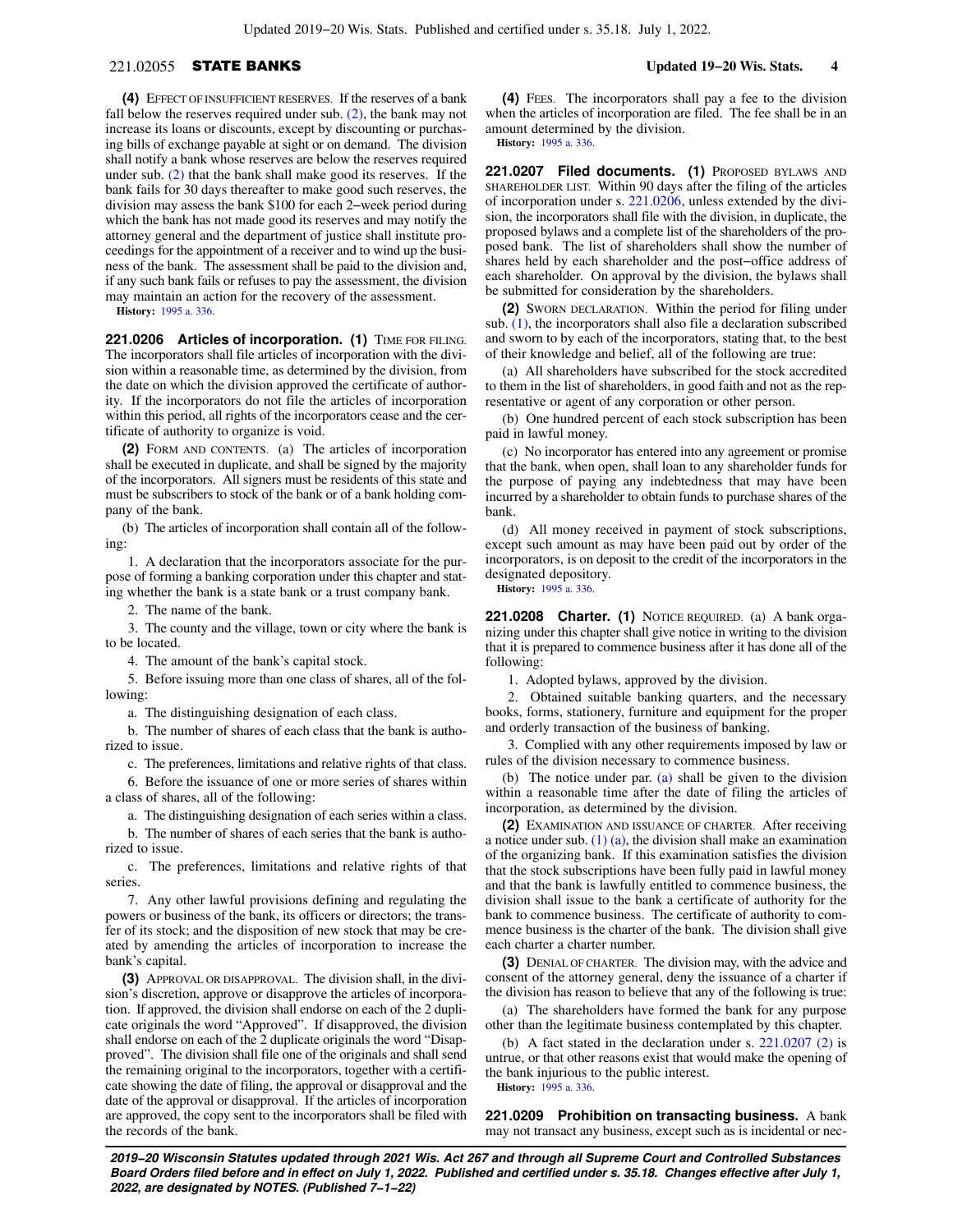essarily preliminary to its organization until it has been issued a charter under s. [221.0208](https://docs.legis.wisconsin.gov/document/statutes/221.0208).

**History:** [1995 a. 336](https://docs.legis.wisconsin.gov/document/acts/1995/336).

**221.0210 Publication of charter.** The bank shall cause the charter issued under s. [221.0208,](https://docs.legis.wisconsin.gov/document/statutes/221.0208) to be published as a class 1 notice, under ch. [985,](https://docs.legis.wisconsin.gov/document/statutes/ch.%20985) in the city, village or town where the bank is located. This notice shall be published within 15 days after the division issues the charter. The bank shall file proof of publication with the division. If a bank fails to comply with this section, the division shall cause the notice to be published at the bank's expense and the bank shall forfeit \$100 to the division.

**History:** [1995 a. 336](https://docs.legis.wisconsin.gov/document/acts/1995/336).

**221.0211 Amendment of articles of incorporation. (1)** VOTING, FILING AND APPROVAL REQUIREMENTS. A bank may amend its articles of incorporation in any manner not inconsistent with law. The amendment may be made at any time, by a vote of its shareholders owning a majority of the stock of the bank who are entitled to vote, unless the articles of incorporation or bylaws require a greater number of affirmative votes of the capital stock. The vote shall be taken at a meeting called for that purpose. The bank shall submit the amendment to the division. The amendment is not effective unless approved by the division.

**(2)** FILING. The amendment, certified by an officer of the bank, shall be filed with the division, as required for the articles of incorporation.

**(3)** INCREASE OF CAPITAL. An increase of the capital of the bank, by amending the bank's articles of incorporation, is not valid until the amount of the increase has been subscribed and actually paid in. The entire surplus fund of a bank, or as much as may be required, may be declared and paid out as a stock dividend to apply on, and be converted into, an increase of capital.

**(4)** REDUCTION OF CAPITAL. An amendment of the articles of incorporation may not reduce the capital of the bank to an amount less than that required under this chapter. A bank may not cancel stock certificates pursuant to an amendment to the bank's articles of incorporation reducing the bank's capital, until the amendment has been approved by the division. Any reduction in capital must be a proportional reduction of all outstanding shares, unless the division determines that a reduction in a different manner is in the best interests of the depositors.

**History:** [1995 a. 336](https://docs.legis.wisconsin.gov/document/acts/1995/336).

**221.0212 Restated articles of incorporation. (1) WHEN** PERMITTED. A bank's board of directors may restate the articles of incorporation at any time. Except as provided in sub. [\(3\)](https://docs.legis.wisconsin.gov/document/statutes/221.0212(3)), shareholder approval is not required.

**(2)** FORM OF RESTATED ARTICLES. The restated articles of incorporation shall consist of the articles of incorporation, as amended to date, and shall contain a statement that the restated articles of incorporation supersede and take the place of the original articles of incorporation, any restated articles of incorporation previously adopted, and all amendments to the original and any restated articles of incorporation.

**(3)** RESTATEMENTS INCLUDING AMENDMENTS. In addition to the contents described in sub. [\(2\),](https://docs.legis.wisconsin.gov/document/statutes/221.0212(2)) the restatement may include one or more amendments to the articles of incorporation. If the restatement includes an amendment, the restatement shall be adopted in the manner provided under s. [221.0211.](https://docs.legis.wisconsin.gov/document/statutes/221.0211)

**(4)** REQUIRED FILING AND CERTIFICATE. A bank restating its articles of incorporation shall file articles of restatement, certified by an officer of the bank, with the division. The articles of restatement shall include the name of the bank and the text of the restated articles of incorporation. The articles of restatement shall be filed with a certificate that includes all of the following information:

(a) A statement indicating whether the restatement contains an amendment to the articles of incorporation requiring shareholder approval.

(b) If the restatement does not contain an amendment to the articles of incorporation requiring shareholder approval, a statement that the board of directors of the bank adopted the restatement.

(c) If the restatement contains an amendment to the articles of incorporation requiring shareholder approval, the information required by s. [221.0211](https://docs.legis.wisconsin.gov/document/statutes/221.0211).

**(5)** EFFECT OF RESTATEMENT. The restated articles of incorporation supersede the original articles of incorporation, any restated articles of incorporation previously adopted, and all amendments to the original and any restated articles of incorporation. **History:** [1995 a. 336.](https://docs.legis.wisconsin.gov/document/acts/1995/336)

**221.0213 Bylaws. (1)** VOTING REQUIREMENTS. A bank may make, amend or repeal its bylaws by an affirmative vote of shareholders owning a majority of the stock of the bank who are entitled to vote, unless the articles of incorporation or bylaws require a greater number of affirmative votes.

**(2)** CONTENT. The bylaws of a bank may contain any provision for managing the business and regulating the affairs of the bank that is not inconsistent with its articles of incorporation or with the laws of this state.

**History:** [1995 a. 336.](https://docs.legis.wisconsin.gov/document/acts/1995/336)

**221.0214 Amendment of bylaws by board of directors or shareholders. (1)** AMENDMENT BY BOARD OF DIRECTORS. A bank's board of directors may amend or repeal the bank's bylaws or adopt new bylaws, except to the extent that any of the following applies:

(a) The articles of incorporation, s. [221.0503](https://docs.legis.wisconsin.gov/document/statutes/221.0503) or any other provision of this chapter reserve that power exclusively to the shareholders.

(b) The shareholders, in adopting, amending or repealing a particular bylaw, provided in the bylaws that the board of directors may not amend, repeal or readopt that bylaw.

**(2)** AMENDMENT BY SHAREHOLDERS. A bank's shareholders may amend or repeal the bank's bylaws or adopt new bylaws, even though the board of directors may also amend or repeal the bank's bylaws or adopt new bylaws.

**History:** [1995 a. 336.](https://docs.legis.wisconsin.gov/document/acts/1995/336)

**221.0215 Authorized stock. (1)** INCREASE IN CAPITAL STOCK. A bank may authorize an increase in the capital stock of the bank in the category of authorized but unissued stock if approved by the division and if approved by a vote of shareholders owning a majority of the stock of the bank entitled to vote, or by such greater percentage provided in the bank's articles of incorporation or bylaws.

**(2)** AUTHORIZED BUT UNISSUED STOCK. A bank may issue authorized but unissued stock in all of the following circumstances:

(a) To employees of the bank pursuant to a stock option or stock purchase plan.

(b) In exchange for convertible preferred stock and convertible capital debentures, in accordance with the terms of the stock or debentures.

(c) For such other purposes and considerations as may be approved by both the division and the board of directors of the bank.

**(3)** CLASSES OF SHARES. The articles of incorporation shall prescribe the classes of shares and the number of shares of each class that the bank is authorized to issue. If more than one class of shares is authorized, the articles of incorporation shall prescribe a distinguishing designation for each class. Before the issuance of shares of a class, the bank shall describe in its articles of incorporation the preferences, limitations and relative rights of that class. All shares of a class shall have preferences, limitations and relative rights identical with those of other shares of the same class, unless the class is divided into series.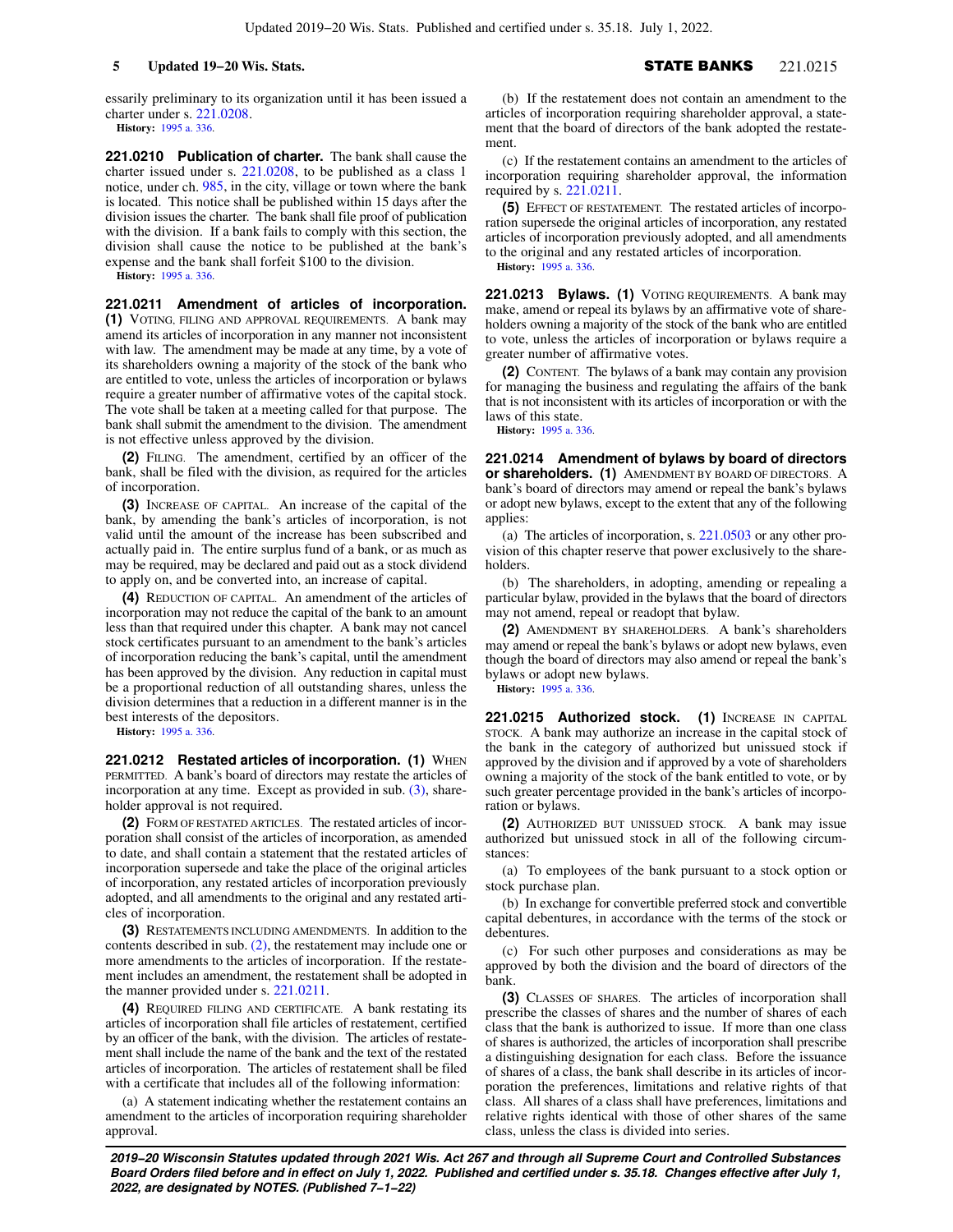## 221.0215 STATE BANKS **Updated 19−20 Wis. Stats. 6**

**(4)** SERIES OF SHARES. The articles of incorporation may create series of shares within a class of shares. Before the issuance of shares of a series, the bank shall describe in its articles of incorporation the number of shares of each series that the bank is authorized to issue, a distinguishing designation for each series within a class and the preferences, limitations and relative rights of that series. All shares of a series shall have preferences, limitations and relative rights identical with those of other shares of the same series and, except to the extent otherwise provided in the description of the series, with those of other series of the same class.

**(5)** ARTICLES OF INCORPORATION. The articles of incorporation shall authorize all of the following:

(a) One or more classes of shares that together have unlimited voting rights.

(b) One or more classes of shares, which may be the same class or classes as those with voting rights under par. [\(a\)](https://docs.legis.wisconsin.gov/document/statutes/221.0215(5)(a)), that together are entitled to receive the net assets of the bank upon dissolution.

**(6)** TYPES OF PREFERENCES AND RIGHTS. The articles of incorporation may authorize one or more classes of shares that have designations, preferences, limitations and relative rights that may include any of the following:

(a) Special, conditional or limited voting rights, or no right to vote, except to the extent prohibited by this chapter.

(b) Subject to s. [221.0323](https://docs.legis.wisconsin.gov/document/statutes/221.0323), provisions for the redemption or conversion of the shares under any of the following terms specified by articles of incorporation:

1. At the option of the bank, the shareholder or another person, or upon the occurrence of a designated event.

2. For cash, indebtedness, securities or other property.

3. In a designated amount or in an amount determined in accordance with a designated formula or by reference to extrinsic data or events.

(c) Provisions entitling the holders to distributions calculated in any manner, including dividends that may be cumulative, noncumulative or partially cumulative.

(d) Preference over any other class of shares with respect to distributions, including dividends and distributions upon the dissolution of the bank.

**(7)** POWERS OF BOARD OF DIRECTORS WITH RESPECT TO CLASSES AND SERIES. To the extent provided in the articles of incorporation, the board of directors may, subject to the limits of this section, do any of the following:

(a) Determine with respect to any class of shares the preferences, limitations and relative rights, in whole or in part, before the issuance of any shares of that class.

(b) Create one or more series within a class, and, with respect to any series, determine the number of shares of the series, the distinguishing designation and the preferences, limitations and relative rights, in whole or in part, before the issuance of any shares of that series.

**(8)** ARTICLES OF AMENDMENT. Articles of amendment to a bank's articles of incorporation authorizing the issuance of shares of a class or series shall contain all of the following and shall be delivered to the division before issuing any shares of the class or series:

(a) The name of the bank.

(b) The text of the amendment determining the terms of the class or series of shares.

(c) The number of shares of the class or series of shares created. (d) A statement that none of the shares of the class or series has

been issued.

(e) The date that the amendment was adopted.

(f) A statement that the amendment was adopted by the board of directors and that shareholder action was not required. An amendment filed under this subsection is not effective unless approved by the division.

**(9)** RESOLUTIONS MODIFYING PREFERENCES, LIMITATIONS AND RELATIVE RIGHTS. After the articles of amendment are filed under sub. [\(8\)](https://docs.legis.wisconsin.gov/document/statutes/221.0215(8)) and before the bank issues any shares of the class or series that is the subject of the articles of amendment, the board of directors may alter or revoke any preferences, limitations or relative rights described in the articles of amendment, by adopting another resolution appropriate for that purpose. The bank shall file with the division revised articles of amendment that comply with sub. [\(8\).](https://docs.legis.wisconsin.gov/document/statutes/221.0215(8)) A preference, limitation or relative right may not be altered or revoked after the issuance of any shares of the class or series that are subject to the preference, limitation or relative right. **History:** [1995 a. 336.](https://docs.legis.wisconsin.gov/document/acts/1995/336)

**221.0216 Preferred stock. (1)** ISSUANCE. (a) Except as provided in sub. [\(2\)](https://docs.legis.wisconsin.gov/document/statutes/221.0216(2)), a bank may issue preferred stock of one or more classes by providing for the issuance in the original articles of incorporation, or by providing for the issuance by an amendment to these articles of incorporation that is approved by the division and by shareholders owning a majority of the stock of the bank entitled to vote, or such greater percentage as may be required in the bank's articles of incorporation or bylaws. An issue of preferred stock is not valid until the par value of all preferred stock is paid in.

(b) Preferred stock issued under par.  $(a)$  may be issued in such amount and with such par value as may be approved by the division and may provide for any of the following, subject to the approval of the division:

1. Payment of dividends at a specified rate on the preferred stock before dividends are paid on the capital stock.

2. The cumulation of dividends under subd. [1.](https://docs.legis.wisconsin.gov/document/statutes/221.0216(1)(b)1.)

3. A preference over the capital stock in the distribution of the assets of the bank.

4. Conversion of the preferred stock into capital stock.

5. Redemption of the preferred stock.

6. Denying or restricting the voting power of the preferred stock.

**(2)** NEWLY ORGANIZED BANKS. The requirement for a vote of shareholders under sub. [\(1\) \(a\)](https://docs.legis.wisconsin.gov/document/statutes/221.0216(1)(a)) does not apply to a newly organized bank that has not yet issued capital stock.

**(3)** CHANGES RELATING TO PREFERRED STOCK. No change in relation to preferred stock may be made except by an amendment to the articles of incorporation that is approved by all of the following:

(a) A vote of the shareholders owning a majority of the preferred stock of the bank who are entitled to vote or such greater percentage required under the articles of incorporation or bylaws.

(b) A vote of the shareholders owning a majority of the capital stock of the bank entitled to vote or such greater percentage required under the articles of incorporation or bylaws.

(c) The division.

**(4)** LIABILITY OF HOLDERS OF PREFERRED STOCK. Preferred stock of a bank is not subject to an assessment to restore an impairment in the capital of the bank. A holder of preferred stock of a bank is not individually responsible, in the shareholder's capacity as a shareholder, for any debt, contract or acknowledgment of a bank.

**(5)** DIVIDEND RIGHTS. A dividend may not be declared or paid on capital stock until the cumulative dividends on the preferred stock have been paid in full. If the bank is placed in liquidation, a payment may not be made to the holders of the capital stock if the holders of the preferred stock have not been paid in full the par value of the stock plus all cumulative dividends.

**History:** [1995 a. 336;](https://docs.legis.wisconsin.gov/document/acts/1995/336) [1997 a. 35,](https://docs.legis.wisconsin.gov/document/acts/1997/35) [146.](https://docs.legis.wisconsin.gov/document/acts/1997/146)

**221.0217 Reorganization of a state bank as a national bank.** A bank organized under this chapter may reorganize under the laws of the United States as a national bank. When the bank has obtained a certificate from the U.S. comptroller of the currency authorizing it to commence business under the federal bank-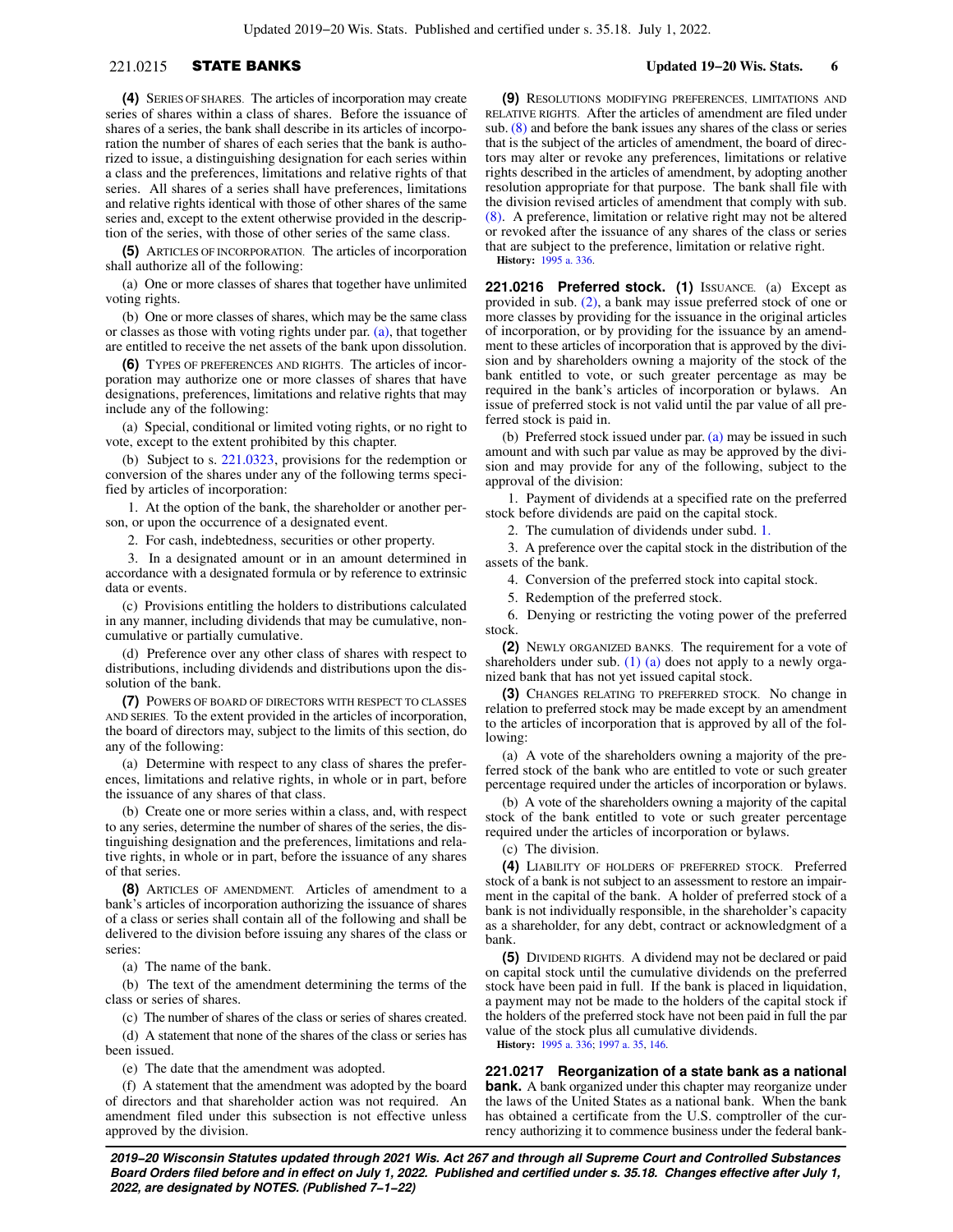ing law, the bank is reorganized as a national bank. The reorganized bank takes and holds all of the assets, real and personal, of the bank organized under this chapter, subject to all liabilities existing against the bank at the time of the reorganization. The reorganized bank shall immediately notify the division of the reorganization.

**History:** [1995 a. 336](https://docs.legis.wisconsin.gov/document/acts/1995/336).

**221.0218 Reorganization of a national bank as a state bank.** A national bank that is authorized to dissolve and that has taken the necessary steps to effect a dissolution, may reorganize as a state bank under this chapter, with the approval of the division and upon the consent in writing of the shareholders owning a majority of the stock of the bank entitled to vote or such greater percentage required in the articles of incorporation or bylaws. The shareholders shall make, execute and acknowledge articles of incorporation as required by this chapter. A national bank seeking to reorganize under this section shall pay to the division a fee determined by the division, plus the actual costs incurred by the division in investigating the proposed reorganization. Upon the filing of articles of incorporation under this chapter and upon the approval of the division, the bank is reorganized under this chapter, and the assets, real and personal, of the dissolved national bank become the property of the reorganized bank, subject to all liabilities of the national bank not liquidated before the reorganization. **History:** [1995 a. 336](https://docs.legis.wisconsin.gov/document/acts/1995/336).

**221.0219 Conversion of a credit union to a state bank.** A credit union under ch. [186](https://docs.legis.wisconsin.gov/document/statutes/ch.%20186) may become a state bank under this chapter by doing all of the following:

**(1)** Applying to the division of banking for authority to organize as a bank under this chapter and satisfying all requirements under this chapter for organizing as a bank.

**(2)** Satisfying all requirements under s. [186.314 \(2m\)](https://docs.legis.wisconsin.gov/document/statutes/186.314(2m)) for conversion to a state bank.

**(3)** Recording the bank's articles of incorporation in the county in which its home office is located.

**History:** [2011 a. 32.](https://docs.legis.wisconsin.gov/document/acts/2011/32)

### SUBCHAPTER III

### PURPOSES AND POWERS

**221.0301 General powers.** Upon approval of the articles of incorporation by the division, the bank is a body corporate and, except as provided in sub. [\(6\)](https://docs.legis.wisconsin.gov/document/statutes/221.0301(6)), has perpetual duration. In addition to all other powers granted under this chapter, a bank has all of the following powers:

**(1)** POWER TO CONTRACT. To make contracts necessary and proper to effect its purpose and conduct its business.

**(2)** POWER TO SUE. To sue and be sued, and to appear and defend in all actions and proceedings under its corporate name to the same extent as a natural person.

**(3)** CORPORATE SEAL. To adopt and use a corporate seal and alter the same at pleasure.

**(4)** OFFICERS AND AGENTS. To elect or appoint officers, agents and employees, define their duties and obligations, require bonds of them, fix their compensation, dismiss them and fill vacancies.

**(5)** BUSINESS OF BANKING. To exercise by its board of directors, or duly authorized officers or agents, all incidental powers necessary to carry on the business of banking. A bank may exercise the powers granted by this subsection to carry on the business of banking at a branch bank. Powers granted under this subsection include all of the following:

(a) Buying, discounting and negotiating promissory notes, bonds, drafts, bills of exchange, foreign and domestic, and other evidences of debt.

(b) Buying and selling coin and bullion.

## **7 Updated 19−20 Wis. Stats.** STATE BANKS 221.0302

(c) Receiving commercial and savings deposits under such conditions as the bank may establish.

(d) Buying and selling exchange.

(e) Making loans on personal and real security in accordance with this chapter.

**(6)** SUCCESSION. To have succession until any of the following occurs:

(a) The bank is dissolved by the act of its shareholders owning a majority of the stock of the bank entitled to vote or such greater percentage required under its articles of incorporation or bylaws.

(b) The bank's corporate existence becomes terminated by a provision in its articles of incorporation.

(c) The bank's charter is forfeited under s. [220.08 \(18\)](https://docs.legis.wisconsin.gov/document/statutes/220.08(18)) or [221.0803.](https://docs.legis.wisconsin.gov/document/statutes/221.0803)

**(7)** INTERMEDIARY OR PAYER BANK. To establish and maintain facilities for the receipt of checks and other transit items as an intermediary or payer bank in bank−to−bank transactions.

**(8)** SERVICES TO OTHER DEPOSITORY INSTITUTIONS. To contract with one or more depository institutions to provide banking and financially related products or services on its behalf to its customers, except that no contract is required for the acceptance of deposits of customers at affiliated banks. A bank that proposes to enter into a contract under this subsection shall file with the division, at least 30 days before the effective date of the contract, a notice of intention to enter into a contract with a depository institution, a description of the services proposed to be performed under the contract and a copy of the contract. A bank may not, pursuant to a contract under this subsection, conduct any activity as an agent that it would be prohibited from conducting as a principal under applicable state or federal law, or have an agent conduct any activity that the bank as a principal would be prohibited from conducting under applicable state or federal law. The division may order a bank or any other depository institution subject to the division's enforcement powers to cease acting as an agent or principal under any contract that the division finds to be inconsistent with safe and sound banking practices.

**(9)** OTHER. To exercise such other powers as may be provided or permitted under this chapter.

**History:** [1995 a. 336.](https://docs.legis.wisconsin.gov/document/acts/1995/336)

**221.0302 Branch banks and other facilities. (1g)** DEFI-NITIONS. In this section:

(a) "Affiliate" means any company that directly or indirectly controls, or is under common control with, another company.

(b) "Bank holding company" has the meaning given in [12 USC](https://docs.legis.wisconsin.gov/document/usc/12%20USC%201841) [1841](https://docs.legis.wisconsin.gov/document/usc/12%20USC%201841) (a).

(c) "Commercial activities" means those activities in which a bank holding company, financial holding company, national bank, state bank, as defined in s. [221.0903 \(1\) \(e\),](https://docs.legis.wisconsin.gov/document/statutes/221.0903(1)(e)) or state bank certified under ch. [222](https://docs.legis.wisconsin.gov/document/statutes/ch.%20222) as a universal bank are not authorized to engage under federal or state law.

(d) "Company" has the meaning given in s.  $221.0901$  (2) (f).

(e) "Financial holding company" has the meaning given in [12](https://docs.legis.wisconsin.gov/document/usc/12%20USC%201841) [USC 1841](https://docs.legis.wisconsin.gov/document/usc/12%20USC%201841) (p).

**(1m)** ESTABLISHMENT. A bank may establish and maintain a branch bank or joint branch bank with the approval of the division.

**(2)** CONVERSION. A bank may be converted to a branch bank of the surviving bank of a merger or consolidation under s. [221.0702.](https://docs.legis.wisconsin.gov/document/statutes/221.0702) A branch of a bank converted into a branch bank becomes a branch of the surviving bank.

**(3)** TRANSFER. A bank may transfer a branch bank to any other bank located in this state with the approval of the division. A bank may transfer a branch bank to a bank located in another state only if the division has determined under s. [221.0904 \(3\) \(b\)](https://docs.legis.wisconsin.gov/document/statutes/221.0904(3)(b)) that the state's laws are reciprocal regarding establishing branches.

**(4)** OUT−OF−STATE BRANCHES. A bank may establish a branch bank in another state with the approval of the division.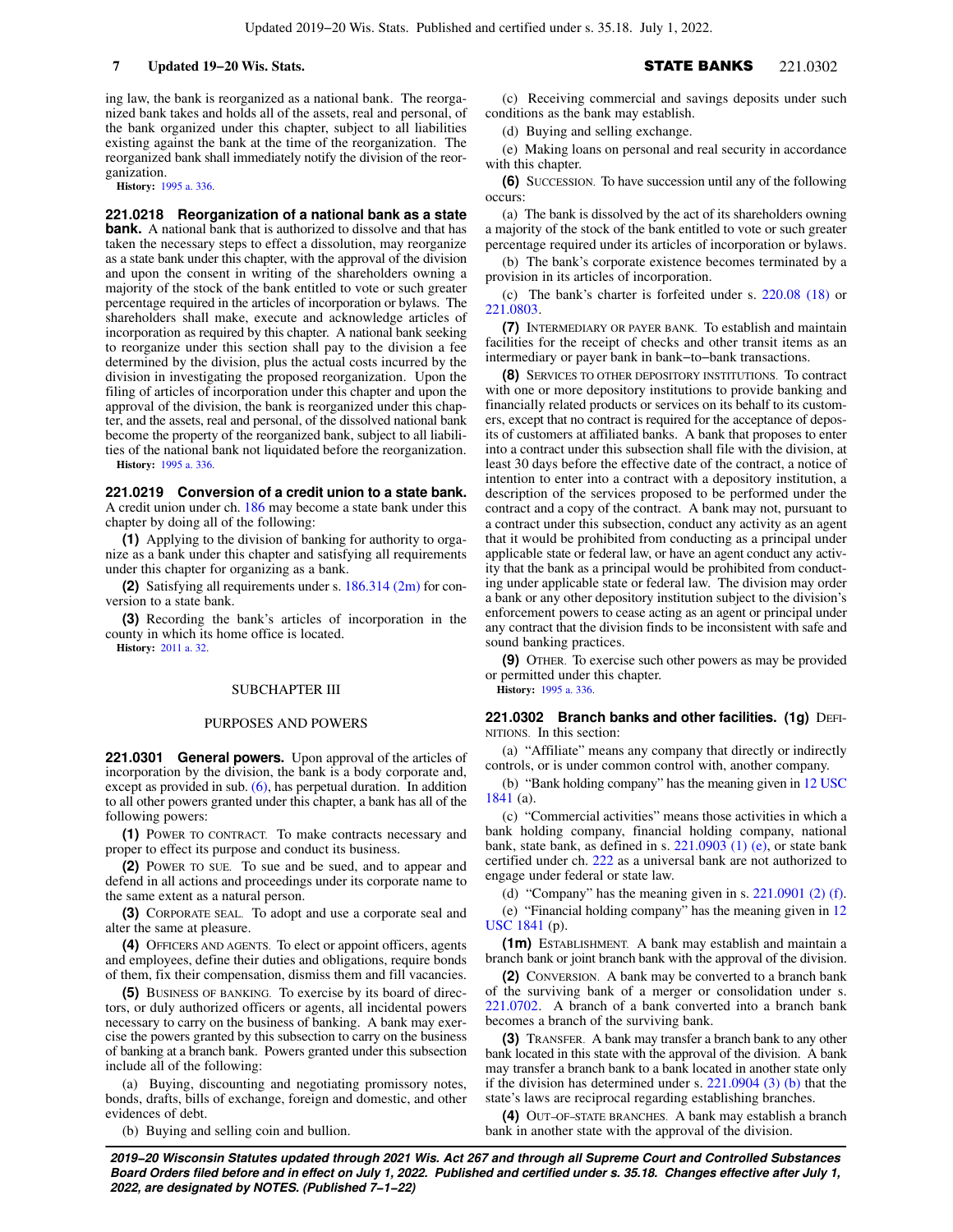(a) Picking up deposits and delivering money to bank customers at locations designated by the bank.

(b) Establishing or maintaining a facility under s. [221.0301](https://docs.legis.wisconsin.gov/document/statutes/221.0301(7)) [\(7\)](https://docs.legis.wisconsin.gov/document/statutes/221.0301(7)).

(c) Acting as an agent, or having another bank act as agent, under s. [221.0301 \(8\).](https://docs.legis.wisconsin.gov/document/statutes/221.0301(8))

(d) Operating a trust service office under s. [221.0316 \(4\).](https://docs.legis.wisconsin.gov/document/statutes/221.0316(4))

**(6)** APPLICATION. A bank shall apply for the establishment or transfer of a branch bank under this section to the division on a form furnished by the division. The application shall be accompanied by a fee determined by the division.

**(7)** STANDARDS FOR APPROVAL. (a) *General.* Except as provided in par. [\(b\)](https://docs.legis.wisconsin.gov/document/statutes/221.0302(7)(b)), the division shall approve the establishment of a branch bank under sub.  $(1m)$  or the conversion of a bank to a branch bank under sub. [\(2\)](https://docs.legis.wisconsin.gov/document/statutes/221.0302(2)) if the financial and managerial resources and future prospects of the bank establishing a branch bank, or the surviving bank of a merger or consolidation, are satisfactory to the division.

(b) *Location restrictions; certification of compliance.* The division may not approve the establishment of a branch bank under sub.  $(1m)$ , the conversion of a bank to a branch bank under sub.  $(2)$ , or the transfer of a branch bank under sub.  $(3)$  if the establishment, conversion, or transfer would violate sub. [\(8m\).](https://docs.legis.wisconsin.gov/document/statutes/221.0302(8m)) Each bank shall certify to the division that the location of a branch bank complies with sub. [\(8m\).](https://docs.legis.wisconsin.gov/document/statutes/221.0302(8m))

**(8)** APPLICABILITY OF LAWS AND RULES GOVERNING BANKS. Branch banks are subject to all laws and rules applicable to banks generally.

**(8m)** LOCATION RESTRICTIONS FOR BRANCH BANKS. Except as provided in sub. [\(10\) \(b\),](https://docs.legis.wisconsin.gov/document/statutes/221.0302(10)(b)) no bank may directly or indirectly establish or maintain in this state a branch bank that is located within a 1.5−mile radius of premises or property owned, leased, or otherwise controlled, directly or indirectly, by an affiliate of the bank that engages in commercial activities. No bank may circumvent the prohibition in this subsection by first establishing a branch bank and then locating, or attempting to influence or facilitate the location of, an office of the bank's affiliate engaged in commercial activities within a 1.5−mile radius of the location of the branch bank.

**(9)** CLOSURE OF BRANCH BANKS. At least 30 days before closing a branch bank, a bank shall notify the division in writing and post a notice of the closing in the lobby of the bank and the lobby of the branch bank to be closed.

**(10)** EXEMPTIONS. (a) *Grandfathered branch banks.* Every branch bank, branch office, or bank station existing on August 1, 1989, is considered to be a branch bank approved by the division under this paragraph.

(b) *Exemption from location restrictions.* Subsections [\(7\) \(b\)](https://docs.legis.wisconsin.gov/document/statutes/221.0302(7)(b)) and  $(8m)$  do not apply to any bank branch approved by the division on or before April 2, 2008.

**History:** [1995 a. 336](https://docs.legis.wisconsin.gov/document/acts/1995/336); [1997 a. 146](https://docs.legis.wisconsin.gov/document/acts/1997/146); [2005 a. 217;](https://docs.legis.wisconsin.gov/document/acts/2005/217) [2007 a. 112](https://docs.legis.wisconsin.gov/document/acts/2007/112).

**Cross−reference:** See also ch. [DFI−Bkg 8,](https://docs.legis.wisconsin.gov/document/administrativecode/ch.%20DFI-Bkg%208) Wis. adm. code.

**221.0303 Customer bank communications terminals. (1)** DEFINITION.In this section, "customer bank communications terminal" means a terminal or other facility or installation, attended or unattended, that is not located at the principal place of business or at a branch or remote facility of a bank and through which customers and banks may engage, by means of either the direct transmission of electronic impulses to and from a bank or the recording of electronic impulses or other indicia of a transaction for delayed transmission to a bank, in transactions which are incidental to the conduct of the business of banking and which are otherwise permitted by law. "Customer bank communications terminal" also includes all equipment, regardless of location, which is interconnected with a customer bank communications terminal and which is necessary to transmit, route and process electronic impulses in order to enable the customer bank communications terminal to perform any function for which it is designed.

**(2)** OPERATION AND ACQUISITION OF CUSTOMER BANK COMMU-NICATIONS TERMINALS. A bank may, directly or indirectly, acquire, place, and operate, or participate in the acquisition, placement, and operation of, at locations other than its main or branch offices, customer bank communications terminals, in accordance with rules established by the division. The rules of the division shall provide that any such customer bank communications terminal shall be available for use, on a nondiscriminatory basis, by any state or national bank and by all customers designated by a bank using the terminal. This subsection does not authorize a bank which has its principal place of business outside this state to conduct banking business in this state. The customer bank communications terminals also shall be available for use, on a nondiscriminatory basis, by any credit union, savings and loan association, or savings bank, if the credit union, savings and loan association, or savings bank requests to share its use, subject to rules jointly established by the division of banking and the office of credit unions. The division by order may authorize the installation and operation of a customer bank communications terminal in a mobile facility, after notice and hearing upon the proposed service stops of the mobile facility.

**(3)** TERMINALS OWNED OR OPERATED BY RETAILERS. If a person who is primarily engaged in the retail sale of goods or services owns or operates a customer bank communications terminal on the person's premises and allows access to the terminal by any financial institution, group of financial institutions, or their customers for any purpose or function, then all of the following apply:

(a) The division may not require the person to accept any connection to or use of the customer bank communications terminal on its premises for any other purpose or function, or to accept any connection to the terminal on its premises by any other financial institution.

(b) This chapter, and the rules promulgated by the division, do not apply to the person, except for laws or rules directly related to the particular function performed by the terminal on such person's premises for a financial institution.

**(4)** USE OF TRANSMITTED INFORMATION. Information transmitted from a customer bank communications terminal, either identified as to particular transactions or aggregate information, may be used only for purposes of effecting the financial transactions for which the information was received, for any other purpose lawfully authorized by contract or for any other purpose permitted by statute or rules pertaining to the dissemination and disclosure of such information.

**History:** [1995 a. 336;](https://docs.legis.wisconsin.gov/document/acts/1995/336) [1997 a. 27;](https://docs.legis.wisconsin.gov/document/acts/1997/27) [1999 a. 9](https://docs.legis.wisconsin.gov/document/acts/1999/9); [2003 a. 33;](https://docs.legis.wisconsin.gov/document/acts/2003/33) [2021 a. 240](https://docs.legis.wisconsin.gov/document/acts/2021/240) s. [30](https://docs.legis.wisconsin.gov/document/acts/2021/240,%20s.%2030). **Cross−reference:** See also s. [DFI−Bkg 14.02](https://docs.legis.wisconsin.gov/document/administrativecode/DFI-Bkg%2014.02), Wis. adm. code.

**221.0304 Safe deposits.** A bank may take and receive personal property from any person for safekeeping and storage and may rent out the use of safes or other receptacles upon its premises upon such compensation as may be agreed upon. The bank has a lien for its charges on any property taken or received by it for safekeeping. If the lien is not paid within 2 years after the date the charges accrue, or if the property taken or received by the bank is not called for within 2 years after the date the charges accrue, the bank may sell the property at public auction. The bank shall provide such notice as is required for the sale of personal property on execution. After retaining from the proceeds of such sale all the liens and charges due the bank and the reasonable expenses of the sale, the bank shall pay the balance to the person who deposited the property, or to the person's legal representatives or assignees. **History:** [1995 a. 336.](https://docs.legis.wisconsin.gov/document/acts/1995/336)

**221.0305 Memberships and investments in federal reserve bank.** A bank may purchase and hold, for the purpose of becoming a member of the federal reserve bank, so much of the capital stock of the federal reserve bank as will qualify it for mem-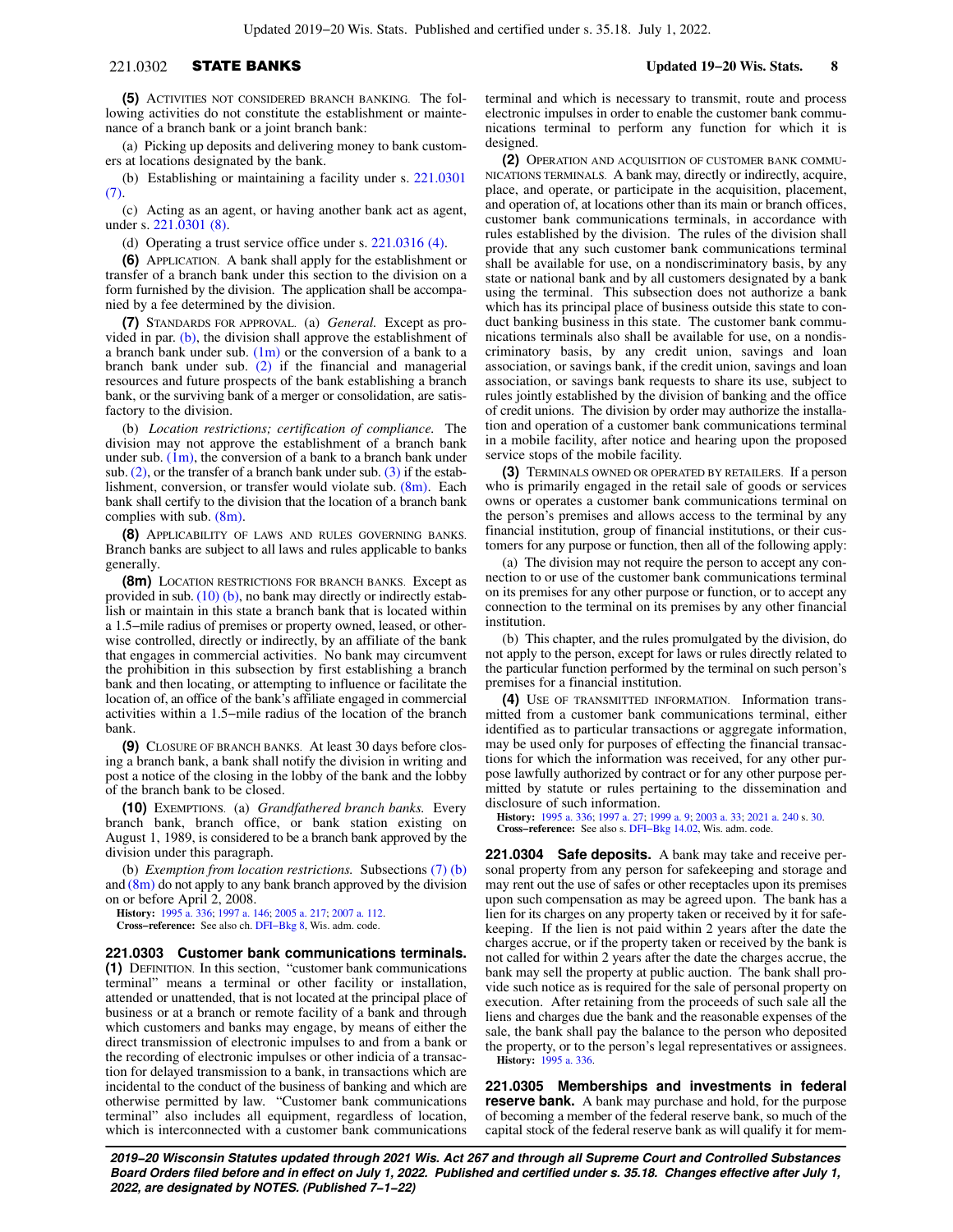**9 Updated 19−20 Wis. Stats.** Stats. Stats. STATE BANKS 221.0314

bership under [12 USC 321](https://docs.legis.wisconsin.gov/document/usc/12%20USC%20321) to [339](https://docs.legis.wisconsin.gov/document/usc/12%20USC%20339) in the federal reserve bank. The bank may become a member of the federal reserve bank, and may have and exercise all powers, not in conflict with the laws of this state, that are conferred upon a member bank. The member bank and its directors, officers and shareholders remain subject to all liabilities and duties imposed upon them by the laws of this state.

**History:** [1995 a. 336](https://docs.legis.wisconsin.gov/document/acts/1995/336).

**221.0306 Memberships and investments in federal home loan bank. (1)** PERMITTED ACTIVITIES. Subject to review by the division under sub. [\(2\)](https://docs.legis.wisconsin.gov/document/statutes/221.0306(2)), a bank may, with the approval of its board of directors, purchase and hold capital stock of the federal home loan bank for the purpose of becoming a member of the federal home loan bank under [12 USC 1421](https://docs.legis.wisconsin.gov/document/usc/12%20USC%201421) to [1449.](https://docs.legis.wisconsin.gov/document/usc/12%20USC%201449) A bank that becomes a member may exercise borrowing privileges or use any other services offered to a member by the federal home loan bank, if the privileges or services are not in conflict with the laws of this state. Without becoming a member, a bank may exercise deposit privileges and use other services offered to nonmembers by the federal home loan bank.

**(2)** NOTICE AND REVIEW. A bank that intends to become a member of the federal home loan bank shall give the division written notice of its intention to apply for membership. The division may prohibit a bank from becoming a member if the bank's capital and undistributed surplus is less than the amount required for that bank or if the division finds that the bank is in an unsafe or unsound condition. The division shall have 30 days after the date on which the notice is received to issue a prohibition under this subsection. The division may extend the time for issuing a prohibition up to 30 additional days if the division notifies the bank before the initial 30−day period expires that the division is extending the time limit.

**History:** [1995 a. 336](https://docs.legis.wisconsin.gov/document/acts/1995/336).

**221.0307 Memberships and investments in other state and federal agencies.** A bank may, with the approval of the division and by action of the bank's board of directors, acquire and hold the stock of any state or federal agency or of any similar institution approved by the division. A bank that intends to make such an investment shall give the division written notice of its intention. The division may disallow the investment if it finds that the bank is in an unsafe or unsound condition or that the transaction would be an unsafe or unsound investment for the bank. The division shall have 30 days after the date on which notice is received to issue a prohibition under this section. The division may extend the time for issuing the prohibition to 30 additional days if the division notifies the bank before the initial 30−day period expires that the division is extending the time limit.

**History:** [1995 a. 336](https://docs.legis.wisconsin.gov/document/acts/1995/336).

**221.0308 Benefits under federal law; Federal Deposit Insurance Corporation.** A bank may, by action of its board of directors, enter into such contracts, incur such obligations and perform such acts as may be necessary or appropriate in order to take advantage of any and all memberships, loans, subscriptions, contracts, grants, rights or privileges that may at any time be available or inure to banking institutions or to their depositors, creditors, shareholders, conservators, receivers or liquidators, by virtue of any federal law establishing the Federal Deposit Insurance Corporation; providing for the insurance of deposits; or regulating or safeguarding banking institutions and their depositors. A bank may also subscribe for and acquire any stock, debenture, bond or other type of security of the Federal Deposit Insurance Corporation. A bank that becomes a member of the Federal Deposit Insurance Corporation shall comply with the lawful regulations and requirements issued by the Federal Deposit Insurance Corporation. The bank and its directors, officers and shareholders shall continue to be subject to all liabilities and duties imposed upon them by any laws of this state. **History:** [1995 a. 336](https://docs.legis.wisconsin.gov/document/acts/1995/336).

**221.0309 Investments in international banking and financial institutions.** A bank may, with the approval of the division, invest an amount not exceeding in the aggregate 15 percent of its capital in one or more corporations principally engaged in international or foreign banking, or banking in dependencies or insular possessions of the United States, organized pursuant to [12](https://docs.legis.wisconsin.gov/document/usc/12%20USC%20611) [USC 611](https://docs.legis.wisconsin.gov/document/usc/12%20USC%20611) to [631](https://docs.legis.wisconsin.gov/document/usc/12%20USC%20631). A bank may also invest, with the approval of the division, an amount not exceeding in the aggregate 10 percent of its capital in the stock of one or more corporations principally engaged in international or foreign financial operations other than banking, as well as such financial operations in dependencies or insular possessions of the United States, organized pursuant to [12](https://docs.legis.wisconsin.gov/document/usc/12%20USC%20611) [USC 611](https://docs.legis.wisconsin.gov/document/usc/12%20USC%20611) to [631](https://docs.legis.wisconsin.gov/document/usc/12%20USC%20631).

**History:** [1995 a. 336.](https://docs.legis.wisconsin.gov/document/acts/1995/336)

**221.0310 Federal National Mortgage Association.** A bank that has loans secured by real estate mortgages may, with the approval of the division, sell all or any portion of the loans to the Federal National Mortgage Association, or any successor to that association. In connection with this sale of loans, the bank may make payments of any required capital contributions in the nature of subscriptions for stock of the Federal National Mortgage Association or any successor to that association, may receive stock evidencing these capital contributions and may hold or dispose of this stock.

**History:** [1995 a. 336.](https://docs.legis.wisconsin.gov/document/acts/1995/336)

**221.0311 Investments in agricultural credit corporations.** A bank may invest, with the approval of the division, in an agricultural credit corporation. Unless a bank owns at least 80 percent of the stock of the agricultural credit corporation, the amount invested by the bank may not exceed 20 percent of the bank's capital.

**History:** [1995 a. 336.](https://docs.legis.wisconsin.gov/document/acts/1995/336)

**221.0312 Investments in development companies.** A bank is authorized to invest, in an amount not to exceed in the aggregate 5 percent of its capital, in shares of the Wisconsin Development Credit Corporation and in shares of small business investment companies located in this state. **History:** [1995 a. 336.](https://docs.legis.wisconsin.gov/document/acts/1995/336)

**221.0313 Information to division; stock holdings.** A bank that invests in the capital stock of other banks or of corporations as provided in this chapter shall furnish information concerning the condition of the other banks or corporations to the division upon demand. If the division determines that the bank is not complying with rules of the division regarding these investments, the division may institute an investigation of the bank's investments. If the investigation establishes a violation of division rules regarding permissible investments, the division may require the bank to dispose of its investment in the other bank or corporation, upon reasonable notice.

**History:** [1995 a. 336.](https://docs.legis.wisconsin.gov/document/acts/1995/336)

**221.0314 Sale of U.S. bonds.** A bank may, by resolution of its board of directors authorizing such action, act as agent for the U.S. treasury or other instrumentality of the United States in connection with the sale of bonds or other obligations of the United States or an instrumentality of the United States, if designated as agent by the secretary of the U.S. treasury or by the other instrumentality. A bank may enter into contracts, incur obligations, make investments, pledge assets or take other actions if necessary or appropriate in order to act as agent under this section. A bank may exercise powers granted under this section only upon express approval previously granted by the division, and only in such manner and to such extent as the division may approve, and with such limitations upon the exercise of those powers as the division may impose. **History:** [1995 a. 336.](https://docs.legis.wisconsin.gov/document/acts/1995/336)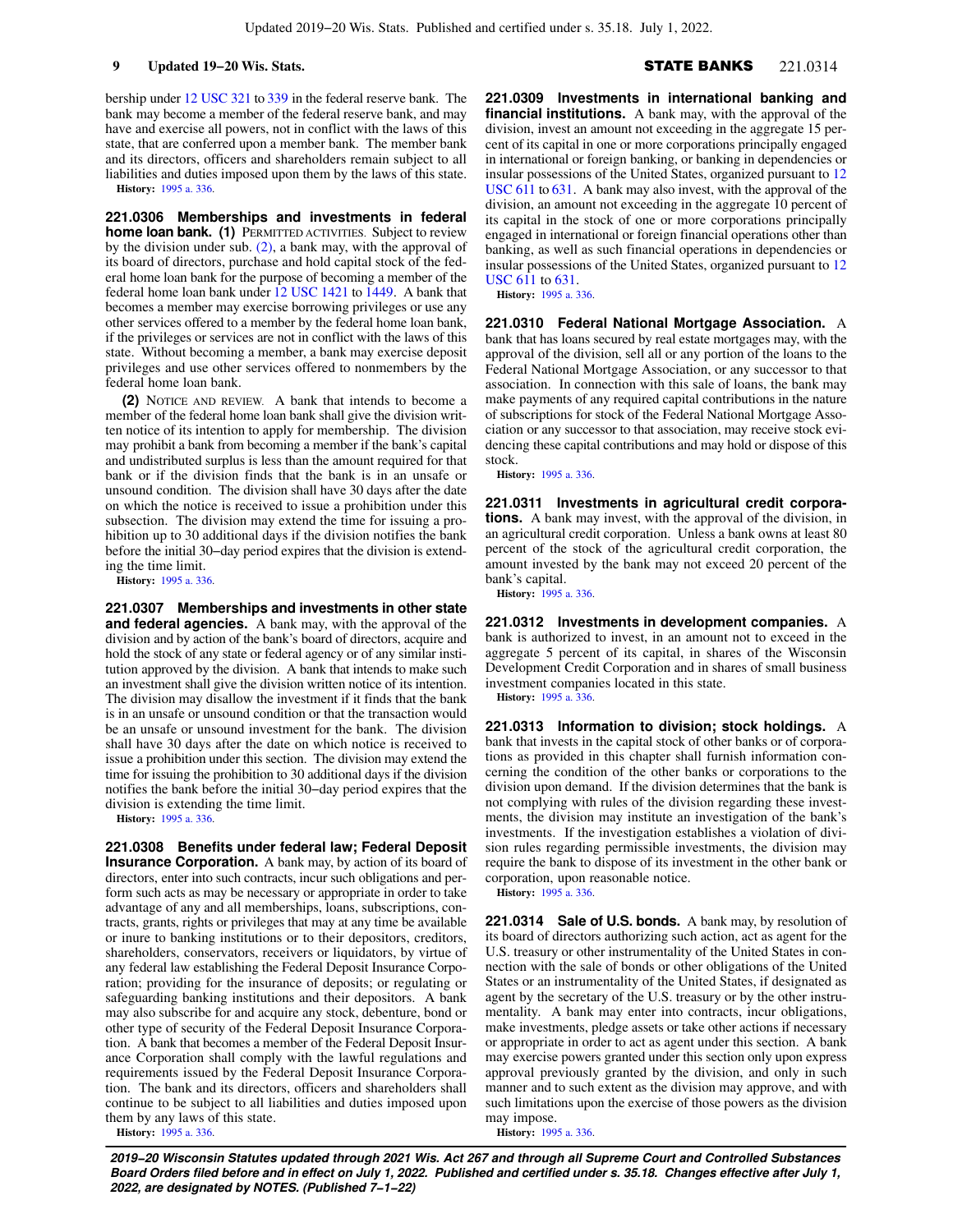## 221.0315 STATE BANKS **Updated 19−20 Wis. Stats. 10**

**221.0315 Insurance activities. (1)** INSURANCE INTERMEDI-ARY ACTIVITIES PERMITTED. A bank, or an officer or salaried employee of a bank, may obtain a license as an insurance intermediary, if otherwise qualified.

**(2)** INSURANCE UNDERWRITING PROHIBITED. A bank may not, directly or through a subsidiary, engage in the business of underwriting insurance.

**History:** [1995 a. 336](https://docs.legis.wisconsin.gov/document/acts/1995/336).

**221.0316 Trust powers. (1)** GENERAL. When authorized by the division, and after the bank has in good faith complied with all requirements of law and fulfilled all the conditions precedent to the exercise of trust powers imposed by law upon trust company banks, a bank may act as trustee, personal representative, registrar of stocks and bonds, guardian of estates, assignee, receiver, and in any other fiduciary capacity in which trust company banks are permitted to act. A bank authorized by the division to exercise trust powers under this section shall comply with s. [223.02](https://docs.legis.wisconsin.gov/document/statutes/223.02) before exercising such authority. Upon compliance with s. [223.02](https://docs.legis.wisconsin.gov/document/statutes/223.02), the bank is entitled to the same exemption as to making and filing any oath or giving any bond or security as is conferred on trust company banks by s. [223.03 \(6\) \(a\).](https://docs.legis.wisconsin.gov/document/statutes/223.03(6)(a))

**(2)** APPLICATION AND APPROVAL. (a) With its application for permission to exercise trust powers under this section, a bank shall submit to the division a fee determined by the division.

(b) In approving an application by a bank to exercise trust powers, the division may take into consideration the amount of capital of the applying bank, whether the capital is sufficient under the circumstances, the needs of the community to be served, and any other facts and circumstances that may be material. The division shall approve or disapprove the application within 6 months after the date on which the application is filed. The division may approve an application under this subsection if the division is satisfied that the bank has in good faith complied with all the requirements of law and has fulfilled all the conditions precedent to the exercise of these powers imposed by law.

(c) If the division approves the application, the division shall issue, in duplicate, a special authorization certificate to the bank. The certificate shall state that the bank has complied with the provisions of law applicable to banks exercising trust powers and that the bank is authorized to exercise trust powers. One of the duplicate special authorization certificates shall be transmitted by the division to the bank and the other shall be filed with the division.

(d) In exercising trust powers, a bank shall comply with all the provisions of law applicable to individuals acting in a trust or fiduciary capacity.

**(3)** TRUST FUNDS; HOW KEPT. (a) In this subsection, "affiliated bank" means, with respect to a bank exercising trust powers, any bank that directly or indirectly controls, or is directly or indirectly controlled by, or is under common control with, the bank exercising trust powers.

(b) A bank that exercises trust powers shall keep its trust accounts in books separate from its other books of account. All funds and property held by the bank in a trust capacity shall, at all times, be kept separate from the other funds and property of the bank, except that uninvested trust funds may be deposited in an account in the bank or in any other bank, including an affiliated bank, that is a member of the Federal Deposit Insurance Corporation. All deposits of uninvested trust funds shall be deposited as trust funds to its credit as trustee. In the event of insolvency or liquidation of a bank in which the accounts are maintained, all bank accounts comprising trust funds so deposited have preference and priority in all assets of the bank over the bank's general creditors, without the necessity of tracing or identifying the trust funds.

**(4)** TRUST SERVICE OFFICES. A state bank exercising trust powers may, with the approval of the division, establish and maintain a trust service office at any office of any other depository institution, as defined under s. [221.0901 \(2\) \(i\).](https://docs.legis.wisconsin.gov/document/statutes/221.0901(2)(i)) A state bank may, with the approval of the division, permit any other depository institution, as defined under s. [221.0901 \(2\) \(i\)](https://docs.legis.wisconsin.gov/document/statutes/221.0901(2)(i)), exercising trust powers

or any trust company bank organized under ch. [223](https://docs.legis.wisconsin.gov/document/statutes/ch.%20223) to establish and maintain a trust service office at any of its banking offices. The establishment and operation of a trust service office are subject to s. [223.07.](https://docs.legis.wisconsin.gov/document/statutes/223.07) This subsection does not authorize branch banking.

**History:** [1995 a. 336;](https://docs.legis.wisconsin.gov/document/acts/1995/336) [1997 a. 138](https://docs.legis.wisconsin.gov/document/acts/1997/138); [2001 a. 102;](https://docs.legis.wisconsin.gov/document/acts/2001/102) [2005 a. 158.](https://docs.legis.wisconsin.gov/document/acts/2005/158)

**221.0317 Securitization of assets.** A bank may, with the approval of the division, securitize its assets for sale to the public in accordance with the rules which shall be promulgated by the division under this section. **History:** [1995 a. 336.](https://docs.legis.wisconsin.gov/document/acts/1995/336)

**221.0318 Notes and debentures. (1)** ISSUANCE. A bank may, by the action of its board of directors, issue and sell its notes or debentures of one or more classes in the amount, in the form and with the maturity determined by the board. The notes and debentures may confer such rights and privileges upon the holders of the notes and debentures as determined by the board.

**(2)** LIMITATION ON ISSUANCE. A bank may issue notes and debentures if the amount issued is within limits previously established by the division for issuances by the bank.

**(3)** STATUS AS CAPITAL OF BANK. Notes and debentures issued by a bank constitute capital of the bank, only if approved by the division.

**(4)** RETIREMENT OF NOTES AND DEBENTURES. Before a bank may retire or pay notes or debentures, any existing deficiency of the bank's capital, disregarding the notes and debentures to be retired, must be paid in cash or in assets acceptable to the division, so that the sound capital assets of the bank shall at least equal the capital stock of the bank.

**(5)** LIABILITY FOR ASSESSMENT. A bank's notes or debentures are not subject to any assessment. The holders of these notes or debentures are not liable for the debts, contracts or engagements of the bank or for assessments to restore impairments in the capital of the bank.

**History:** [1995 a. 336.](https://docs.legis.wisconsin.gov/document/acts/1995/336)

**221.0319 Real estate. (1)** PURPOSES FOR WHICH REAL ESTATE MAY BE HELD. A bank may purchase, lease, hold and convey only the following types of real estate:

(a) Real estate necessary for the convenient transaction of its business, including facilities connected with the office, furniture, equipment and fixtures. A bank may include with its banking offices, other facilities to rent as a source of income. A bank may also invest in the stocks, bonds or obligations of a bank building corporation. A bank's investment under this paragraph or its liability for it may not exceed in the aggregate 60 percent of the bank's capital.

(b) Real estate conveyed to the bank in satisfaction of debts previously contracted in the course of the bank's business.

(c) Real estate purchased at sale on judgments, decrees or mortgage foreclosures under securities held by the bank, but a bank may not bid at a sale a larger amount than is necessary to satisfy its debts and costs.

(d) Subject to the approval of the division, real estate purchased and held for the purpose of providing needed housing accommodations for its essential employees who are relocated by the bank, including purchasing the former residence of the relocated, essential employee.

(e) Real estate acquired or held for such other purposes as may be approved by the division, subject to s. [221.0321](https://docs.legis.wisconsin.gov/document/statutes/221.0321).

**(2)** TIME LIMITATION. Real estate acquired under sub. [\(1\) \(b\),](https://docs.legis.wisconsin.gov/document/statutes/221.0319(1)(b)) [\(c\)](https://docs.legis.wisconsin.gov/document/statutes/221.0319(1)(c)) or [\(d\)](https://docs.legis.wisconsin.gov/document/statutes/221.0319(1)(d)) may not be held for more than 5 years, unless an extension is granted by the division. If an application for an extension is denied, the real estate must be sold at a private or public sale within one year after the denial of the application. This section does not prevent a bank from lending money secured by real estate as provided by law. Real estate may be conveyed under the signature of an officer of the bank.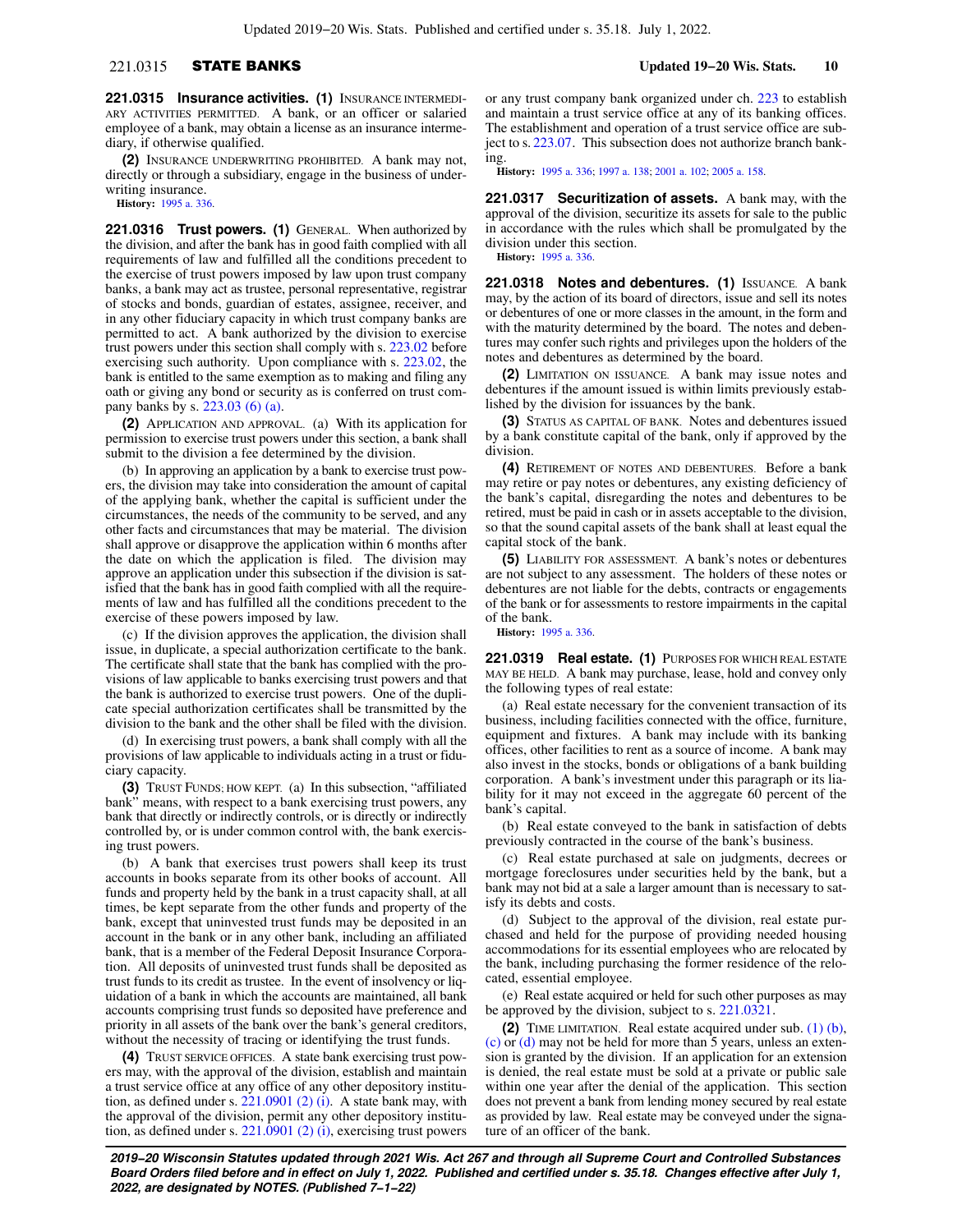**(3)** HOLDING COMPANIES. Subject to sub. [\(1\) \(a\)](https://docs.legis.wisconsin.gov/document/statutes/221.0319(1)(a)), a bank may convey real estate to an entity engaged solely in holding property of the bank, to a bank holding company, as defined in [12 USC](https://docs.legis.wisconsin.gov/document/usc/12%20USC%201841) [1841](https://docs.legis.wisconsin.gov/document/usc/12%20USC%201841) (a), of which the bank is a subsidiary or to any other subsidiary of that bank holding company. A liability of the entity holding property of the bank, bank holding company or subsidiary of the bank holding company to the bank that results from a conveyance under this subsection is not subject to the limitation under s. [221.0320 \(1\).](https://docs.legis.wisconsin.gov/document/statutes/221.0320(1))

**History:** [1995 a. 336](https://docs.legis.wisconsin.gov/document/acts/1995/336).

**221.0320 Limit of loans and investments. (1)** IN GEN-ERAL. Except as provided in subs. [\(2\)](https://docs.legis.wisconsin.gov/document/statutes/221.0320(2)) to [\(8\)](https://docs.legis.wisconsin.gov/document/statutes/221.0320(8)) and s. [221.0319 \(3\),](https://docs.legis.wisconsin.gov/document/statutes/221.0319(3)) the total liabilities of any person, other than a municipal corporation, to a bank for money borrowed may not, at any time, exceed 20 percent of the capital of the bank. In determining compliance with this section, the total liabilities of a partnership includes the liabilities of the general partners of the partnership, computed individually as to each general partner on the basis of his or her direct liability.

**(2)** WAREHOUSE RECEIPTS AND CERTAIN BONDS AND NOTES. The percentage limitation under sub. [\(1\)](https://docs.legis.wisconsin.gov/document/statutes/221.0320(1)) is 50 percent of the bank's capital, if the liabilities under sub.  $(1)$  are limited to the following types of liabilities:

(a) A liability secured by warehouse receipts issued by warehouse keepers licensed and bonded in this state under ss. [99.02](https://docs.legis.wisconsin.gov/document/statutes/99.02) and [99.03](https://docs.legis.wisconsin.gov/document/statutes/99.03) or under the federal bonded warehouse act or holding a license under s. [126.26,](https://docs.legis.wisconsin.gov/document/statutes/126.26) if all of the following requirements are met:

1. The receipts cover readily marketable nonperishable staples.

2. The staples are insured, if it is customary to insure the staples.

3. The market value of the staples is not, at any time, less than 140 percent of the face amount of the obligation.

(b) A liability in the form of a note or bond that meets any of the following qualifications:

1. The note or bond is secured by not less than a like amount of bonds or notes of the United States issued since April 24, 1917, or certificates of indebtedness of the United States.

2. The note or bond is secured or covered by guarantees or by commitments or agreements to take over, or to purchase the bonds or notes, and the guarantee, commitment or agreement is made by a federal reserve bank, the federal small business administration, the federal department of defense or the federal maritime commission.

3. The note or bond is secured by mortgage or trust deeds insured by the federal housing administrator.

**(3)** OBLIGATIONS OF CERTAIN LOCAL GOVERNMENTAL UNITS. (a) In this subsection, "local governmental unit" has the meaning given in s. [16.97 \(7\).](https://docs.legis.wisconsin.gov/document/statutes/16.97(7))

(b) Except as otherwise provided in this subsection, the total liabilities of a local governmental unit to a bank for money borrowed may not, at any time, exceed 25 percent of the capital of the bank.

(c) Liabilities in the form of revenue obligations of a local governmental unit are subject to the limitations provided in par. [\(b\).](https://docs.legis.wisconsin.gov/document/statutes/221.0320(3)(b)) In addition, a bank is permitted to invest in a general obligation of that local governmental unit in an amount that will bring the combined total of the general obligations and revenue obligations of a single local governmental unit to a sum not in excess of 50 percent of the capital of the bank.

(d) If the liabilities of the local governmental unit are in the form of bonds, notes or other evidences of indebtedness that are a general obligation of a local governmental unit in this state, the total liability of the local governmental unit may not exceed 50 percent of the capital of the bank.

(e) The total amount of temporary borrowings of any local governmental unit maturing within one year after the date of issue may not exceed 60 percent of the capital of the bank. Temporary borrowings and longer−term general obligation borrowings of a single local governmental unit in this state may be considered separately in arriving at the limitations provided in this subsection.

**(4)** OBLIGATIONS OF CERTAIN INTERNATIONAL ORGANIZATIONS; OTHER FOREIGN BONDS. A bank may purchase bonds offered for sale by the International Bank for Reconstruction and Redevelopment and the Inter−American Development Bank or such other foreign bonds as may be approved under rules established by the division. At no time shall the aggregate investment in any of these bonds issued by a single issuer exceed 10 percent of the capital of such bank.

**(5)** FOREIGN NATIONAL GOVERNMENT BONDS. A bank may invest in general obligation bonds issued by any foreign national government if the bonds are payable in American funds. The aggregate investment in these foreign bonds may not exceed 3 percent of the capital of the bank, except that this limitation does not apply to bonds of the Canadian government and Canadian provinces that are payable in American funds.

**(6)** DEPOSITS. A bank may invest in time deposits and certificates of deposit of other financial institutions in an amount not to exceed the following:

(a) In each domestic insured U.S. bank, including its offshore branches, and in each domestic insured savings and loan association, savings bank or credit union, 20 percent of capital or, in domestic insured financial institutions including their offshore branches designated by the board of directors, 50 percent of capital.

(b) In each uninsured bank or foreign bank, including its domestic branches, and in any other savings and loan association, savings bank or credit union, 20 percent of capital.

**(7)** LIMITS ESTABLISHED BY BOARD. (a) A bank may not make or renew a loan or loans, the aggregate total of which exceeds the level established by the board of directors without being supported by a signed financial statement unless the loan is secured by collateral having a value in excess of the amount of the loan. A signed financial statement furnished by the borrower to a bank in compliance with this paragraph must be renewed annually as long as the loan or any renewal of the loan remains unpaid and is subject to this paragraph.

(b) A loan or a renewal of a loan made by a bank in compliance with par. [\(a\)](https://docs.legis.wisconsin.gov/document/statutes/221.0320(7)(a)), without a signed financial statement, may be treated by the bank as entirely independent of any secured loan made to the same borrower if the loan does not exceed the limitations provided in this section.

**(8)** EXCEPTIONS. This section does not apply to any of the following:

(a) A liability that is secured by not less than a like amount of direct obligations of the United States which will mature not more than 18 months after the date such liabilities to the bank are entered into.

(b) A liability that is a direct obligation of the United States or this state, or an obligation of any governmental agency of the United States or this state, that is fully and unconditionally guaranteed by the United States or this state.

(c) A liability in the form of a note, debenture or certificate of interest of the Commodity Credit Corporation.

(d) A liability in the form of a note or debenture issued by the Federal National Mortgage Association or the export−import bank of Washington.

(e) A liability in the form of a note, debenture or bond issued by the federal home loan bank.

(f) A liability created by the discounting of bills of exchange drawn in good faith against actually existing values or the dis-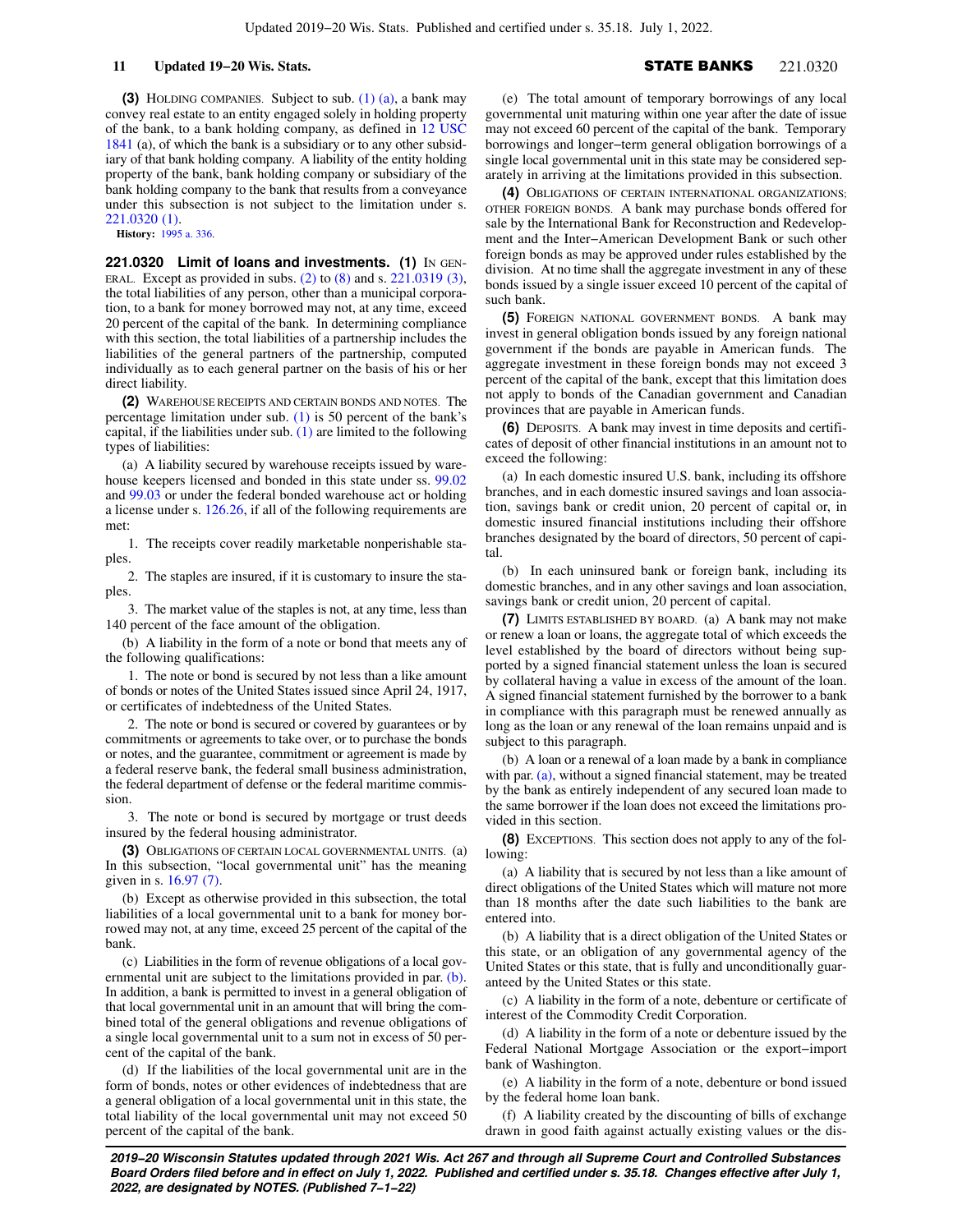counting of commercial or business paper actually owned by the person negotiating the same.

**History:** [1995 a. 336](https://docs.legis.wisconsin.gov/document/acts/1995/336); [2001 a. 16;](https://docs.legis.wisconsin.gov/document/acts/2001/16) [2003 a. 33.](https://docs.legis.wisconsin.gov/document/acts/2003/33)

**Cross−reference:** See also ch. [DFI−Bkg 18](https://docs.legis.wisconsin.gov/document/administrativecode/ch.%20DFI-Bkg%2018), Wis. adm. code.

**221.0321 Other loans and investments. (1)** PERMITTED LENDING. Except as provided in sub.  $(3)$ , a bank may lend under this subsection, through the bank or a subsidiary of the bank, to all borrowers from the bank and all of its subsidiaries, an aggregate amount not to exceed the percentage of its capital established by the division under sub. [\(3\)](https://docs.legis.wisconsin.gov/document/statutes/221.0321(3)). Neither a bank nor any subsidiary of the bank may lend to any borrower, under this subsection and any other law or rule, an amount that would result in an aggregate amount for all loans to that borrower that exceeds the percentage of the bank's capital established under sub. [\(3\).](https://docs.legis.wisconsin.gov/document/statutes/221.0321(3)) A bank or its subsidiary may take an equity position or other form of interest as security in a project funded through these loans. A transaction by a bank or its subsidiary under this subsection requires prior approval by the board of directors of the bank or its subsidiary, respectively. Except as provided in sub.  $(3)$ , these loans are not subject to s. [221.0326](https://docs.legis.wisconsin.gov/document/statutes/221.0326) or to classification as losses, for a period of 2 years from the date of each loan.

**(2)** PERMITTED INVESTMENTS. Except as provided in sub. [\(3\),](https://docs.legis.wisconsin.gov/document/statutes/221.0321(3)) a bank may invest under this subsection, through the bank or subsidiary of the bank, amounts not to exceed, in the aggregate, that percentage of its capital established by the division under sub. [\(3\)](https://docs.legis.wisconsin.gov/document/statutes/221.0321(3)) in equity positions, such as profit−participation projects. A bank may take an investment position in a project with respect to which it is also a lender. The bank shall limit its liability as an investor in a specific project under this subsection to an amount not exceeding the amount of its investment in that project. For purposes of calculating the bank's aggregate investment under this subsection, the amount of each investment shall be established as of the date that the investment is made. A transaction by a bank under this subsection requires prior approval by the board of directors of the bank and shall be disclosed to the shareholders of the bank prior to each annual meeting of the shareholders.

**(3)** LIMITS ESTABLISHED BY THE DIVISION. The division shall establish for each bank the applicable percentage, not to exceed 20 percent, under sub. [\(1\)](https://docs.legis.wisconsin.gov/document/statutes/221.0321(1)) and the applicable percentage, not to exceed 20 percent, under sub.  $(2)$ . The division may withdraw or suspend a percentage established under this subsection and, in such case, may specify how outstanding loans or investments shall be treated by the bank or its subsidiary. Among the factors that the division may consider in establishing, withdrawing or suspending a percentage under this subsection are the bank's capital, assets, management and liquidity ratio, and capital ratio.

**(4)** RECORD−KEEPING REQUIREMENTS. At the time of making a loan or investment, the bank or its subsidiary shall note in its records whether it is made under sub.  $(1)$  or  $(2)$ . The forms of security for loans under sub. [\(1\)](https://docs.legis.wisconsin.gov/document/statutes/221.0321(1)) and the forms of investment under sub. [\(2\)](https://docs.legis.wisconsin.gov/document/statutes/221.0321(2)) shall be as approved by the division by rule.

**(5)** CERTAIN SECURED LOANS. A bank may make loans secured by assignment or transfer of stock certificates or other evidence of the borrower's ownership interest in a corporation formed for the cooperative ownership of real estate. Sections [846.10](https://docs.legis.wisconsin.gov/document/statutes/846.10) and [846.101](https://docs.legis.wisconsin.gov/document/statutes/846.101), as they apply to a foreclosure of a mortgage involving a one−family residence, apply to a proceeding to enforce the lender's rights in security given for a loan under this subsection. The division shall promulgate joint rules with the office of credit unions that establish procedures for enforcing a lender's rights in security given for a loan under this subsection.

**(6)** INVESTMENTS IN OTHER FINANCIAL INSTITUTIONS. In addition to the authority granted under s. [221.1201](https://docs.legis.wisconsin.gov/document/statutes/221.1201) and subject to the limitations of sub.  $(3)$ , a bank may invest in other financial institutions.

**History:** [1995 a. 336](https://docs.legis.wisconsin.gov/document/acts/1995/336); [1997 a. 35;](https://docs.legis.wisconsin.gov/document/acts/1997/35) [1999 a. 9](https://docs.legis.wisconsin.gov/document/acts/1999/9); [2003 a. 33](https://docs.legis.wisconsin.gov/document/acts/2003/33). **Cross−reference:** See also ch. [DFI−Bkg 18](https://docs.legis.wisconsin.gov/document/administrativecode/ch.%20DFI-Bkg%2018), Wis. adm. code. **221.0322 Additional banking authority. (1)** OTHER PER-MITTED ACTIVITIES OR POWERS. Subject to any regulatory approval required by law and subject to sub. [\(2\)](https://docs.legis.wisconsin.gov/document/statutes/221.0322(2)) and s. [221.0315 \(2\)](https://docs.legis.wisconsin.gov/document/statutes/221.0315(2)), a bank, directly or through a subsidiary of the bank, may undertake any activity, exercise any power or offer any financially related product or service in this state that any other provider of financial products or services may undertake, exercise or provide or that the division finds to be financially related.

**(2)** DIVISION RULES. The activities, powers, products and services that may be undertaken, exercised or offered by banks under sub. [\(1\)](https://docs.legis.wisconsin.gov/document/statutes/221.0322(1)) are limited to those specified by rule of the division and, with respect to loans under s. [221.0321 \(1\)](https://docs.legis.wisconsin.gov/document/statutes/221.0321(1)) and investments under s. [221.0321 \(2\),](https://docs.legis.wisconsin.gov/document/statutes/221.0321(2)) are subject to the limitations set forth in s. [221.0321.](https://docs.legis.wisconsin.gov/document/statutes/221.0321) The division may direct any bank to cease any activity, the exercise of any power or the offering of any product or service authorized by rule under this subsection. Among the factors that the division may consider in so directing a bank are the bank's capital, assets, management and liquidity ratio, and capital ratio.

**History:** [1995 a. 336.](https://docs.legis.wisconsin.gov/document/acts/1995/336)

**Cross−reference:** See also ch. [DFI−Bkg 16,](https://docs.legis.wisconsin.gov/document/administrativecode/ch.%20DFI-Bkg%2016) Wis. adm. code.

**221.0323 Bank purchase of its own stock. (1)** IN GEN-ERAL. A bank may be the holder or purchaser of not more than 10 percent of its capital stock, capital notes or debentures, except as provided in sub. [\(2\)](https://docs.legis.wisconsin.gov/document/statutes/221.0323(2)).

**(2)** DEBTS PREVIOUSLY CONTRACTED. A bank may be the holder or purchaser of more than 10 percent of its capital stock, capital notes or debentures if the purchase is necessary to prevent loss upon a debt previously contracted in good faith. Stock, notes or debentures purchased under this subsection may not be held by the bank for more than 6 months if the stock, notes or debentures can be sold for the amount of the claim of the bank against the same, and they must be sold for the best price obtainable within one year, or they shall be canceled, and shall then amount to a reduction of the capital stock, capital notes or debentures. If the reduction reduces the capital stock below the minimum required by law, the bank's capital stock must be increased to the amount required by law.

**(3)** USE AS SECURITY. A bank may not loan any part of its capital, surplus or deposits on the capital stock, capital notes or debentures of its own bank as collateral security.

**(4)** STATUS OF TREASURY SHARES. Treasury shares are issued shares but not outstanding shares. All shares acquired by a bank after July 1, 1996, constitute treasury shares unless any of the following conditions exists:

(a) The articles of incorporation prohibit treasury shares.

(b) The board of directors, by resolution, cancels the acquired shares, in which event the shares are restored to the status of authorized but unissued shares.

**(5)** PROHIBITION IN ARTICLES OF INCORPORATION. If the articles of incorporation prohibit treasury shares, all of its own shares acquired by the bank shall be restored to the status of authorized but unissued shares.

**(6)** SAVING CLAUSE. Treasury shares existing on July 1, 1996, remain treasury shares until disposed of, canceled or restored to the status of authorized but unissued shares by action of the board of directors or shareholders.

**History:** [1995 a. 336.](https://docs.legis.wisconsin.gov/document/acts/1995/336)

**221.0324 Assets not to be pledged as security. (1)** IN GENERAL. A bank or bank officer may not give preference to any depositor or creditor by pledging the assets of the bank as collateral security, except to secure deposits where otherwise permitted or required by law for a particular depositor, to secure repurchase agreements entered into by the bank or as otherwise provided under this section.

**(2)** GOVERNMENT DEPOSITS. A bank may deposit with the treasurer of the United States, or in the custody of federal reserve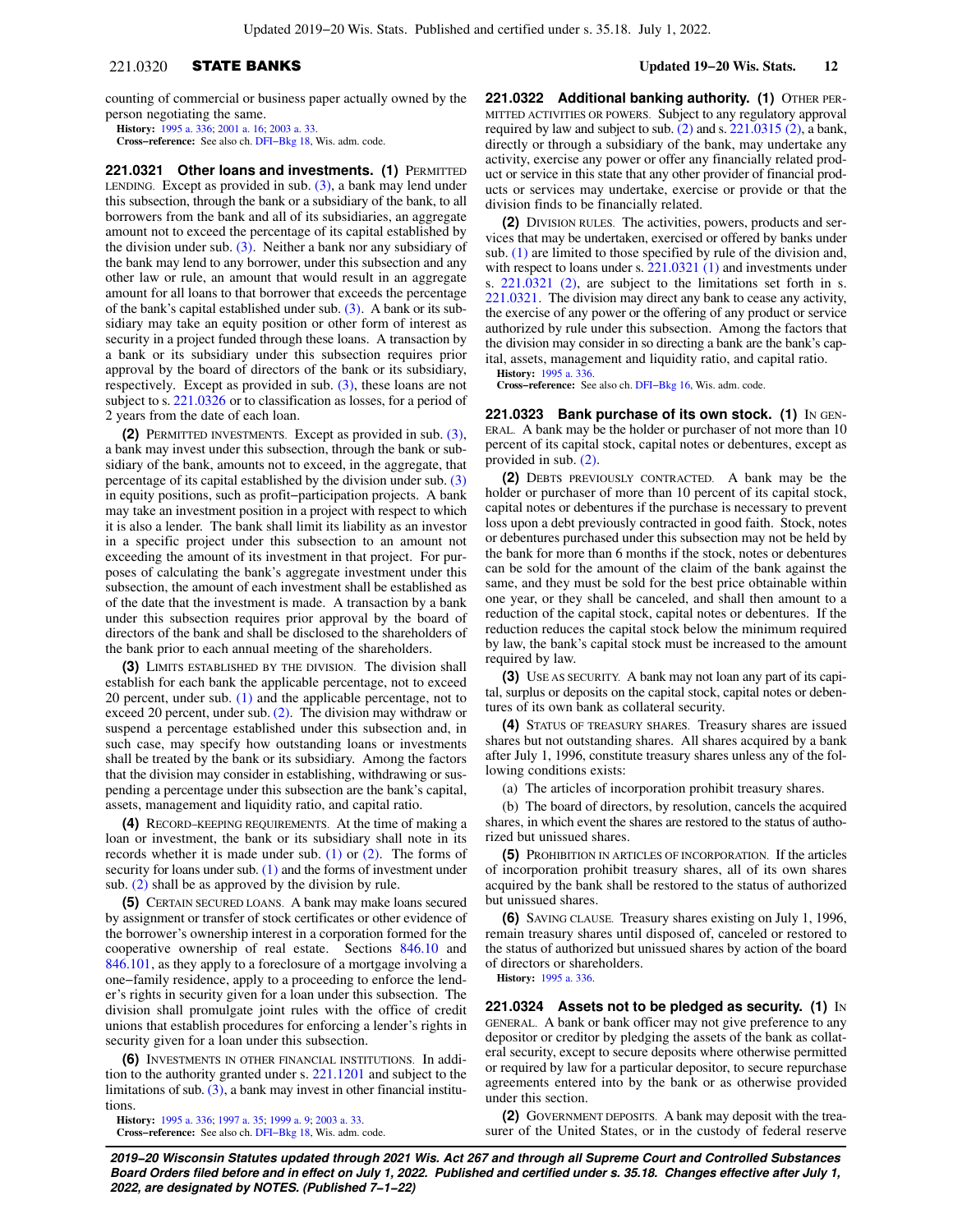banks or branches of the federal reserve banks designated by a court, so much of its assets, not exceeding its capital and surplus, as may be necessary to do any of the following:

(a) To qualify as a depository for postal savings funds and other government deposits.

(b) To qualify as a depository for bankrupt estates, debtors, corporations and railroads under reorganization under federal bankruptcy laws and receivers, trustees and other officers thereof appointed by any U.S. district court or by any bankruptcy court of the United States. In acting as a depository under this paragraph, a state bank has all the rights and privileges granted to banking institutions under section 61 of the U.S. bankruptcy act, as amended.

**(3)** TEMPORARY PURPOSES. A bank may borrow money for temporary purposes, and may pledge assets of the bank not exceeding 50 percent in excess of the amount borrowed as collateral security for this borrowing, if the board of directors has adopted a resolution designating the lender from which the money may be borrowed, the maximum amount for which the bank may become indebted at any one time and the names of the officers who may sign the promissory note evidencing the indebtedness.

**(4)** BOND REQUIREMENTS. A bank that is authorized to exercise trust powers and that complies with s. [223.02](https://docs.legis.wisconsin.gov/document/statutes/223.02) is exempt from furnishing the bond specified in s. [221.0316](https://docs.legis.wisconsin.gov/document/statutes/221.0316) and is entitled to the same exemption as to making and filing any oath or giving any bond or security as is conferred on trust company banks by s. [223.03 \(6\) \(a\).](https://docs.legis.wisconsin.gov/document/statutes/223.03(6)(a))

**(5)** PLEDGES TO FEDERAL RESERVE BOARD. A bank may pledge assets in an amount not to exceed 4 times the amount of its capital to the federal reserve bank, as fiscal agent of the United States, of the federal reserve district in which it is located, except that no such pledge shall be made in excess of the amount of its capital without the consent of the division.

**(6)** BORROWING TO RELOAN. If a bank is borrowing habitually for the purpose of reloaning, the division may require the bank to repay money so borrowed.

**(7)** REDISCOUNTING AND ENDORSING NEGOTIABLE NOTES. This section does not prevent a bank from rediscounting in good faith and endorsing its negotiable notes, if authorized by a recorded resolution of the board of directors.

**(8)** CERTIFICATES OF DEPOSIT. A bank may not issue its certificate of deposit for the purpose of borrowing money. A bank may not make partial payments upon certificates of deposit.

**(9)** PLEDGES TO AND LOANS FROM THE FEDERAL HOME LOAN BANK. Notwithstanding sub.  $(3)$ , a bank that is a member of the federal home loan bank may borrow money from the federal home loan bank and may pledge bank assets as collateral to secure the loan or any other extension of credit from the federal home loan bank.

**History:** [1995 a. 336](https://docs.legis.wisconsin.gov/document/acts/1995/336); [2001 a. 102](https://docs.legis.wisconsin.gov/document/acts/2001/102); [2019 a. 65](https://docs.legis.wisconsin.gov/document/acts/2019/65).

**221.0325 Certified checks.** An officer, employee or agent of a bank may not certify a check, draft or order drawn upon the bank unless the person, firm or corporation drawing the check, draft or order has on deposit with the bank at the time the check, draft or order is certified an amount of money equal to the amount specified in the check, draft or order. A check, draft or order so certified by the duly authorized officer, employee or agent is a valid obligation against the bank.

**History:** [1995 a. 336](https://docs.legis.wisconsin.gov/document/acts/1995/336).

**221.0326 Bad debts.** All debts due a bank, on which interest is past due and unpaid for a period of 12 months, shall be considered bad debts and shall be charged off to the profit and loss account at the expiration of one year from the date on which the debt became past due, unless the debts are well secured or in process of collection.

**History:** [1995 a. 336](https://docs.legis.wisconsin.gov/document/acts/1995/336).

**221.0327 Surplus fund. (1)** CHARGES TO SURPLUS ACCOUNT. A loss sustained by a bank in excess of its undivided profits may be charged to its surplus account, if its surplus fund is thereafter reimbursed from its earnings. Cash dividends on capital stock may not be declared or paid by the bank in excess of 50 percent of its net earnings until its surplus fund is fully restored to the amount that was in the surplus account immediately preceding the charge of the loss.

**(2)** REIMBURSEMENT OF SURPLUS AND RESTRICTED DIVIDENDS. If the surplus fund of a bank is in excess of 100 percent of its capital stock and if losses charged against it do not reduce the surplus account to an amount less than 100 percent of its capital stock, the bank is not subject to sub.[\(1\)](https://docs.legis.wisconsin.gov/document/statutes/221.0327(1)) with respect to reimbursement of the surplus account and with respect to restricted dividends on capital stock.

**History:** [1995 a. 336.](https://docs.legis.wisconsin.gov/document/acts/1995/336)

**221.0328 Dividends. (1)** WHEN PERMITTED. Except as provided in sub. [\(2\),](https://docs.legis.wisconsin.gov/document/statutes/221.0328(2)) the board of directors of a bank may declare and pay a dividend from its undivided profits in an amount they consider expedient. The board of directors shall provide for the payment of all expenses, losses, required reserves, taxes, and interest accrued or due from the bank before the declaration of dividends from undivided profits. If dividends declared and paid in either of the 2 immediately preceding years exceeded net income for either of those 2 years respectively, the bank may not declare or pay any dividend in the current year that exceeds year−to−date net income except with the written consent of the division.

**(2)** LIABILITY OF SHAREHOLDERS. A bank's dividends may not in any way impair or diminish the capital of the bank other than by reducing undivided profits. If a dividend is paid that does not comply with this section, every shareholder receiving the dividend is liable to restore the full amount of the dividend unless the capital is subsequently made good.

**(3)** LIABILITY OF DIRECTORS. If the board of directors of a bank pays dividends when the bank is insolvent or in danger of insolvency, or not having reason to believe that there were sufficient undivided profits to pay the dividends, the members of the board of directors are jointly and severally liable to the creditors of the bank at the time of declaring dividends in an amount equal to twice the amount of the dividends.

**(4)** REDUCTION OF CAPITAL. Subject to the approval of the division, and subject to ss. [221.0211 \(4\)](https://docs.legis.wisconsin.gov/document/statutes/221.0211(4)) and [221.0323 \(1\)](https://docs.legis.wisconsin.gov/document/statutes/221.0323(1)) and [\(2\),](https://docs.legis.wisconsin.gov/document/statutes/221.0323(2)) a bank may, by a vote of shareholders owning, in the aggregate, at least two−thirds of its capital stock, reduce its capital. Notwithstanding sub. [\(2\)](https://docs.legis.wisconsin.gov/document/statutes/221.0328(2)) and subject to ss. [221.0216 \(5\)](https://docs.legis.wisconsin.gov/document/statutes/221.0216(5)) and [221.0327,](https://docs.legis.wisconsin.gov/document/statutes/221.0327) as part of its capital reduction plan approved by the division in accordance with this subsection, and with the affirmative vote of shareholders owning at least two−thirds of the shares of each class of its stock outstanding, a bank may distribute cash or other assets to its shareholders.

**History:** [1995 a. 336;](https://docs.legis.wisconsin.gov/document/acts/1995/336) [2017 a. 340](https://docs.legis.wisconsin.gov/document/acts/2017/340).

### **221.0329 Savings promotion prize programs. (1)** In this section:

(a) "Nonqualifying account" means a savings, time, or money market account that is not a qualifying account.

(b) "Qualifying account" means a savings, time, or money market account through which a bank's depositors may obtain chances to win prizes in a savings promotion.

(c) "Savings promotion" means a contest or promotion to encourage savings deposits that is sponsored by one or more banks, or by a banking trade association or its subsidiary in conjunction with one or more banks, and in which bank depositors are offered a chance to win designated prizes.

**(2)** A bank may sponsor, or participate in, a savings promotion if all of the following requirements are satisfied: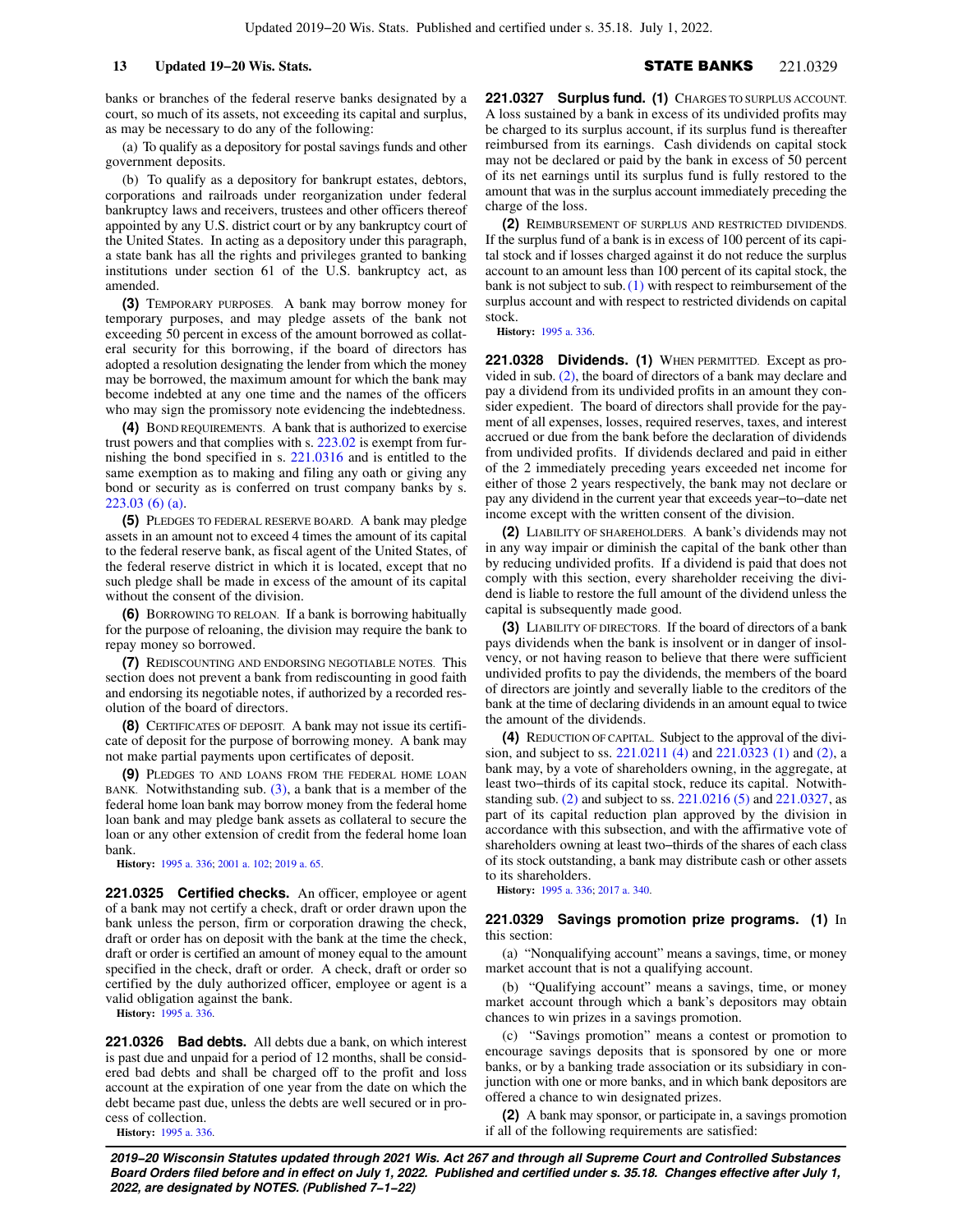## 221.0329 STATE BANKS **Updated 19−20 Wis. Stats. 14**

(a) Bank depositors are not required to pay any fee or otherwise provide any consideration in order to enter the savings promotion.

(b) All fees charged by a bank in connection with a qualifying account are comparable with all fees charged in connection with comparable nonqualifying accounts offered by the bank.

(c) Each entry in the savings promotion has an equal chance of winning.

(d) Participants in the savings promotion are not required to be present at a prize drawing in order to win.

**(3)** For purposes of sub. [\(2\) \(a\),](https://docs.legis.wisconsin.gov/document/statutes/221.0329(2)(a)) a depositor's deposit of at least a specified amount of money for at least a specified time in a qualifying account, which is required in order to enter the savings promotion, is not consideration if the interest rate associated with the qualifying account is not reduced, as compared to comparable nonqualifying accounts offered by the bank, to account for the possibility of winning a prize.

**History:** [2017 a. 72.](https://docs.legis.wisconsin.gov/document/acts/2017/72)

### SUBCHAPTER IV

### NAME

**221.0401 State bank.** Every bank incorporated under this chapter shall be known as a state bank.

**History:** [1995 a. 336](https://docs.legis.wisconsin.gov/document/acts/1995/336).

**221.0402 Use of "bank". (1)** USE OF "BANK". Except as provided in sub. [\(2\)](https://docs.legis.wisconsin.gov/document/statutes/221.0402(2)), a person who is engaged in business in this state, who is not subject to supervision and examination by the division, and who is not required to make reports to the division under this chapter, may not use the term "bank", in any form upon any office sign at the place where the business is transacted. Except as provided in sub. [\(2\),](https://docs.legis.wisconsin.gov/document/statutes/221.0402(2)) the person may not use or circulate letterheads, billheads, blank notes, blank receipts, certificates, circulars, or any written or printed or partly written and partly printed paper, containing an artificial or corporate name, or other words, that indicates that the person's business is the business of a bank.

**(2)** EXCEPTIONS. (a) A check sold by a bank chartered under the laws of another state or a foreign country or a national bank authorized to do business in another state may use any form of "bank", if the bank is licensed under ch. [217.](https://docs.legis.wisconsin.gov/document/statutes/ch.%20217)

(b) Mortgage bankers licensed under s. [224.72](https://docs.legis.wisconsin.gov/document/statutes/224.72) may use the designation "mortgage banker".

(c) A savings bank organized under ch. [214](https://docs.legis.wisconsin.gov/document/statutes/ch.%20214) may use the designation "savings bank".

**(3)** ENFORCEMENT. Violations of this section may be enforced by the division under s. [220.02 \(2\).](https://docs.legis.wisconsin.gov/document/statutes/220.02(2))

**History:** [1995 a. 336](https://docs.legis.wisconsin.gov/document/acts/1995/336); [1997 a. 35;](https://docs.legis.wisconsin.gov/document/acts/1997/35) [2009 a. 2](https://docs.legis.wisconsin.gov/document/acts/2009/2).

**221.0403 Bank names. (1)** IN GENERAL. Except as provided in subs.  $(2)$  and  $(3)$ , the name of a bank must be approved by the division and must be distinguishable upon the records of the division from all of the following names:

(a) The name of another state bank organized under this chapter.

(b) The name of a national bank or foreign bank authorized to transact business in this state.

**(2)** EXCEPTIONS. A bank may apply to the division for the authority to use a name that is not distinguishable upon the records of the division from one or more of the names described in sub. [\(1\)](https://docs.legis.wisconsin.gov/document/statutes/221.0403(1)). The division may authorize the use of the name if any of the following occurs:

(a) The other bank consents to the use in writing and submits an undertaking, in a form satisfactory to the division, to change its name to a name that is distinguishable upon the records of the division from the name of the applicant.

(b) The applicant delivers to the division a certified copy of the final judgment of a court of competent jurisdiction establishing the applicant's right to use the name applied for in this state.

**(3)** USE OF SAME NAME. A bank may use the name that is used in this state by another bank organized under this chapter or authorized to transact business in this state if the bank proposing to use the name has done any of the following:

(a) Merged with the other bank.

(b) Been formed by reorganization of the other bank.

(c) Acquired all or substantially all of the assets, including the name, of the other bank.

**(4)** USE OF "SAVINGS". A bank name may not contain the word "savings".

**History:** [1995 a. 336.](https://docs.legis.wisconsin.gov/document/acts/1995/336)

**221.0404 Deceptive or misleading use of bank name, logo, or symbol. (1)** USE OF BANK NAME, LOGO, OR SYMBOL FOR MARKETING PURPOSES. Except as provided in sub. [\(3\)](https://docs.legis.wisconsin.gov/document/statutes/221.0404(3)), no person may use the name, logo, or symbol, or any combination thereof, of a bank, or any name, logo, or symbol, or any combination thereof, that is deceptively similar to the name, logo, or symbol of a bank, in any marketing material provided to or solicitation of another person in a manner such that a reasonable person may believe that the marketing material or solicitation originated from or is endorsed by the bank or that the bank is responsible for the marketing material or solicitation.

**(2)** ENFORCEMENT AND PENALTIES. The division shall direct any person the division finds to have violated sub. [\(1\)](https://docs.legis.wisconsin.gov/document/statutes/221.0404(1)) to cease and desist from violating sub. [\(1\).](https://docs.legis.wisconsin.gov/document/statutes/221.0404(1)) If a person violates sub. [\(1\)](https://docs.legis.wisconsin.gov/document/statutes/221.0404(1)) after receiving such direction, the division may impose a forfeiture of up to \$1,000 for each violation. Each instance in which marketing material is provided to another person or solicitation of another person takes place in violation of sub. [\(1\)](https://docs.legis.wisconsin.gov/document/statutes/221.0404(1)) constitutes a separate violation. This subsection does not affect the availability of any remedies otherwise available to a bank.

**(3)** EXCEPTIONS. Subsection [\(1\)](https://docs.legis.wisconsin.gov/document/statutes/221.0404(1)) does not apply to a person who uses the name, logo, or symbol of a bank in any of the following circumstances:

(a) With the consent of the bank.

(b) If the person is the bank, an affiliate of the bank, or an agent of the bank.

**History:** [2003 a. 262.](https://docs.legis.wisconsin.gov/document/acts/2003/262)

### SUBCHAPTER V

### SHARES AND SHAREHOLDERS

**221.0501 Quorum and voting requirements for voting groups. (1)** QUORUM REQUIREMENT. Shares entitled to vote as a separate voting group may take action on a matter at a meeting only if a quorum of those shares exists with respect to that matter. Unless the articles of incorporation, the bylaws or this chapter provide otherwise, a majority of the votes entitled to be cast on the matter by the voting group constitutes a quorum of that voting group for action on that matter.

**(2)** METHOD OF DETERMINING QUORUM. If a share is represented for any purpose at a meeting, other than for the purpose of objecting to holding the meeting or transacting business at the meeting, the share is considered present for purposes of determining whether a quorum exists for the remainder of the meeting and for any adjournment of that meeting, unless a new record date is or must be set for that adjourned meeting.

**(3)** SIMPLE MAJORITY VOTING. If a quorum exists, action on a matter by a voting group is approved if the votes cast within the voting group favoring the action exceed the votes cast opposing the action, unless the articles of incorporation, the bylaws or this chapter require a greater number of affirmative votes.

**History:** [1995 a. 336.](https://docs.legis.wisconsin.gov/document/acts/1995/336)

**221.0502 Greater or lower quorum or greater voting requirements. (1)** METHOD OF SPECIFYING DIFFERENT REQUIRE-MENTS. The articles of incorporation may provide, or authorize the bylaws under s. [221.0503](https://docs.legis.wisconsin.gov/document/statutes/221.0503) to provide, for a greater or lower quo-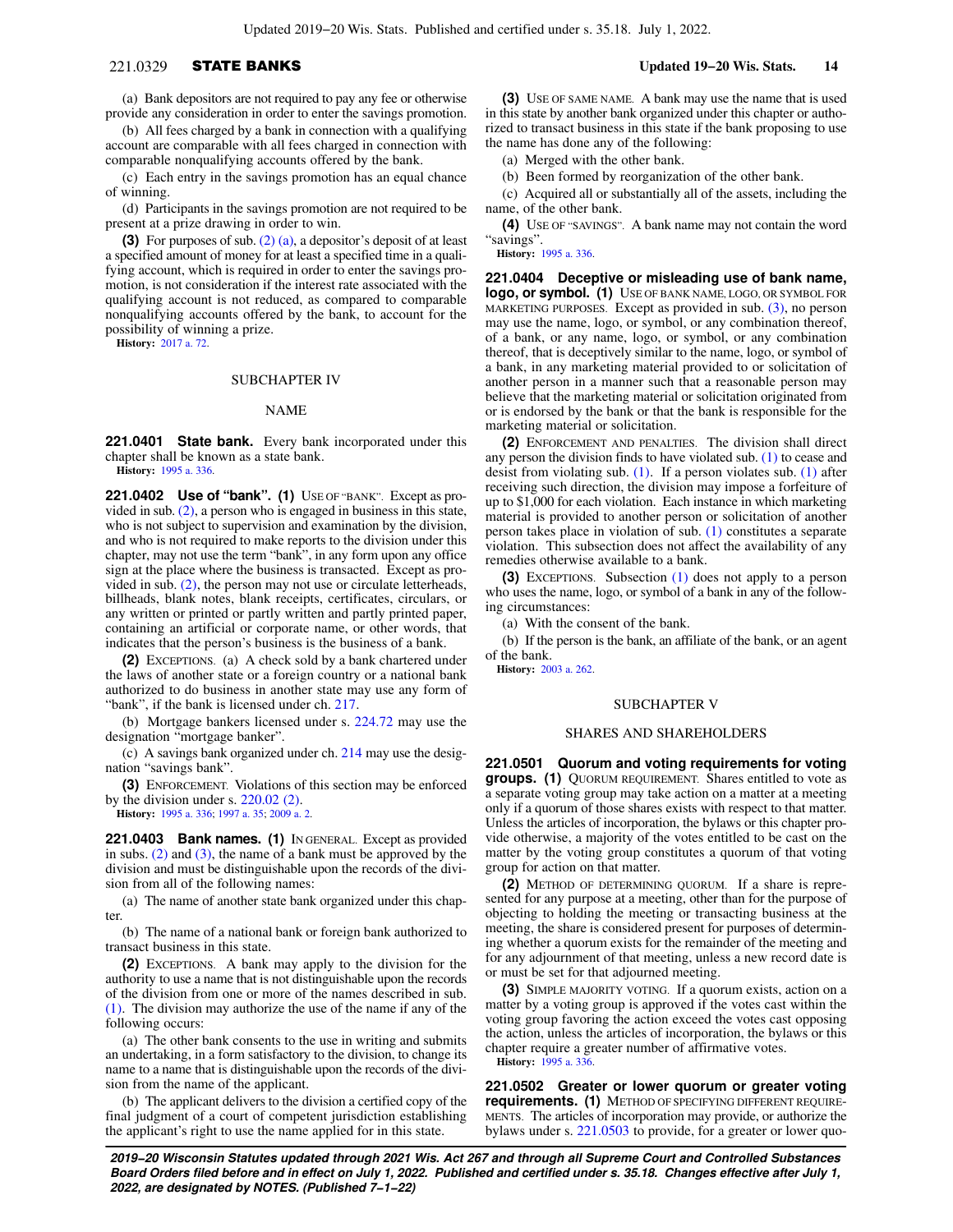rum requirement or a greater voting requirement for shareholders or voting groups of shareholders than is provided by this chapter.

**(2)** AMENDMENTS TO ARTICLES OF INCORPORATION TO CHANGE REQUIREMENTS. An amendment to the articles of incorporation that adds, changes or deletes a greater or lower quorum requirement or a greater voting requirement must meet the same quorum requirement and be adopted by the same vote and voting groups required to take action under the quorum and voting requirements then in effect.

**History:** [1995 a. 336](https://docs.legis.wisconsin.gov/document/acts/1995/336).

**221.0503 Bylaw fixing quorum or voting requirements for shareholders. (1)** IN GENERAL. If authorized by the articles of incorporation, the shareholders may adopt or amend a bylaw that fixes a greater or lower quorum requirement or a greater voting requirement for shareholders or voting groups of shareholders than is provided by this chapter. The adoption or amendment of a bylaw that adds, changes or deletes a greater or lower quorum requirement or a greater voting requirement for shareholders must meet the same quorum requirement and be adopted by the same vote and voting groups required to take action under the quorum and voting requirement then in effect.

**(2)** SHAREHOLDER APPROVAL. A bylaw that fixes a greater or lower quorum requirement or a greater voting requirement for shareholders under sub. [\(1\)](https://docs.legis.wisconsin.gov/document/statutes/221.0503(1)) may not be adopted, amended or repealed by the board of directors.

**History:** [1995 a. 336](https://docs.legis.wisconsin.gov/document/acts/1995/336).

**221.0504 Number of shareholders. (1)** METHOD OF COUNTING. For purposes of this chapter, any of the following constitutes one shareholder if identified as a shareholder in a bank's current record of shareholders:

(a) Three or fewer co−owners.

(b) An entity.

(c) The trustees, guardians, custodians or other fiduciaries of a single trust, estate or account.

**(2)** SUBSTANTIALLY SIMILAR NAMES. For purposes of this chapter, shareholdings registered in substantially similar names constitute one shareholder if it is reasonable to believe that the names represent the same person.

**History:** [1995 a. 336](https://docs.legis.wisconsin.gov/document/acts/1995/336).

**221.0505 Issued and outstanding shares. (1) ISSUED** AND OUTSTANDING SHARES. A bank may issue the number of shares of each class or series authorized by the articles of incorporation. Shares that are issued are outstanding shares until they are reacquired, redeemed, converted or canceled.

**(2)** SHARE REQUIREMENTS. At all times that shares of the bank are outstanding, there must be outstanding one or more shares that together have unlimited voting rights and one or more shares, which may be the same share or shares as those with unlimited voting rights, that together are entitled to receive the net assets of the bank upon dissolution.

**History:** [1995 a. 336](https://docs.legis.wisconsin.gov/document/acts/1995/336).

221.0506 Fractional shares. (1) ISSUANCE AND DISPOSI-TION. A bank may do any of the following:

(a) Issue fractions of a share or pay in money the value of fractions of a share.

(b) Arrange for disposition of fractional shares by the shareholders.

**(2)** RIGHTS OF HOLDERS OF FRACTIONAL SHARES. The holder of a fractional share may exercise the rights of a shareholder, including the right to vote, to receive dividends and to participate in the assets of the bank upon liquidation.

**History:** [1995 a. 336](https://docs.legis.wisconsin.gov/document/acts/1995/336).

**221.0507 Share dividends. (1)** DEFINITION. In this section, "share dividend" means shares issued proportionally and without consideration to the bank's shareholders or to the shareholders of one or more classes or series.

**(2)** POWER TO ISSUE SHARE DIVIDENDS. Except as provided in sub. [\(3\)](https://docs.legis.wisconsin.gov/document/statutes/221.0507(3)) and unless the articles of incorporation provide otherwise, a bank may issue share dividends.

**(3)** LIMITATIONS. (a) A bank may not issue shares of one class or series as a share dividend in respect of shares of another class or series unless any of the following is satisfied:

1. The articles of incorporation authorize the issuance.

2. A majority of the votes entitled to be cast by the class or series to be issued approve the issuance.

3. There are no outstanding shares of the class or series to be issued, as determined under par. [\(b\).](https://docs.legis.wisconsin.gov/document/statutes/221.0507(3)(b))

(b) If a security is outstanding that is convertible into or carries a right to subscribe for or acquire shares of the class or series to be issued, the holder of the security is considered a holder of the class or series to be issued for purposes of making the determination under par. [\(a\) 3.](https://docs.legis.wisconsin.gov/document/statutes/221.0507(3)(a)3.)

**(4)** RECORD DATE. If the board of directors does not fix the record date for determining shareholders entitled to a share dividend, it is the date on which the board of directors authorizes the share dividend.

**History:** [1995 a. 336.](https://docs.legis.wisconsin.gov/document/acts/1995/336)

**221.0508 Form and content of certificates. (1)** CON-TENTS. At a minimum, a share certificate shall state on its face all of the following:

(a) The name of the issuing bank and that the bank is organized under the laws of this state.

(b) The name of the person to whom issued.

(c) The number and class of shares and the designation of the series, if any, that the certificate represents.

**(2)** CLASSES AND SERIES REQUIREMENTS. If the issuing bank is authorized to issue different classes of shares or different series within a class, the front or back of each certificate shall contain any of the following:

(a) A summary of the designations, relative rights, preferences and limitations applicable to each class, and the variations in rights, preferences and limitations determined for each series and the authority of the board of directors to determine variations for future series.

(b) A conspicuous statement that the bank will furnish the shareholder the information described in par. [\(a\)](https://docs.legis.wisconsin.gov/document/statutes/221.0508(2)(a)) on request, in writing and without charge.

**(3)** SIGNATURE. (a) Each share certificate shall be signed either manually or in facsimile, by the officer or officers designated in the bylaws or by the board of directors.

(b) The validity of a share certificate is not affected if a person who signed the certificate no longer holds office when the certificate is issued.

**History:** [1995 a. 336.](https://docs.legis.wisconsin.gov/document/acts/1995/336)

## **221.0509 Restriction on transfer of shares and other securities. (1)** DEFINITIONS. In this section:

(a) "Other securities" include securities that are convertible into or carry a right to subscribe for or acquire shares.

(b) "Transfer restriction" means a restriction on the transfer or registration of transfer of shares and other securities of a bank.

**(2)** PERMITTED PURPOSES OF RESTRICTIONS. (a) Except as provided in par. [\(b\),](https://docs.legis.wisconsin.gov/document/statutes/221.0509(2)(b)) the articles of incorporation, the bylaws, an agreement among shareholders and holders of other securities, or an agreement between shareholders and holders of other securities and the bank, may impose a transfer restriction on shares and other securities of the bank for any reasonable purpose, including any of the following:

1. Maintaining the bank's status under state or federal law when it is dependent on the number or identity of its shareholders.

2. Preserving exemptions under federal or state securities law.

(b) A transfer restriction may not affect shares and other securities issued before the restriction is adopted, unless the holders of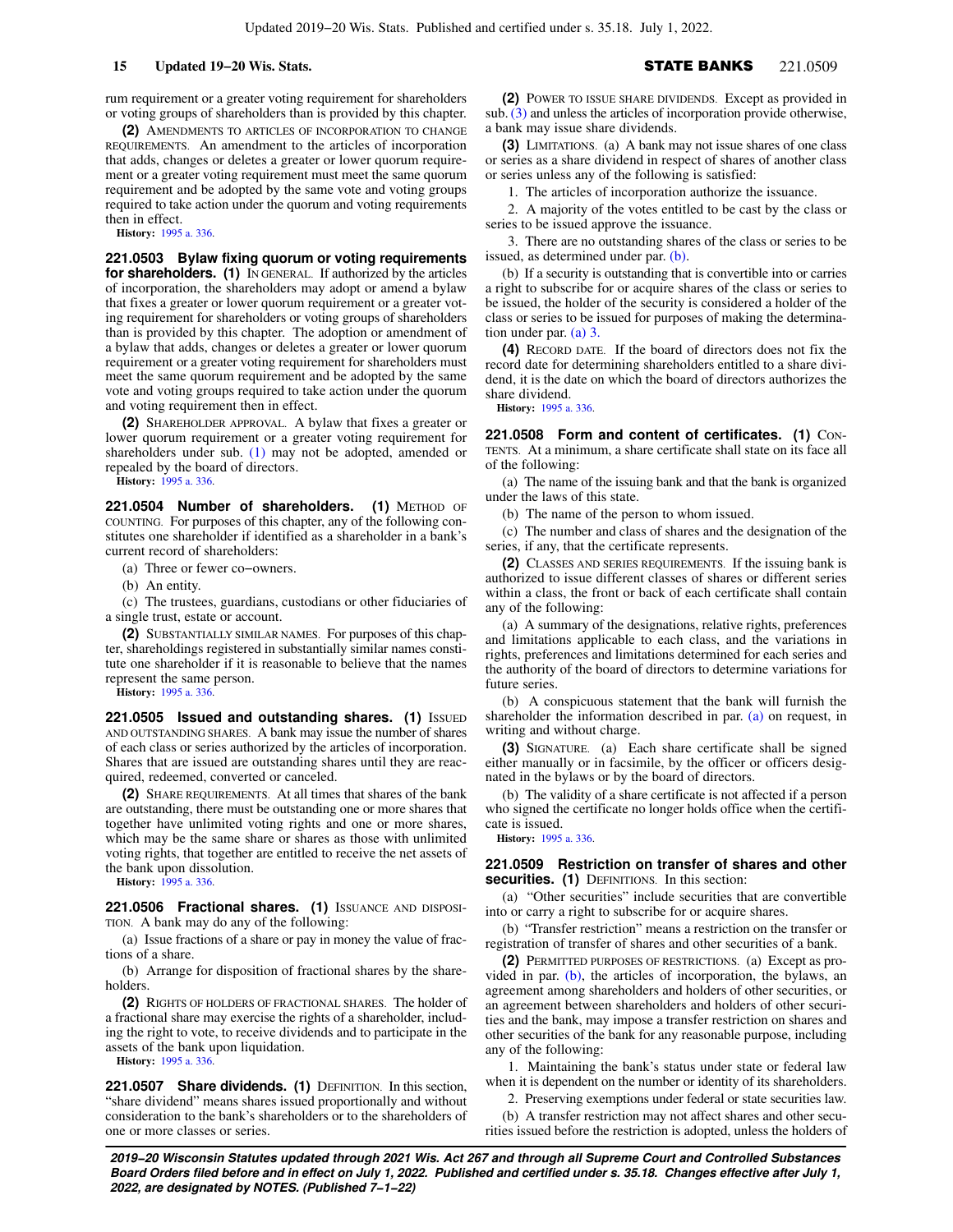## 221.0509 STATE BANKS **Updated 19−20 Wis. Stats. 16**

the shares and other securities are parties to the transfer restriction agreement or vote in favor of the transfer restriction.

**(3)** ENFORCEABILITY. A transfer restriction is valid and enforceable against the holder or a transferee of the holder if the transfer restriction is authorized by this section and its existence is noted conspicuously on the front or back of the certificate. Unless so noted, a transfer restriction is not enforceable against a person who does not know of the transfer restriction.

**(4)** TYPES OF PERMITTED TRANSFER RESTRICTIONS. The transfer restrictions permitted under this section include transfer restrictions that do any of the following:

(a) Obligate the shareholder or holder of other securities first to offer the bank or other persons, whether separately, consecutively or simultaneously, an opportunity to acquire the restricted shares or other securities.

(b) Subject to the limitations of s. [221.0323,](https://docs.legis.wisconsin.gov/document/statutes/221.0323) if applicable, obligate the bank or other persons, whether separately, consecutively or simultaneously, to acquire the restricted shares or other securities.

(c) Require the bank, the holders of a class of its shares or other securities or another person to approve the transfer of the restricted shares or other securities, if the requirement is not manifestly unreasonable.

(d) Prohibit the transfer of the restricted shares or other securities to designated persons or classes of persons, if the prohibition is not manifestly unreasonable.

**History:** [1995 a. 336](https://docs.legis.wisconsin.gov/document/acts/1995/336).

221.0510 Preemptive rights. (1) DEFINITION. In this section, "other securities" has the meaning given in s. [221.0509 \(1\)](https://docs.legis.wisconsin.gov/document/statutes/221.0509(1)(a)) [\(a\).](https://docs.legis.wisconsin.gov/document/statutes/221.0509(1)(a))

**(2)** WHEN PREEMPTIVE RIGHTS EXIST. The shareholders or holders of other securities of a bank do not have a preemptive right to acquire the bank's unissued shares or other securities except to the extent provided in the articles of incorporation. If the articles of incorporation state that "the bank elects to have preemptive rights", or words of similar meaning, subs.  $(3)$  to  $(6)$  govern the preemptive rights, except to the extent that the articles of incorporation expressly provide otherwise.

**(3)** CONDITIONS FOR EXERCISE OF PREEMPTIVE RIGHTS. Except as provided in sub.  $(5)$ , the shareholders or holders of other securities of the bank have a preemptive right, granted on uniform terms and conditions prescribed by the board of directors to provide a fair and reasonable opportunity to exercise the right, to acquire proportional amounts of the bank's unissued shares or other securities upon the decision of the board of directors to issue the shares or other securities, subject to the following conditions:

(a) Holders of shares or other securities with general voting rights have preemptive rights with respect to shares and other securities of any class with general voting rights.

(b) Holders of shares or other securities without preferential rights to distributions or assets have preemptive rights with respect to shares and other securities of any class without preferential rights to distributions or assets, except that holders of shares or other securities without general voting rights have no preemptive rights with respect to shares or other securities of any class with general voting rights.

**(4)** WAIVER. A shareholder or holder of other securities may waive his or her preemptive right. A written waiver is irrevocable even if it is not supported by consideration.

**(5)** EXEMPTIONS. There is no preemptive right with respect to any of the following:

(a) Shares or other securities issued as compensation to directors, officers or employees of the bank or its affiliates.

(b) Shares or other securities issued to satisfy conversion or option rights created to provide compensation to directors, officers or employees of the bank or its affiliates.

(c) Shares or other securities authorized in articles of incorporation that are issued within 6 months after the effective date of incorporation.

(d) Shares or other securities sold for other than money or an obligation to pay money.

(e) Treasury shares.

**(6)** LAPSE OF PREEMPTIVE RIGHTS. If shares or other securities subject to preemptive rights are not acquired by shareholders or holders of other securities, the bank may issue the shares or other securities to any person for one year after being offered to shareholders or holders of other securities, at a consideration set by the board of directors that is not lower than the consideration set for the exercise of preemptive rights. An offer at a lower consideration or after the expiration of one year is subject to the preemptive rights of shareholders or holders of other securities.

**History:** [1995 a. 336.](https://docs.legis.wisconsin.gov/document/acts/1995/336)

**221.0511 Annual meeting. (1)** WHEN HELD. A bank shall hold a meeting of shareholders annually at a time stated in or fixed in accordance with the bylaws.

**(2)** WHERE HELD. A bank may hold the annual shareholders' meeting in or outside this state at the place stated in or fixed in accordance with the bylaws. If no place is stated in or fixed in accordance with the bylaws, the bank shall hold the annual meeting at its principal office.

**(3)** EFFECT OF FAILURE TO COMPLY. Failure to hold an annual meeting in one or more years does not affect the validity of any bank action.

**History:** [1995 a. 336.](https://docs.legis.wisconsin.gov/document/acts/1995/336)

**221.0512 Special meeting. (1)** WHEN REQUIRED. A bank shall hold a special meeting of shareholders if any of the following occurs:

(a) A special meeting is called by the board of directors or any person authorized by the articles of incorporation or bylaws to call a special meeting.

(b) The holders of at least 10 percent of all the votes entitled to be cast on an issue proposed to be considered at the proposed special meeting sign, date and deliver to the bank one or more written demands for the meeting describing one or more purposes for which it is to be held.

**(2)** RECORD DATE. If not otherwise fixed under s. [221.0517,](https://docs.legis.wisconsin.gov/document/statutes/221.0517) the record date for determining shareholders entitled to demand a special meeting is the date that the first shareholder signs the demand.

**(3)** WHERE HELD. A bank may hold a special shareholders' meeting in or outside this state at the place stated in or fixed in accordance with the bylaws. If no place is stated in or fixed in accordance with the bylaws, the bank shall hold a special meeting at its principal office.

**(4)** LIMITATION ON BUSINESS CONDUCTED. Only business within the purpose described in the meeting notice required by s. [221.0514 \(2\) \(b\)](https://docs.legis.wisconsin.gov/document/statutes/221.0514(2)(b)) may be conducted at a special shareholders' meeting.

**History:** [1995 a. 336.](https://docs.legis.wisconsin.gov/document/acts/1995/336)

**221.0513 Shareholder action without a meeting. (1)** PERMITTED METHODS. Action required or permitted by this chapter to be taken at a shareholders' meeting may be taken without a meeting in any of the following ways:

(a) Without action by the board of directors, by all shareholders entitled to vote on the action.

(b) If the articles of incorporation so provide, by shareholders who would be entitled to vote at a meeting those shares with voting power to cast not less than the minimum number or, in the case of voting by voting groups, numbers of votes that would be necessary to authorize or take the action at a meeting at which all shares entitled to vote were present and voted, except action may not be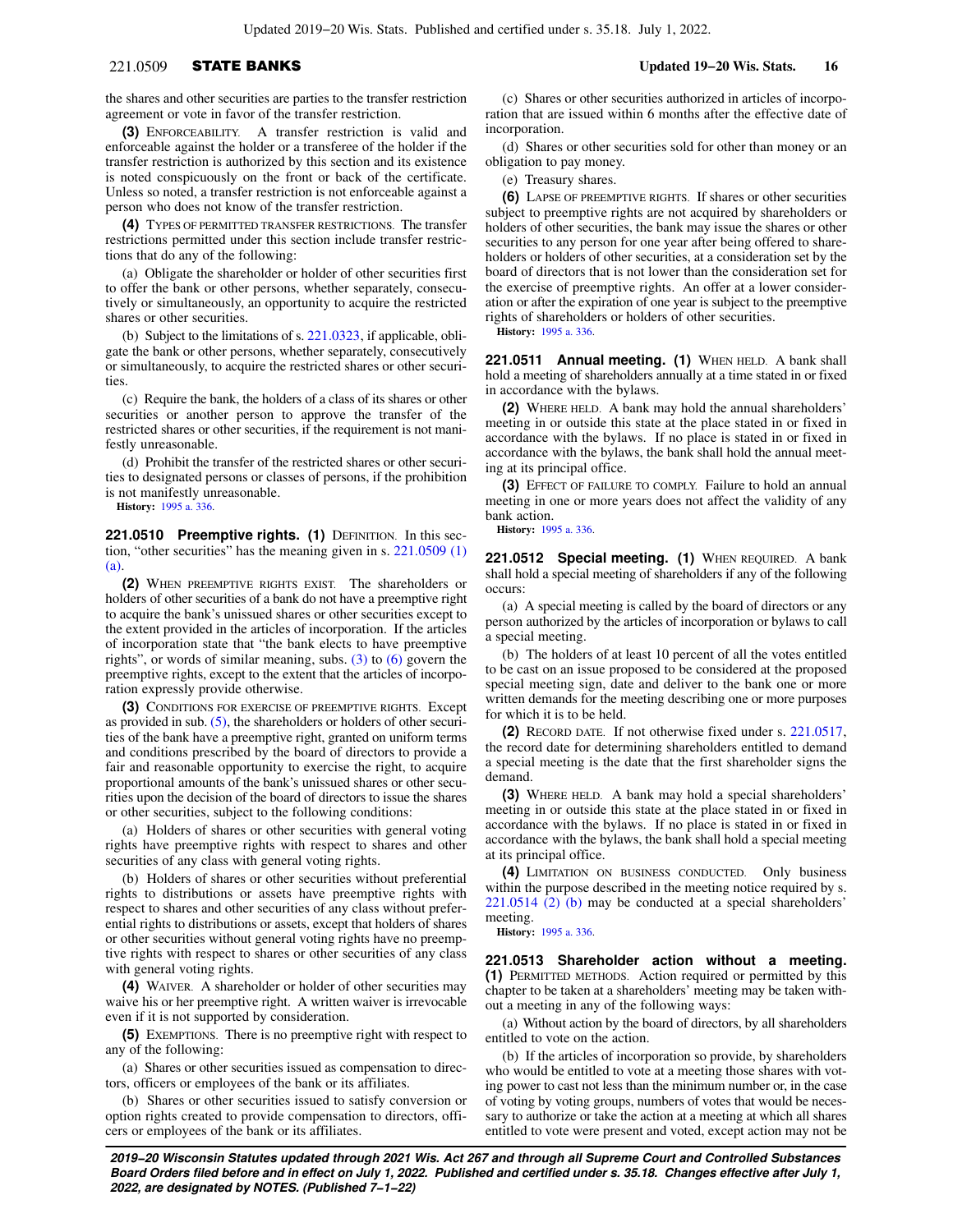taken under this paragraph with respect to an election of directors for which shareholders may vote cumulatively under s. [221.0522.](https://docs.legis.wisconsin.gov/document/statutes/221.0522)

**(2)** HOW DOCUMENTED. Action under sub. [\(1\)](https://docs.legis.wisconsin.gov/document/statutes/221.0513(1)) must be evidenced by one or more written consents describing the action taken, signed by the number of shareholders necessary to take the action under sub. [\(1\) \(a\)](https://docs.legis.wisconsin.gov/document/statutes/221.0513(1)(a)) or [\(b\)](https://docs.legis.wisconsin.gov/document/statutes/221.0513(1)(b)) and delivered to the bank for inclusion in the bank records.

**(3)** EFFECTIVE DATE. Action taken under sub. [\(1\)](https://docs.legis.wisconsin.gov/document/statutes/221.0513(1)) is effective when consents representing the required number of shares are delivered to the bank, unless the consent specifies a different effective date. Within 10 days after action taken under sub.  $(1)$  (b) is effective, the bank shall give notice of the action to shareholders who, on the record date determined under sub. [\(4\),](https://docs.legis.wisconsin.gov/document/statutes/221.0513(4)) were entitled to vote on the action but whose shares were not represented on the written consent. The notice shall comply with s. [221.0103.](https://docs.legis.wisconsin.gov/document/statutes/221.0103)

**(4)** RECORD DATE. If not otherwise fixed under s. [221.0518,](https://docs.legis.wisconsin.gov/document/statutes/221.0518) the record date for determining shareholders entitled to take action without a meeting is the date that the first shareholder signs the consent under sub. [\(1\)](https://docs.legis.wisconsin.gov/document/statutes/221.0513(1)).

**(5)** EFFECT OF WRITTEN CONSENT. A consent signed under this section has the effect of a meeting vote and may be described as such in any document.

**(6)** NOTICE REQUIREMENTS. If this chapter requires that notice of proposed action be given to shareholders who are not entitled to vote on the action and the action is to be taken under this section, the bank shall give those nonvoting shareholders written notice of the proposed action at least 10 days before the action becomes effective. The notice shall comply with s. [221.0103](https://docs.legis.wisconsin.gov/document/statutes/221.0103) and shall contain or be accompanied by the same material that, under this chapter, would have been required to be sent to nonvoting shareholders in a notice of meeting at which the proposed action would have been submitted to the shareholders for action.

**History:** [1995 a. 336](https://docs.legis.wisconsin.gov/document/acts/1995/336); [1997 a. 146](https://docs.legis.wisconsin.gov/document/acts/1997/146).

**221.0514 Notice of meeting. (1)** WHEN REQUIRED. A bank shall notify shareholders of the date, time and place of each annual and special shareholders' meeting not less than 10 days nor more than 60 days before the meeting date, unless a different time is provided by this chapter, the articles of incorporation or the bylaws. The notice shall comply with s. [221.0103.](https://docs.legis.wisconsin.gov/document/statutes/221.0103) Unless this chapter or the articles of incorporation require otherwise, the bank is required to give notice only to shareholders entitled to vote at the meeting.

**(2)** CONTENT OF NOTICES. (a) Unless this chapter or the articles of incorporation require otherwise, notice of an annual meeting need not include a description of the purpose for which the meeting is called.

(b) Notice of a special meeting shall include a description of each purpose for which the meeting is called.

**(3)** RECORD DATE. If not otherwise fixed under s. [221.0517,](https://docs.legis.wisconsin.gov/document/statutes/221.0517) the record date for determining shareholders entitled to notice of and to vote at an annual or special shareholders' meeting is the close of business on the day before the first notice is given to shareholders.

**(4)** ADJOURNMENT. (a) Unless the bylaws require otherwise and except as provided in par. [\(b\),](https://docs.legis.wisconsin.gov/document/statutes/221.0514(4)(b)) if an annual or special shareholders' meeting is adjourned to a different date, time or place, the bank is not required to give notice of the new date, time or place if the new date, time or place is announced at the meeting before adjournment.

(b) If a new record date for an adjourned meeting is or must be fixed under s. [221.0517 \(3\)](https://docs.legis.wisconsin.gov/document/statutes/221.0517(3)), the bank shall give notice of the adjourned meeting under this section to persons who are shareholders as of the new record date.

**History:** [1995 a. 336](https://docs.legis.wisconsin.gov/document/acts/1995/336).

**221.0515 Disclosure to shareholders.** The bank shall include with each notice of an annual meeting delivered to shareholders copies for the 2 preceding fiscal years of the bank's balance sheets, statements of profit and loss and reconcilements of the bank's loan loss reserve. **History:** [1995 a. 336.](https://docs.legis.wisconsin.gov/document/acts/1995/336)

**221.0516 Waiver of notice. (1)** WRITTEN WAIVER. A shareholder may waive any notice required by this chapter, the articles of incorporation or the bylaws before or after the date and time stated in the notice. The waiver shall be in writing and signed by the shareholder entitled to the notice and contain the same information that would have been required in the notice under any applicable provisions of this chapter, except that the time and place of meeting need not be stated. The shareholder shall deliver the waiver to the bank for inclusion in the bank records.

**(2)** WAIVER BY ATTENDANCE. A shareholder's attendance at a meeting, in person or by proxy, waives objection to all of the following:

(a) Lack of notice or defective notice of the meeting, unless the shareholder at the beginning of the meeting or promptly upon arrival objects to holding the meeting or transacting business at the meeting.

(b) Consideration of a particular matter at the meeting that is not within the purpose described in the meeting notice, unless the shareholder objects to considering the matter when it is presented. **History:** [1995 a. 336.](https://docs.legis.wisconsin.gov/document/acts/1995/336)

**221.0517 Record date. (1)** MANNER OF FIXING DATE. The bylaws may fix or provide the manner of fixing a future date as the record date for one or more voting groups in order to determine the shareholders entitled to notice of a shareholders' meeting, to demand a special meeting, to vote or to take any other action. If the bylaws do not fix or provide for fixing a record date, the board of directors may fix a future date as the record date.

**(2)** LIMIT ON DATE. A record date fixed under this section may not be more than 70 days before the meeting or action requiring a determination of shareholders.

**(3)** EFFECT OF ADJOURNMENT. (a) Except as provided in par. [\(b\),](https://docs.legis.wisconsin.gov/document/statutes/221.0517(3)(b)) a determination of shareholders entitled to notice of or to vote at a shareholders' meeting is effective for any adjournment of the meeting unless the board of directors fixes a new record date, which it shall do if the meeting is adjourned to a date more than 120 days after the date fixed for the original meeting.

(b) If a court orders a meeting adjourned to a date more than 120 days after the date fixed for the original meeting, it may provide that the original record date continues in effect or it may fix a new record date.

**History:** [1995 a. 336.](https://docs.legis.wisconsin.gov/document/acts/1995/336)

**221.0518 Shareholders' list for meeting. (1)** PREPARA-TION OF LIST. After fixing a record date for a meeting, a bank shall prepare a list of the names of all its shareholders who are entitled to notice of a shareholders' meeting. The list shall be arranged by class or series of shares and show the address of and number of shares held by each shareholder.

**(2)** AVAILABILITY PRIOR TO MEETING. The bank shall make the shareholders' list available for inspection by any shareholder, beginning 2 business days after notice of the meeting is given for which the list was prepared and continuing to the date of the meeting, at the bank's principal office or at a place identified in the meeting notice in the city where the meeting will be held. A shareholder or his or her agent or attorney may, on written demand, inspect and copy the list, during regular business hours and at his or her expense, during the period that it is available for inspection under this subsection.

**(3)** AVAILABILITY AT MEETING. The bank shall make the shareholders' list available at the meeting. A shareholder or his or her agent or attorney may inspect the list at any time during the meeting or an adjournment.

**(4)** REFUSAL TO ALLOW INSPECTION. If the bank refuses to allow a shareholder or his or her agent or attorney to inspect the shareholders' list before or at the meeting, or to copy the list as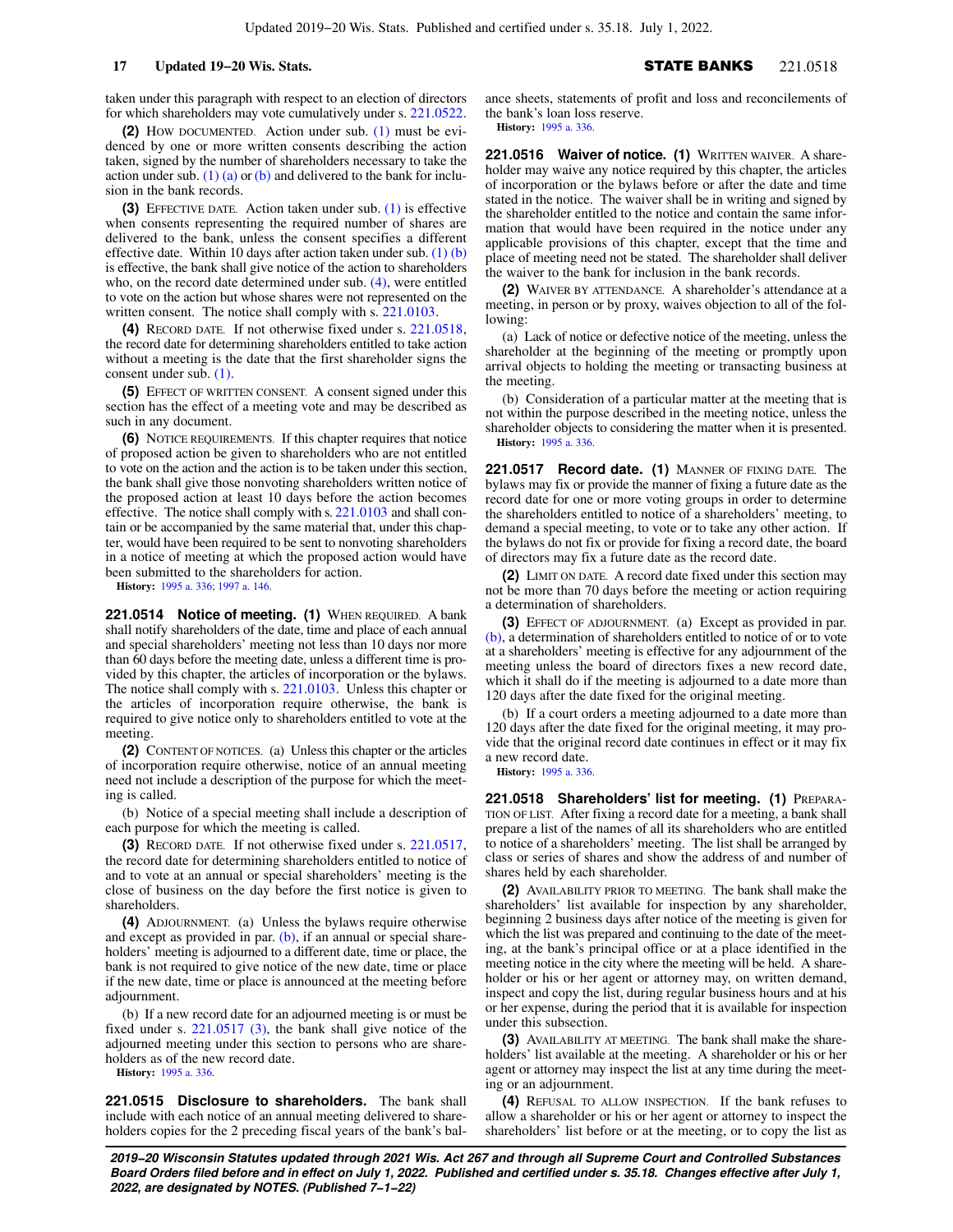## 221.0518 STATE BANKS **Updated 19−20 Wis. Stats. 18**

permitted by sub. [\(2\)](https://docs.legis.wisconsin.gov/document/statutes/221.0518(2)), on petition of the shareholder, the circuit court for the county where the bank's principal office is located may, after notice to the bank and an opportunity to be heard, order the inspection or copying at the bank's expense. The court may also postpone the meeting for which the list was prepared until the inspection or copying is complete.

**(5)** EFFECT OF FAILURE TO COMPLY. Refusal or failure to prepare or make available the shareholders' list does not affect the validity of action taken at the meeting.

**History:** [1995 a. 336](https://docs.legis.wisconsin.gov/document/acts/1995/336).

**221.0519 Proxies. (1)** EXERCISE OF VOTE. A shareholder may vote his or her shares in person or by proxy.

**(2)** METHOD OF APPOINTING A PROXY. A shareholder may appoint a proxy to vote or otherwise act for the shareholder by signing an appointment form, either personally or by his or her attorney−in−fact. An appointment of a proxy may be in durable form as provided in s. [244.04](https://docs.legis.wisconsin.gov/document/statutes/244.04).

**(3)** WHEN PROXY IS EFFECTIVE. An appointment of a proxy is effective when received by an officer or agent of the bank authorized to tabulate votes. An appointment is valid for 11 months from the date of its signing unless a different period is expressly provided in the appointment form.

**(4)** REVOCABILITY. (a) An appointment of a proxy is revocable by the shareholder unless the appointment form conspicuously states that it is irrevocable and the appointment is coupled with an interest. Appointments coupled with an interest include the appointment of any of the following:

1. A pledgee.

2. A person who purchased or agreed to purchase the shares. 3. An employee or officer of the bank whose employment

contract requires the appointment.

4. A party to a voting agreement created under s. [221.0524](https://docs.legis.wisconsin.gov/document/statutes/221.0524). (b) An appointment made irrevocable under par. [\(a\)](https://docs.legis.wisconsin.gov/document/statutes/221.0519(4)(a)) is revoked when the interest with which it is coupled is extinguished.

**(5)** DEATH OR INCAPACITY OF SHAREHOLDER. The death or incapacity of the shareholder appointing a proxy does not affect the right of the bank to accept the proxy's authority unless the officer or agent of the bank authorized to tabulate votes receives notice of the death or incapacity before the proxy exercises his or her authority under the appointment.

**(6)** REVOCATION IN CERTAIN CASES INVOLVING TRANSFERS FOR VALUE. Notwithstanding sub. [\(4\)](https://docs.legis.wisconsin.gov/document/statutes/221.0519(4)), a transferee for value of shares subject to an irrevocable appointment may revoke the appointment if the transferee did not know of its existence when he or she acquired the shares and the existence of the irrevocable appointment was not noted conspicuously on the certificate representing the shares or, if the shares are without certificates, on the information statement for the shares.

**(7)** EFFECT OF PROXY. Subject to s. [221.0521](https://docs.legis.wisconsin.gov/document/statutes/221.0521) and to any express limitation on the proxy's authority appearing on the face of the appointment form, a bank may accept the proxy's vote or other action as that of the shareholder making the appointment. **History:** [1995 a. 336](https://docs.legis.wisconsin.gov/document/acts/1995/336); [2009 a. 319](https://docs.legis.wisconsin.gov/document/acts/2009/319).

**221.0520 Shares held by nominees. (1)** ESTABLISHMENT OF PROCEDURES. A bank may establish a procedure by which the beneficial owner of shares that are registered in the name of a nominee is recognized by the bank as the shareholder. The extent of this recognition may be determined in the procedure.

**(2)** SCOPE OF PROCEDURES. The procedure may set forth all of the following:

(a) The types of nominees to which it applies.

(b) The rights or privileges that the bank recognizes in a beneficial owner.

(c) The manner in which the nominee selects the procedure.

(d) The information that must be provided when the procedure is selected.

(e) The period for which selection of the procedure is effective.

(f) Other aspects of the rights and duties created. **History:** [1995 a. 336.](https://docs.legis.wisconsin.gov/document/acts/1995/336)

**221.0521 Acceptance of instruments showing shareholder action. (1)** WHEN NAME CORRESPONDS TO THAT OF A SHAREHOLDER. If the name signed on a vote, consent, waiver or proxy appointment corresponds to the name of a shareholder, the bank, if acting in good faith, may accept the vote, consent, waiver or proxy appointment and give it effect as the act of the shareholder.

**(2)** WHEN NAME DOES NOT CORRESPOND TO THAT OF A SHARE-HOLDER. If the name signed on a vote, consent, waiver or proxy appointment does not correspond to the name of its shareholder, the bank, if acting in good faith, may accept the vote, consent, waiver or proxy appointment and give it effect as the act of the shareholder if any of the following applies:

(a) The shareholder is an entity and the name signed purports to be that of an officer or agent of the entity.

(b) The name signed purports to be that of a personal representative, guardian, or conservator representing the shareholder and, if the bank requests, evidence of fiduciary status acceptable to the bank is presented with respect to the vote, consent, waiver, or proxy appointment.

(c) The name signed purports to be that of a receiver or trustee in bankruptcy of the shareholder and, if the bank requests, evidence of this status acceptable to the bank is presented with respect to the vote, consent, waiver or proxy appointment.

(d) The name signed purports to be that of a pledgee, beneficial owner, or attorney−in−fact of the shareholder and, if the bank requests, evidence acceptable to the bank of the signatory's authority to sign for the shareholder is presented with respect to the vote, consent, waiver or proxy appointment.

(e) Two or more persons are the shareholder as cotenants or fiduciaries and the name signed purports to be the name of at least one of the co−owners and the person signing appears to be acting on behalf of all co−owners.

**(3)** WHEN REJECTION PERMITTED. The bank may reject a vote, consent, waiver or proxy appointment if the officer or agent of the bank who is authorized to tabulate votes, acting in good faith, has reasonable basis for doubt about the validity of the signature on it or about the signatory's authority to sign for the shareholder.

**(4)** EFFECT ON LIABILITY. The bank and its officer or agent who accepts or rejects a vote, consent, waiver or proxy appointment in good faith and in accordance with this section are not liable in damages to the shareholder for the consequences of the acceptance or rejection.

**(5)** EFFECT ON VALIDITY OF ACTION. Bank action based on the acceptance or rejection of a vote, consent, waiver or proxy appointment under this section is valid unless a court of competent jurisdiction determines otherwise.

**History:** [1995 a. 336;](https://docs.legis.wisconsin.gov/document/acts/1995/336) [2001 a. 102](https://docs.legis.wisconsin.gov/document/acts/2001/102).

**221.0522 Voting for directors; cumulative voting. (1)** PLURALITY VOTE REQUIRED. Unless otherwise provided in the articles of incorporation, directors are elected by a plurality of the votes cast by the shares entitled to vote in the election at a meeting at which a quorum is present. In this subsection, "plurality" means that the individuals with the largest number of votes are elected as directors up to the maximum number of directors to be chosen at the election.

**(2)** CUMULATIVE VOTING PERMITTED. Shareholders do not have a right to cumulate their votes for directors unless the articles of incorporation provide for cumulative voting. If the articles of incorporation contain a statement indicating that all or a designated voting group of shareholders are entitled to cumulate their votes for directors, the shareholders so designated are entitled to multiply the number of votes that they are entitled to cast by the number of directors for whom they are entitled to vote and cast the product for a single candidate or distribute the product among 2 or more candidates.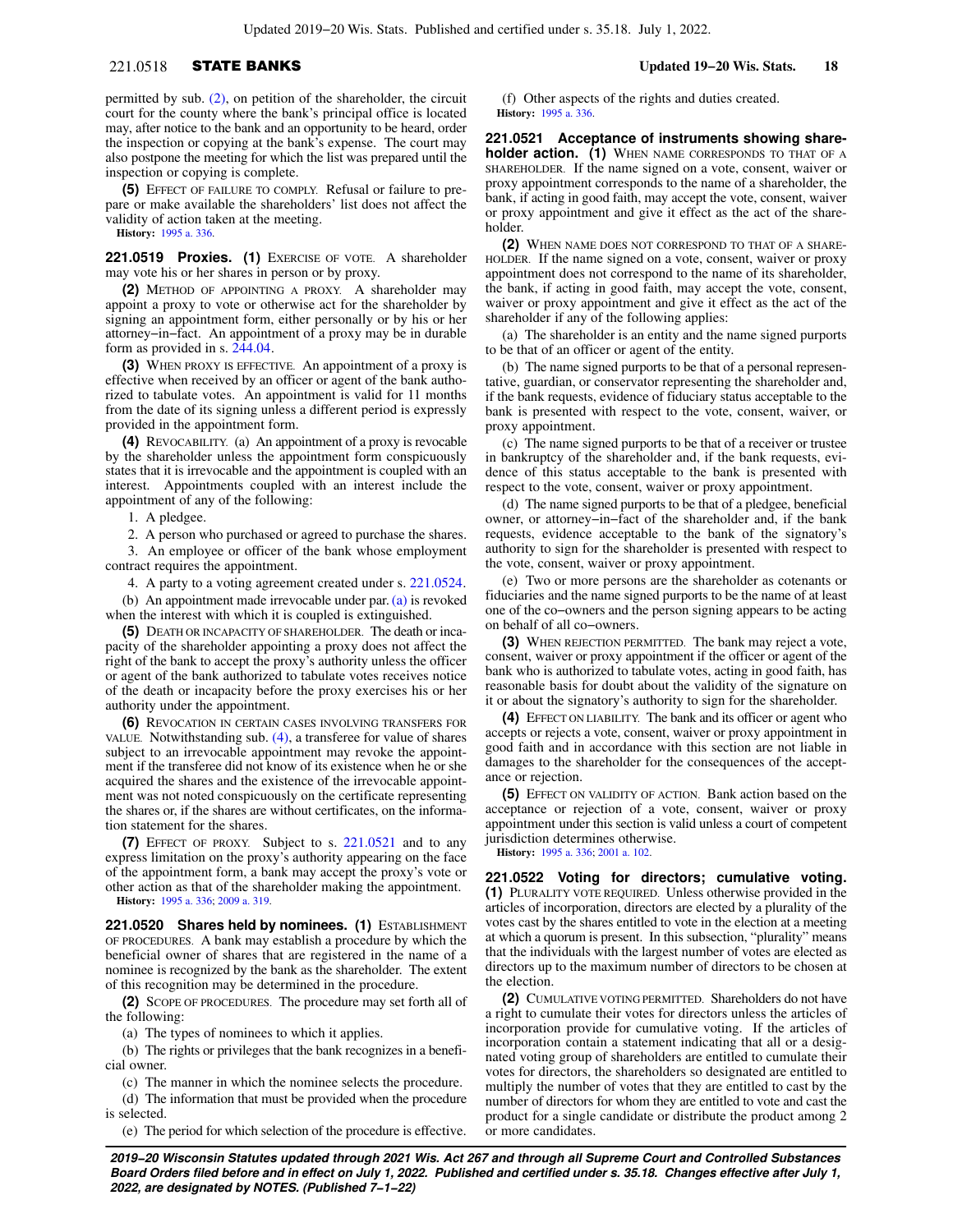**(3)** WHEN CUMULATIVE VOTING MAY BE USED. (a) Except as provided in par.  $(b)$ , shares entitled under sub.  $(2)$  to vote cumulatively may not be voted cumulatively at a particular meeting unless any of the following notice requirements is satisfied:

1. The meeting notice or proxy statement accompanying the notice states conspicuously that cumulative voting is authorized.

2. A shareholder who has the right to cumulate his or her votes gives notice that complies with s. [221.0103](https://docs.legis.wisconsin.gov/document/statutes/221.0103) to the bank not less than 48 hours before the time set for the meeting of his or her intent to cumulate his or her votes during the meeting.

(b) If one shareholder gives notice under par. [\(a\) 2.,](https://docs.legis.wisconsin.gov/document/statutes/221.0522(3)(a)2.) all other shareholders in the same voting group participating in the election are entitled to cumulate their votes without giving further notice.

**(4)** EFFECT OF VOTES AGAINST A CANDIDATE. For purposes of this section, votes against a candidate are not given legal effect and are not counted as votes cast in an election of directors.

**History:** [1995 a. 336](https://docs.legis.wisconsin.gov/document/acts/1995/336).

**221.0523 Voting trusts. (1)** CREATION. One or more shareholders may create a voting trust, conferring on a trustee the right to vote or otherwise act for them, by signing an agreement setting out the provisions of the trust and transferring their shares to the trustee. The voting trust agreement may include any provision consistent with the voting trust's purpose. When a voting trust agreement is signed, the trustee shall prepare a list of the names and addresses of all owners of beneficial interests in the trust, together with the number and class of shares each transferred to the trust, and deliver copies of the list and agreement to the bank's principal office.

**(2)** EFFECTIVE DATE. A voting trust becomes effective on the date that the first shares subject to the trust are registered in the trustee's name.

**History:** [1995 a. 336](https://docs.legis.wisconsin.gov/document/acts/1995/336).

**221.0524 Voting agreements. (1)** CREATION. Two or more shareholders may provide for the manner in which they will vote their shares by signing an agreement for that purpose. A voting agreement created under this section is not subject to s. [221.0523.](https://docs.legis.wisconsin.gov/document/statutes/221.0523)

**(2)** ENFORCEABILITY. A voting agreement created under this section is specifically enforceable.

**History:** [1995 a. 336](https://docs.legis.wisconsin.gov/document/acts/1995/336).

**221.0525 Shares of stock, when not transferable.** The shares of stock of a bank are personal property. The bank shall transfer the shares on the books of the bank in such manner as the bylaws may direct. A transfer of capital stock is not valid while the bank is under notice to make good the impairment of its capital, as provided in s. [220.07](https://docs.legis.wisconsin.gov/document/statutes/220.07), until the impairment is made good. A transfer of stock shall be certified by an officer of the bank to the division within 3 days after the transfer, if the transfer is of at least 5 percent of the outstanding shares or affects the holdings of the owner of record or beneficial owner of at least 5 percent of the outstanding shares. A person who fails to comply with this certification requirement may be fined not more than \$100.

**History:** [1995 a. 336](https://docs.legis.wisconsin.gov/document/acts/1995/336).

**221.0526 Stock control of bank or trust company bank** by other corporation. (1) EFFECT OF OWNERSHIP. A domestic corporation, investment trust, or other form of trust or any out−of− state bank holding company that owns, holds or in any manner controls a majority of the stock in a bank or trust company bank is engaged in the business of banking and is subject to the supervision of the division. The corporation, trust or company shall file reports of its financial condition or activities when required by the division, and the division may order an examination of its condition and solvency whenever in the division's opinion an examination is required. The cost of this examination shall be paid by the corporation, trust or company. Whenever the division determines that the condition of the corporation, trust or company endangers the safety of the deposits in a bank that the corporation, trust or

company owns or controls, or that the operation of the corporation, trust or company is carried on in such a manner as to endanger the safety of the trust company bank or the bank or its depositors, the division may order the corporation, trust or company to remedy the condition or policy within 90 days. If the corporation, trust or company does not comply with the order, the division may direct the operation of the bank or trust company bank until the order is complied with, and may withhold all dividends from the corporation, trust or company, during the period in which the division directs the operation of the bank or trust company bank.

**(2)** APPLICABILITY TO FOREIGN ENTITIES. Subsection [\(1\)](https://docs.legis.wisconsin.gov/document/statutes/221.0526(1)) applies to a foreign corporation, association, investment trust, or other form of trust that is authorized to do business in this state.

**(3)** OTHER ENTITIES AND TRUSTS. This section applies equally to associations, investment trusts, or other forms of organized trusts, whether so specifically stated or not. Nothing contained in this section shall be construed to prohibit a trust company bank, or state or national bank, authorized to administer or execute trusts, from accepting and carrying out the provisions of any personal trust, or any trust created by will that the owner of bank stock creates for the owner's benefit during the owner's lifetime, or that the owner creates by will for the benefit of the owner's heirs. This section does not apply to trusts so created.

**History:** [1995 a. 336.](https://docs.legis.wisconsin.gov/document/acts/1995/336)

### SUBCHAPTER VI

### DIRECTORS, OFFICERS AND EMPLOYEES

### **221.0601 Requirement for and duties of board of directors. (1)** REQUIREMENT. A bank shall have a board of directors.

**(2)** POWERS. All corporate powers shall be exercised by or under the authority of, and the business and affairs of the bank managed under the direction of, its board of directors, subject to any limitation set forth in the articles of incorporation.

**(3)** REQUIRED OATH. Every director shall take and subscribe an oath to perform diligently and honestly the director's duty and to not knowingly violate or permit a violation of chs. [220](https://docs.legis.wisconsin.gov/document/statutes/ch.%20220) to [224](https://docs.legis.wisconsin.gov/document/statutes/ch.%20224). **History:** [1995 a. 336.](https://docs.legis.wisconsin.gov/document/acts/1995/336)

**221.0602 Qualifications of directors.** The articles of incorporation or bylaws may prescribe qualifications for directors. A director need not be a resident of this state or a shareholder of the bank unless the articles of incorporation or bylaws so prescribe. A person who has been convicted of a crime against federal or state banking law may not be elected director. **History:** [1995 a. 336.](https://docs.legis.wisconsin.gov/document/acts/1995/336)

**221.0603 Number and election of directors. (1)** REQUIRED NUMBER. A board of directors shall consist of 5 or more natural persons, with the number specified in or fixed in accordance with the articles of incorporation or bylaws.

**(2)** CHANGE IN NUMBER. The number of directors may be increased or, subject to s. [221.0605 \(2\),](https://docs.legis.wisconsin.gov/document/statutes/221.0605(2)) decreased from time to time by amendment to, or in the manner provided in, the articles of incorporation or the bylaws.

**(3)** ELECTION. Directors shall be elected at the meeting held before the bank is authorized to commence business by the division, and at each annual meeting thereafter unless their terms are staggered under s. [221.0606.](https://docs.legis.wisconsin.gov/document/statutes/221.0606)

**History:** [1995 a. 336.](https://docs.legis.wisconsin.gov/document/acts/1995/336)

**221.0604 Election of directors by certain classes of shareholders.** If the articles of incorporation authorize dividing the shares into classes, the articles of incorporation may also authorize the election of all or a specified number of directors by the holders of one or more authorized classes of shares. A class or classes of shares entitled to elect one or more directors shall be a separate voting group for purposes of the election of directors. **History:** [1995 a. 336.](https://docs.legis.wisconsin.gov/document/acts/1995/336)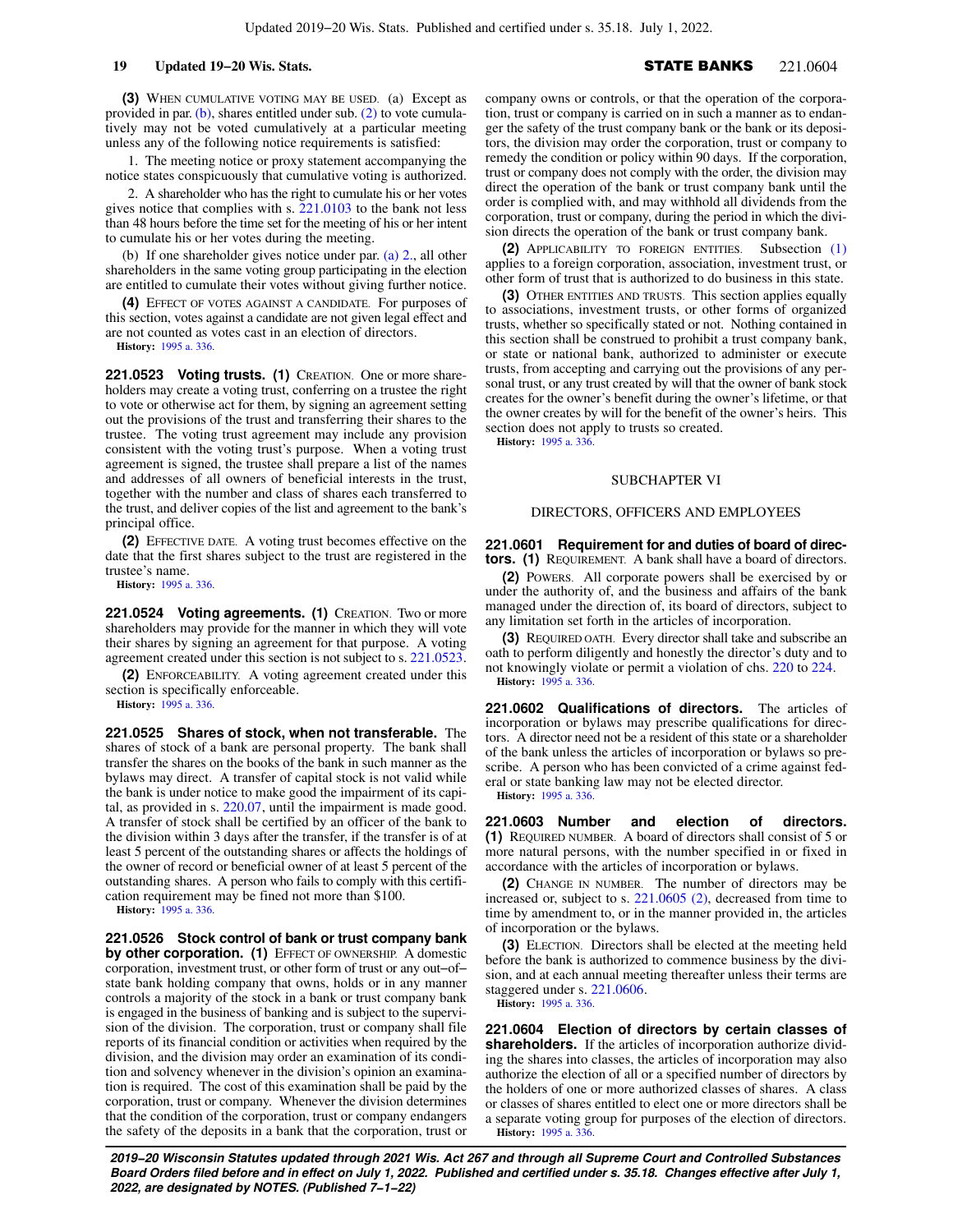## 221.0605 STATE BANKS **Updated 19−20 Wis. Stats. 20**

**221.0605 Terms of directors generally. (1)** EXPIRATION OF TERM. The terms of the directors of a bank, including the initial directors, expire at the next annual shareholders' meeting unless their terms are staggered under s. [221.0606](https://docs.legis.wisconsin.gov/document/statutes/221.0606).

**(2)** EFFECT OF DECREASE IN NUMBER. A decrease in the number of directors may not shorten an incumbent director's term.

**(3)** EFFECT OF EXPIRATION OF TERM. Despite the expiration of a director's term, the director shall continue to serve, subject to ss. [221.0607](https://docs.legis.wisconsin.gov/document/statutes/221.0607) and [221.0608](https://docs.legis.wisconsin.gov/document/statutes/221.0608), until his or her successor is elected and, if necessary, qualifies or until there is a decrease in the number of directors.

**History:** [1995 a. 336](https://docs.legis.wisconsin.gov/document/acts/1995/336).

**221.0606 Staggered terms of directors.** The articles of incorporation, or the bylaws if the articles of incorporation so provide, may provide for staggering the terms of the directors by dividing the total number of directors into 2 or 3 groups. In that event, the terms of directors in the first group expire at the first annual shareholders' meeting after their election, the terms of the 2nd group expire at the 2nd annual shareholders' meeting after their election, and the terms of the 3rd group, if any, expire at the 3rd annual shareholders' meeting after their election. At each annual shareholders' meeting held thereafter, the number of directors equal to the number of the group whose term expires at the time of the meeting shall be chosen for a term of 2 years, if there are 2 groups, or a term of 3 years, if there are 3 groups.

**History:** [1995 a. 336](https://docs.legis.wisconsin.gov/document/acts/1995/336).

**221.0607 Resignation of directors. (1)** WRITTEN NOTICE. A director may resign at any time by delivering written notice that complies with s. [221.0103](https://docs.legis.wisconsin.gov/document/statutes/221.0103) to the board of directors, to the chairperson of the board of directors or to the bank.

**(2)** EFFECTIVE DATE. A resignation is effective when the notice is delivered unless the notice specifies a later effective date. **History:** [1995 a. 336](https://docs.legis.wisconsin.gov/document/acts/1995/336).

**221.0608 Removal of directors by shareholders. (1)** WHEN REMOVAL PERMITTED. The shareholders may remove one or more directors with or without cause, unless the articles of incorporation or bylaws provide that directors may be removed only for cause.

**(2)** CUMULATIVE VOTING. If cumulative voting is authorized under s. [221.0522](https://docs.legis.wisconsin.gov/document/statutes/221.0522), the shareholders may not remove a director if the number of votes sufficient to elect the director under cumulative voting is voted against his or her removal. If cumulative voting is not authorized under s. [221.0522](https://docs.legis.wisconsin.gov/document/statutes/221.0522), the shareholders may remove a director only if the number of votes cast to remove the director exceeds the number of votes cast not to remove him or her.

**(3)** MEETING AND NOTICE REQUIREMENTS. A director may be removed by the shareholders only at a meeting called for the purpose of removing the director, and the meeting notice shall state that the purpose, or one of the purposes, of the meeting is removal of the director.

**History:** [1995 a. 336](https://docs.legis.wisconsin.gov/document/acts/1995/336).

**221.0609 Vacancy on board. (1)** HOW FILLED. Unless the articles of incorporation provide otherwise, and except as provided in sub.  $(2)$ , if a vacancy occurs on the board of directors, including a vacancy resulting from an increase in the number of directors, the vacancy may be filled by any of the following:

(a) A vote of the shareholders.

(b) A vote of the board of directors, except that if the directors remaining in office constitute fewer than a quorum of the board, the directors may fill a vacancy by the affirmative vote of a majority of all directors remaining in office.

**(2)** VOTING GROUPS. If the vacant office was held by a director elected by a voting group of shareholders, only the holders of shares of that voting group may vote to fill the vacancy if it is filled by the shareholders, and only the remaining directors elected by that voting group may vote to fill the vacancy if it is filled by the directors.

**(3)** VACANCIES AT A LATER DATE. A vacancy that will occur at a specific later date, because of a resignation effective at a later date under s. [221.0607 \(2\)](https://docs.legis.wisconsin.gov/document/statutes/221.0607(2)) or otherwise, may be filled before the vacancy occurs, but the new director may not take office until the vacancy occurs.

**History:** [1995 a. 336;](https://docs.legis.wisconsin.gov/document/acts/1995/336) [1997 a. 146](https://docs.legis.wisconsin.gov/document/acts/1997/146).

**221.0610 Meetings. (1)** FREQUENCY OF MEETINGS. The board of directors shall meet at least once each calendar quarter.

**(2)** DUTIES TO BE PERFORMED AT MEETINGS. At each meeting the board of directors shall generally investigate the affairs of the bank and determine whether the assets are of the value at which they are carried on the books of the bank.

**(3)** ATTENDANCE. If the division determines that a director is lax in attending board meetings, the division may remove the director. The vacancy shall be filled within a reasonable time as the division may direct.

**(4)** COMMUNICATION AT MEETINGS. (a) Unless the articles of incorporation or bylaws provide otherwise, the board of directors may permit any or all directors to participate in a regular or special meeting or in a committee meeting, including a loan committee or examining committee meeting, of the board of directors by, or to conduct the meeting through the use of, any means of communication by which any of the following occurs:

1. All participating directors may simultaneously hear each other during the meeting.

2. All communication during the meeting is immediately transmitted to each participating director, and each participating director is able to immediately send messages to all other participating directors.

(b) If a meeting will be conducted through the use of any means described in par. [\(a\),](https://docs.legis.wisconsin.gov/document/statutes/221.0610(4)(a)) all participating directors shall be informed that a meeting is taking place at which official business may be transacted. A director participating in a meeting by any means described in par. [\(a\)](https://docs.legis.wisconsin.gov/document/statutes/221.0610(4)(a)) is considered to be present in person at the meeting. If requested by a director, a copy of the minutes of the meeting prepared under sub. [\(5\)](https://docs.legis.wisconsin.gov/document/statutes/221.0610(5)) shall be distributed to each director.

**(5)** RECORDS OF MEETINGS. (a) The board of directors shall elect a secretary, who shall keep a correct record of the minutes of the meeting in a book kept for that purpose. The minutes shall particularly disclose the date and location of the meeting, and the names of the directors absent. The minutes shall be subscribed to by the presiding officer. The minutes shall be approved at the next succeeding meeting, by the board of directors, and the minutes of the next succeeding meeting shall show this. The minute book shall be available at the bank when needed.

(b) The bank examiner shall examine the minute book at the time that he or she examines the bank and shall include in his or her report of examination of the bank, a statement of the dates on which the meetings were held since the last examination of the bank by the bank examiner and the names of the directors in attendance at each of these meetings.

(c) A person who makes a false entry in the minute book or changes or alters an entry made in the minute book may be fined not less than \$100 nor more than \$500, or imprisoned for not less than 30 days nor more than 6 months, or both. **History:** [1995 a. 336.](https://docs.legis.wisconsin.gov/document/acts/1995/336)

**221.06105 Board action without a meeting. (1) WHEN** PERMITTED. Unless the articles of incorporation or bylaws provide otherwise, action required or permitted under this chapter to be taken at a board of directors' meeting may be taken without a meeting if the action is taken by all members of the board. The action shall be evidenced by one or more written consents describing the action taken, signed by each director and retained by the bank.

**(2)** EFFECTIVE DATE. Action taken under this section is effective when the last director signs the consent, unless the consent specifies a different effective date.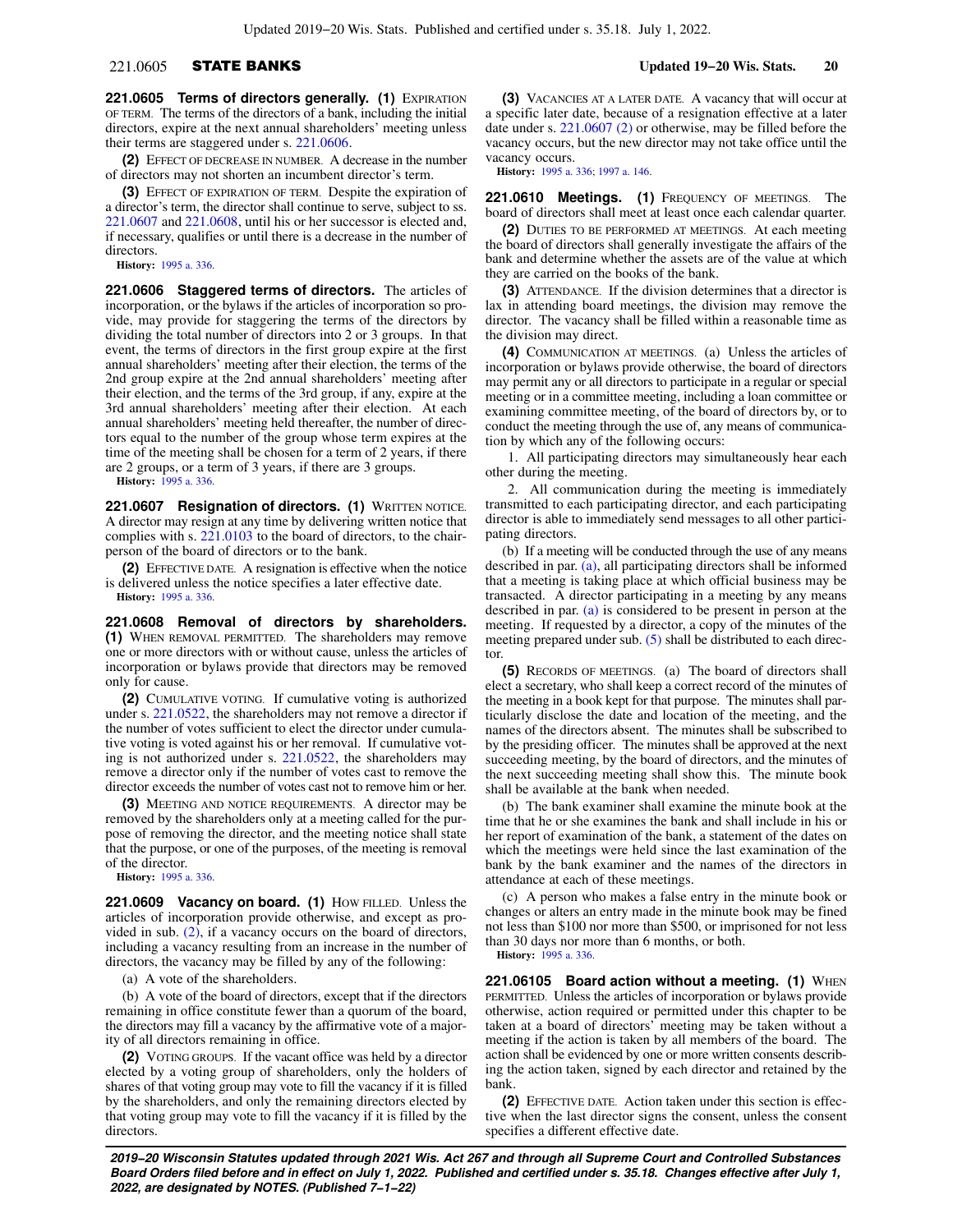**(3)** EFFECT OF ACTION. A written consent signed under this section has the effect of a unanimous vote taken at a meeting at which all directors were present, and may be described as such in any document.

**History:** [1997 a. 146](https://docs.legis.wisconsin.gov/document/acts/1997/146).

**221.0611 Response to examination. (1)** RESPONSE REQUIRED. After receipt by the board of directors of a bank of a report of examination of the bank by the division, the board or an examining committee appointed under sub. [\(2\)](https://docs.legis.wisconsin.gov/document/statutes/221.0611(2)) in accordance with s. [221.0615](https://docs.legis.wisconsin.gov/document/statutes/221.0615), unless the division requires response by the board as provided in s. [220.05 \(5\)](https://docs.legis.wisconsin.gov/document/statutes/220.05(5)), shall do all of the following:

(a) Study the report of examination.

(b) Prepare a written report setting forth any recommended corrective action to be taken by the board in response to criticisms and suggestions contained in the report of examination.

**(2)** EXAMINING COMMITTEE. Upon receipt of a report of examination under sub.  $(1)$ , the board of directors may appoint an examining committee, consisting of not fewer than 3 of its members, to perform the study and prepare the report under sub. [\(1\) \(a\)](https://docs.legis.wisconsin.gov/document/statutes/221.0611(1)(a)) and [\(b\).](https://docs.legis.wisconsin.gov/document/statutes/221.0611(1)(b))

**(3)** DISTRIBUTION AND ACKNOWLEDGEMENT REQUIREMENTS. Each member of the board of directors shall obtain and review a copy of the report prepared under sub. [\(1\) \(b\)](https://docs.legis.wisconsin.gov/document/statutes/221.0611(1)(b)) and shall prepare a written acknowledgment stating all of the following:

(a) That the board has received the report of examination under sub. [\(1\)](https://docs.legis.wisconsin.gov/document/statutes/221.0611(1)).

(b) That the member of the board has obtained and reviewed a copy of the report prepared under sub. [\(1\) \(b\)](https://docs.legis.wisconsin.gov/document/statutes/221.0611(1)(b)).

**(4)** RECORDATION. The secretary of the board of directors shall record the report prepared under sub.  $(1)$  (b) in the minutes of the next meeting of the board following completion of the report.

**(5)** TRANSMISSION TO DIVISION. The board of directors shall transmit the report prepared under sub. [\(1\) \(b\)](https://docs.legis.wisconsin.gov/document/statutes/221.0611(1)(b)) and the acknowledgments prepared under sub. [\(3\)](https://docs.legis.wisconsin.gov/document/statutes/221.0611(3)) to the division within 45 days after receipt by the board of the report of examination under sub. [\(1\)](https://docs.legis.wisconsin.gov/document/statutes/221.0611(1)).

**History:** [1995 a. 336](https://docs.legis.wisconsin.gov/document/acts/1995/336).

**221.0612 Notice of meeting. (1)** REGULAR MEETINGS. Unless the articles of incorporation or bylaws provide otherwise, regular meetings of the board of directors may be held without notice of the date, time, place or purpose of the meeting.

**(2)** SPECIAL MEETINGS. Unless the articles of incorporation or bylaws provide for a longer or shorter period, special meetings of the board of directors shall be preceded by at least 48 hours' notice of the date, time and place of the meeting. The notice shall comply with s. [221.0103](https://docs.legis.wisconsin.gov/document/statutes/221.0103). The notice need not describe the purpose of the special meeting unless required by the articles of incorporation or bylaws.

**History:** [1995 a. 336](https://docs.legis.wisconsin.gov/document/acts/1995/336).

**221.0613 Waiver of notice. (1)** WRITTEN WAIVER. A director may waive a notice required by this chapter, the articles of incorporation or the bylaws before or after the date and time stated in the notice. Except as provided by sub. [\(2\)](https://docs.legis.wisconsin.gov/document/statutes/221.0613(2)), the waiver shall be in writing, signed by the director entitled to the notice and retained by the bank.

**(2)** WAIVER BY ATTENDANCE OR PARTICIPATION. A director's attendance at or participation in a meeting waives any required notice to him or her of the meeting, unless the director at the beginning of the meeting or promptly upon his or her arrival objects to holding the meeting or transacting business at the meeting and does not thereafter vote for or assent to action taken at the meeting. **History:** [1995 a. 336](https://docs.legis.wisconsin.gov/document/acts/1995/336).

221.0614 Quorum and voting. (1) QUORUM REQUIRE-MENTS GENERALLY. (a) Unless the articles of incorporation or bylaws require a greater or, under sub. [\(2\),](https://docs.legis.wisconsin.gov/document/statutes/221.0614(2)) a lesser number, and except as provided in par. [\(b\)](https://docs.legis.wisconsin.gov/document/statutes/221.0614(1)(b)) or in s.  $221.0619$  (4), a quorum of a board of directors shall consist of a majority of the number of directors specified in or fixed in accordance with the articles of incorporation or bylaws.

(b) When the number of directors specified or fixed in accordance with the articles of incorporation or bylaws exceeds 9, the directors may, for a period of not to exceed 6 months during any one year, designate by resolution 9 directors, any 5 of whom shall constitute a quorum.

(c) Unless the articles of incorporation or bylaws require a greater, or under sub. [\(2\)](https://docs.legis.wisconsin.gov/document/statutes/221.0614(2)) a lesser number, and except as provided in s. [221.0619 \(4\),](https://docs.legis.wisconsin.gov/document/statutes/221.0619(4)) a quorum of a committee of the board of directors created under s. [221.0615](https://docs.legis.wisconsin.gov/document/statutes/221.0615) consists of a majority of the number of directors appointed to serve on the committee.

**(2)** MINIMUM QUORUM REQUIREMENTS. (a) The articles of incorporation or bylaws may authorize a quorum of a board of directors to consist of no fewer than one−third of the number of directors specified in or fixed in accordance with the articles of incorporation or bylaws.

(b) The articles of incorporation or bylaws may authorize a quorum of a committee of the board of directors created under s. [221.0615](https://docs.legis.wisconsin.gov/document/statutes/221.0615) to consist of no fewer than one−third of the number of directors appointed to serve on the committee.

**(3)** VOTING REQUIREMENTS GENERALLY. Except as provided in ss. [221.0615 \(3\)](https://docs.legis.wisconsin.gov/document/statutes/221.0615(3)) and [\(4\)](https://docs.legis.wisconsin.gov/document/statutes/221.0615(4)), [221.0619 \(4\)](https://docs.legis.wisconsin.gov/document/statutes/221.0619(4)) and [221.0631 \(1\)](https://docs.legis.wisconsin.gov/document/statutes/221.0631(1)) and [\(2\),](https://docs.legis.wisconsin.gov/document/statutes/221.0631(2)) if a quorum is present when a vote is taken, the affirmative vote of a majority of directors present is the act of the board of directors or a committee of the board of directors created under s. [221.0615,](https://docs.legis.wisconsin.gov/document/statutes/221.0615) unless the articles of incorporation or bylaws require the vote of a greater number of directors.

**(4)** WHEN ASSENT GIVEN. (a) Except as provided in par. [\(b\),](https://docs.legis.wisconsin.gov/document/statutes/221.0614(4)(b)) a director who is present and is announced as present at a meeting of the board of directors or a committee of the board of directors created under s. [221.0615,](https://docs.legis.wisconsin.gov/document/statutes/221.0615) when corporate action is taken assents to the action taken unless any of the following occurs:

1. The director objects at the beginning of the meeting or promptly upon his or her arrival to holding the meeting or transacting business at the meeting.

2. The director dissents or abstains from an action taken and minutes of the meeting are prepared that show the director's dissent or abstention from the action taken.

3. The director delivers written notice that complies with s. [221.0103](https://docs.legis.wisconsin.gov/document/statutes/221.0103) of his or her dissent or abstention to the presiding officer of the meeting before its adjournment or to the bank immediately after adjournment of the meeting.

4. The director dissents or abstains from an action taken, minutes of the meeting are prepared that fail to show the director's dissent or abstention from the action taken and the director delivers to the bank a written notice of that failure that complies with s. [221.0103](https://docs.legis.wisconsin.gov/document/statutes/221.0103) promptly after receiving the minutes.

(b) A director who votes in favor of action taken may not dissent or abstain from that action.

**History:** [1995 a. 336.](https://docs.legis.wisconsin.gov/document/acts/1995/336)

**221.0615 Committees. (1)** IN GENERAL. Unless the articles of incorporation or bylaws provide otherwise, a board of directors may create one or more committees, appoint members of the board of directors to serve on the committees and designate other members of the board of directors to serve as alternates. Each committee shall have 2 or more members. Unless otherwise provided by the board of directors, members of the committee shall serve at the pleasure of the board of directors.

**(2)** CREATION OF A COMMITTEE AND APPOINTMENT OF MEMBERS. Except as provided in sub.  $(3)$ , the creation of a committee, appointment of members to it and designation of alternate members, if any, shall be approved by the greater of the following:

(a) A majority of all the directors in office when the action is taken.

(b) The number of directors required by the articles of incorporation or bylaws to take action under s. [221.0614](https://docs.legis.wisconsin.gov/document/statutes/221.0614).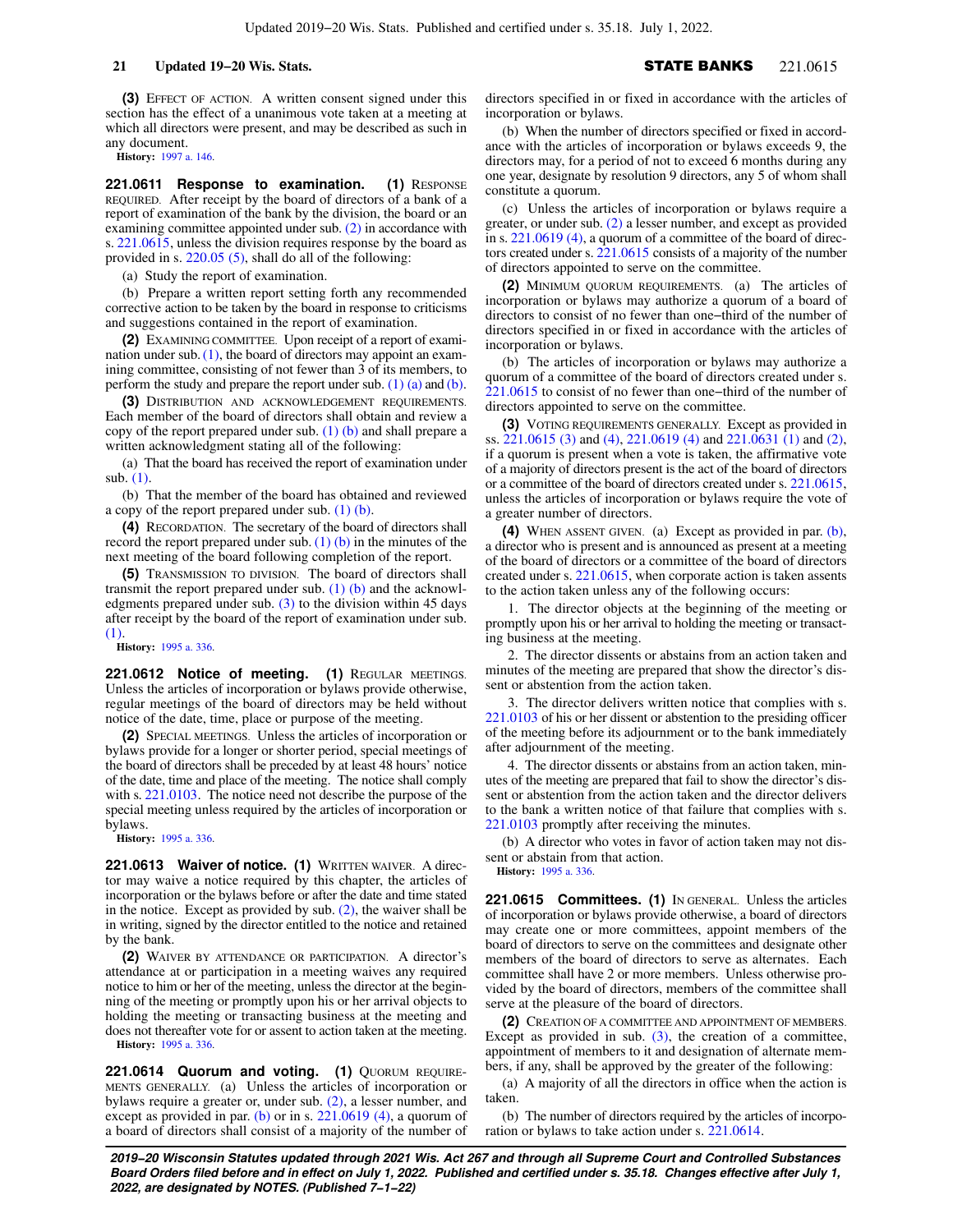## 221.0615 STATE BANKS **Updated 19−20 Wis. Stats. 22**

**(3)** VACANCIES. The board of directors may provide by resolution that any vacancies on the committee shall be filled by the affirmative vote of a majority of the remaining committee members.

**(4)** APPLICABILITY OF CERTAIN PROVISIONS. Sections [221.0610](https://docs.legis.wisconsin.gov/document/statutes/221.0610) to [221.0613](https://docs.legis.wisconsin.gov/document/statutes/221.0613) apply to committees of a board of directors and to committee members.

**(5)** AUTHORITY WHICH MAY BE EXERCISED BY COMMITTEE. To the extent specified by the board of directors or in the articles of incorporation or bylaws, each committee may exercise the authority of the board of directors, except that a committee may not do any of the following:

(a) Authorize distributions.

(b) Approve or propose to shareholders action that this chapter requires be approved by shareholders.

(c) Fill vacancies on the board of directors or, except as provided in sub.  $(3)$ , on any of its committees.

(d) Amend articles of incorporation under s. [221.0211](https://docs.legis.wisconsin.gov/document/statutes/221.0211).

(e) Adopt, amend or repeal bylaws.

(f) Approve a plan of merger not requiring shareholder approval.

(g) Authorize or approve reacquisition of shares, except according to a formula or method prescribed by the board of directors.

(h) Authorize or approve the issuance or sale or contract for sale of shares, or determine the designation and relative rights, preferences and limitations of a class or series of shares, except that the board of directors may authorize a committee or a senior executive officer of the bank to do so within limits prescribed by the board of directors.

**(6)** EMPLOYMENT OF CONSULTANTS. Unless otherwise provided by the board of directors in creating the committee, a committee may employ counsel, accountants and other consultants to assist it in the exercise of authority.

**(7)** EFFECT ON RESPONSIBILITY OF BOARD. The creation of a committee, delegation of authority to a committee or action by a committee does not relieve the board of directors or any of its members of any responsibility imposed upon the board of directors or its members by law.

**History:** [1995 a. 336](https://docs.legis.wisconsin.gov/document/acts/1995/336).

**221.0616 Reliance by directors or officers.** Unless the director or officer has knowledge that makes reliance unwarranted, a director or officer, in discharging his or her duties to the bank, may rely on information, opinions, reports or statements, which may be written or oral or formal or informal and which may include financial statements, valuation reports and other financial data, if they are prepared or presented by any of the following:

**(1)** OFFICERS AND EMPLOYEES. An officer or employee of the bank whom the director or officer believes in good faith to be reliable and competent in the matters presented.

**(2)** EXPERTS. Legal counsel, certified public accountants licensed or certified under ch. [442](https://docs.legis.wisconsin.gov/document/statutes/ch.%20442), or other persons as to matters that the director or officer believes in good faith are within the person's professional or expert competence.

**(3)** BOARD COMMITTEES. In the case of reliance by a director, a committee of the board of directors of which the director is not a member if the director believes in good faith that the committee merits confidence.

**History:** [1995 a. 336](https://docs.legis.wisconsin.gov/document/acts/1995/336); [2001 a. 16.](https://docs.legis.wisconsin.gov/document/acts/2001/16)

**221.0617 Consideration of interests in addition to shareholders' interests.** In discharging his or her duties to the bank and in determining what he or she believes to be in the best interests of the bank, a director or officer may, in addition to considering the effects of an action on shareholders, consider the following:

**(1)** The effects of the action on employees, suppliers and customers of the bank.

**(2)** The effects of the action on communities in which the bank operates

**(3)** Other factors that the director or officer considers pertinent.

**History:** [1995 a. 336.](https://docs.legis.wisconsin.gov/document/acts/1995/336)

**221.0618 Limited liability of directors. (1)** IN GENERAL. Except as provided in sub. [\(2\)](https://docs.legis.wisconsin.gov/document/statutes/221.0618(2)) or s. [221.0803](https://docs.legis.wisconsin.gov/document/statutes/221.0803), a director is not liable to the bank, its shareholders, or any person asserting rights on behalf of the bank or its shareholders, for damages, settlements, fees, fines, penalties or other monetary liabilities arising from a breach of, or failure to perform, any duty resulting solely from his or her status as a director, unless the person asserting liability proves that the breach or failure to perform constitutes any of the following:

(a) A willful failure to deal fairly with the bank or its shareholders in connection with a matter in which the director has a material conflict of interest.

(b) A violation of criminal law, unless the director had reasonable cause to believe that his or her conduct was lawful or had no reasonable cause to believe that his or her conduct was unlawful.

(c) A transaction from which the director derived an improper personal profit.

(d) Willful misconduct.

**(2)** ARTICLES OF INCORPORATION MAY LIMIT. A bank may limit the immunity provided under this section by its articles of incorporation. A limitation under this subsection applies if the cause of action against a director accrues while the limitation is in effect. **History:** [1995 a. 336.](https://docs.legis.wisconsin.gov/document/acts/1995/336)

**221.0619 Director conflict of interest. (1)** DEFINITION. In this section, "conflict of interest transaction" means a transaction with the bank in which a director of the bank has a direct or indirect interest.

**(2)** WHEN TRANSACTION NOT VOIDABLE. A conflict of interest transaction is not voidable by the bank solely because of the director's interest in the transaction if any of the following is true:

(a) The material facts of the transaction and the director's interest were disclosed or known to the board of directors or a committee of the board of directors and the board of directors or committee authorized, approved or specifically ratified the transaction under sub. [\(4\).](https://docs.legis.wisconsin.gov/document/statutes/221.0619(4))

(b) The material facts of the transaction and the director's interest were disclosed or known to the shareholders entitled to vote and they authorized, approved or specifically ratified the transaction under sub. [\(5\).](https://docs.legis.wisconsin.gov/document/statutes/221.0619(5))

(c) The transaction was fair to the bank.

**(3)** INDIRECT INTERESTS. For purposes of this section, the circumstances in which a director of the bank has an indirect interest in a transaction include but are not limited to a transaction under any of the following circumstances:

(a) Another entity in which the director has a material financial interest or in which the director is a general partner is a party to the transaction.

(b) Another entity of which the director is a director, officer or trustee is a party to the transaction and the transaction is or, because of its significance to the bank, should be considered by the board of directors of the bank.

**(4)** AUTHORIZATION, APPROVAL OR RATIFICATION BY BOARD. For purposes of sub. [\(2\) \(a\),](https://docs.legis.wisconsin.gov/document/statutes/221.0619(2)(a)) a conflict of interest transaction is authorized, approved or specifically ratified if it receives the affirmative vote of a majority of the directors on the board of directors or on the committee acting on the transaction, who have no direct or indirect interest in the transaction. If a majority of the directors who have no direct or indirect interest in the transaction vote to authorize, approve or ratify the transaction, a quorum is present for the purpose of taking action under this section. The presence of, or a vote cast by, a director with a direct or indirect interest in the transaction does not affect the validity of any action taken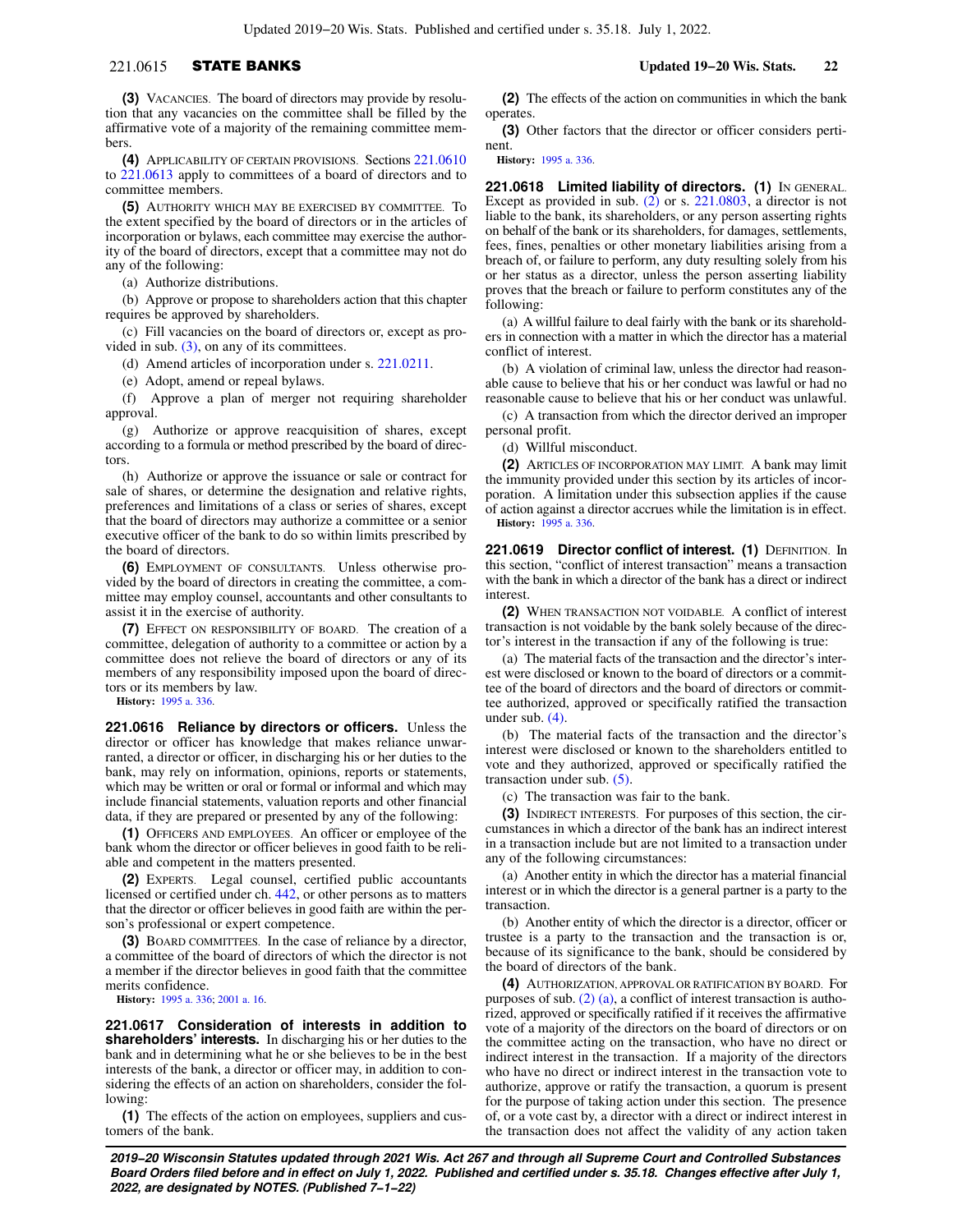under sub. [\(2\) \(a\)](https://docs.legis.wisconsin.gov/document/statutes/221.0619(2)(a)) if the transaction is otherwise authorized, approved or ratified as provided in this section.

**(5)** AUTHORIZATION, APPROVAL OR RATIFICATION BY SHARE-HOLDERS. For purposes of sub.  $(2)$  (b), a conflict of interest transaction is authorized, approved or specifically ratified if it receives the vote of a majority of the shares entitled to be counted under this subsection. Shares owned by or voted under the control of a director who has a direct or indirect interest in the transaction, and shares owned by or voted under the control of an entity described in sub. [\(3\) \(a\),](https://docs.legis.wisconsin.gov/document/statutes/221.0619(3)(a)) may not be counted in a vote of shareholders to determine whether to authorize, approve or ratify a conflict of interest transaction under sub. [\(2\) \(b\)](https://docs.legis.wisconsin.gov/document/statutes/221.0619(2)(b)). The vote of those shares shall be counted in determining whether the transaction is approved under other sections of this chapter. A majority of the shares, whether or not present, that are entitled to be counted in a vote on the transaction under this subsection constitutes a quorum for the purpose of taking action under this section.

**History:** [1995 a. 336](https://docs.legis.wisconsin.gov/document/acts/1995/336).

**221.0620 Officers. (1)** CREATION AND APPOINTMENT. A bank shall have the officers described in its bylaws or appointed by its board of directors by resolution not inconsistent with its bylaws.

**(2)** ELECTION OF OFFICERS. The officers of the bank shall be elected by the board of directors. However, a duly appointed officer may appoint one or more officers or assistant officers if authorized by the bylaws or the board of directors.

**(3)** SENIOR EXECUTIVE OFFICER. The senior executive officer in charge of conducting business shall be chosen from the board of directors.

**(4)** MULTIPLE OFFICES. An individual may simultaneously hold more than one office in a bank.

**(5)** INELIGIBILITY FOR OFFICE. An individual who has been previously convicted of any crime under federal or state banking laws may not be elected an officer of a bank.

**History:** [1995 a. 336](https://docs.legis.wisconsin.gov/document/acts/1995/336).

**221.0621 Duties of officers.** Each officer has the authority and shall perform the duties set forth in the bylaws or, to the extent not inconsistent with the bylaws, the duties prescribed by the board of directors or by direction of an officer authorized by the bylaws or by the board of directors to prescribe the duties of other officers.

**History:** [1995 a. 336](https://docs.legis.wisconsin.gov/document/acts/1995/336).

**221.0622 Resignation and removal of officers. (1)** RESIGNATION. An officer may resign at any time by delivering to the bank notice that complies with s. [221.0103](https://docs.legis.wisconsin.gov/document/statutes/221.0103). The resignation is effective when the notice is delivered, unless the notice specifies a later effective date and the bank accepts the later effective date. If a resignation is effective at a later date, the bank's board of directors may fill the pending vacancy before the effective date, if the board of directors provides that the successor may not take office until the effective date.

**(2)** REMOVAL. The board of directors may remove an officer and, unless restricted by the bylaws or by the board of directors, an officer may remove an officer or assistant officer appointed by that officer under s.  $221.0620$  (2), at any time, with or without cause and notwithstanding the contract rights, if any, of the officer removed.

**History:** [1995 a. 336](https://docs.legis.wisconsin.gov/document/acts/1995/336).

**221.0623 Contract rights of officers. (1) EFFECT OF** APPOINTMENT. The appointment of an officer does not itself create contract rights.

**(2)** EFFECT OF RESIGNATION OR REMOVAL. Except as provided in s. [221.0622 \(2\),](https://docs.legis.wisconsin.gov/document/statutes/221.0622(2)) an officer's resignation or removal is subject to any remedies provided by any contract between the officer and the bank or otherwise provided by law.

**History:** [1995 a. 336](https://docs.legis.wisconsin.gov/document/acts/1995/336).

**221.0624 Signature of officers.** Each document required by this chapter to be signed by an officer or officers of the bank shall be signed by the officer or officers designated in the bylaws or by the board of directors.

**History:** [1995 a. 336.](https://docs.legis.wisconsin.gov/document/acts/1995/336)

**221.0625 Loans to bank officials; penalty. (1)** LOANS TO OFFICERS AND DIRECTORS. Except as otherwise provided in this subsection, a bank may not lend to any officer or director of the bank an amount that, when aggregated with the amount of all other extensions of credit to that person exceeds the higher of \$25,000 or 5 percent of the bank's capital, without prior approval of the bank's board of directors. Prior approval of the bank's board of directors is also required in all cases when a loan aggregated with all other extensions of credit to the officer or director exceeds \$500,000. A bank's board of directors may give prior approval to a line of credit to an officer or director, and prior approval by the bank's board of directors is not required for each advance made to the officer or director pursuant to the preapproved line of credit.

**(2)** PENALTY. An officer or director of a bank who, in violation of this section, directly or indirectly does any of the following is guilty of a Class F felony:

(a) Borrows or otherwise procures for personal use money, funds or property of the bank.

(b) Procures money, funds or property of the bank through use of personal credit or accommodation of another person.

(c) Procures money, funds or property of the bank by acceptance for discount at the bank of any note, bond or evidence of debt that he or she knows or has reason to know is worth less than the price at which it is accepted as an asset.

**History:** [1995 a. 336;](https://docs.legis.wisconsin.gov/document/acts/1995/336) [1997 a. 283](https://docs.legis.wisconsin.gov/document/acts/1997/283); [2001 a. 109.](https://docs.legis.wisconsin.gov/document/acts/2001/109)

**Cross−reference:** See also ch. [DFI−Bkg 18,](https://docs.legis.wisconsin.gov/document/administrativecode/ch.%20DFI-Bkg%2018) Wis. adm. code.

### **221.0626 Definitions applicable to indemnification and insurance provisions.** In ss. [221.0626](https://docs.legis.wisconsin.gov/document/statutes/221.0626) to [221.0635](https://docs.legis.wisconsin.gov/document/statutes/221.0635):

**(1)** "Director or officer" means any of the following:

(a) An individual who is or was a director or officer of a bank.

(b) An individual who, while a director or officer of a bank, is

or was serving at the bank's request as a director, officer, partner, trustee, member of any governing or decision−making committee, manager, employee or agent of another bank, corporation, limited liability company, partnership, joint venture, trust or other enterprise.

(c) An individual who, while a director or officer of a bank, is or was serving an employee benefit plan because his or her duties to the bank also impose duties on, or otherwise involve services by, the person to the plan or to participants in or beneficiaries of the plan.

(d) Unless the context requires otherwise, the estate or personal representative of a director or officer of a bank.

**(2)** "Expenses" include fees, costs, charges, disbursements, attorney fees and any other expenses incurred in connection with a proceeding.

**(3)** "Liability" includes the obligation to pay a judgment, settlement, forfeiture, or fine, including an excise tax assessed with respect to an employee benefit plan, plus costs, fees, and surcharges imposed under ch. [814](https://docs.legis.wisconsin.gov/document/statutes/ch.%20814), and reasonable expenses.

**(4)** "Party" includes an individual who was or is, or who is threatened to be made, a named defendant or respondent in a proceeding.

**(5)** "Proceeding" means any threatened, pending or completed civil, criminal, administrative or investigative action, suit, arbitration or other proceeding, whether formal or informal, which involves foreign, federal, state or local law and which is brought by or in the right of the bank or by any other person. **History:** [1995 a. 336;](https://docs.legis.wisconsin.gov/document/acts/1995/336) [2003 a. 139](https://docs.legis.wisconsin.gov/document/acts/2003/139).

**221.0627 Mandatory indemnification. (1)** WHEN SUC-CESSFUL IN DEFENSE OF A PROCEEDING. A bank shall indemnify a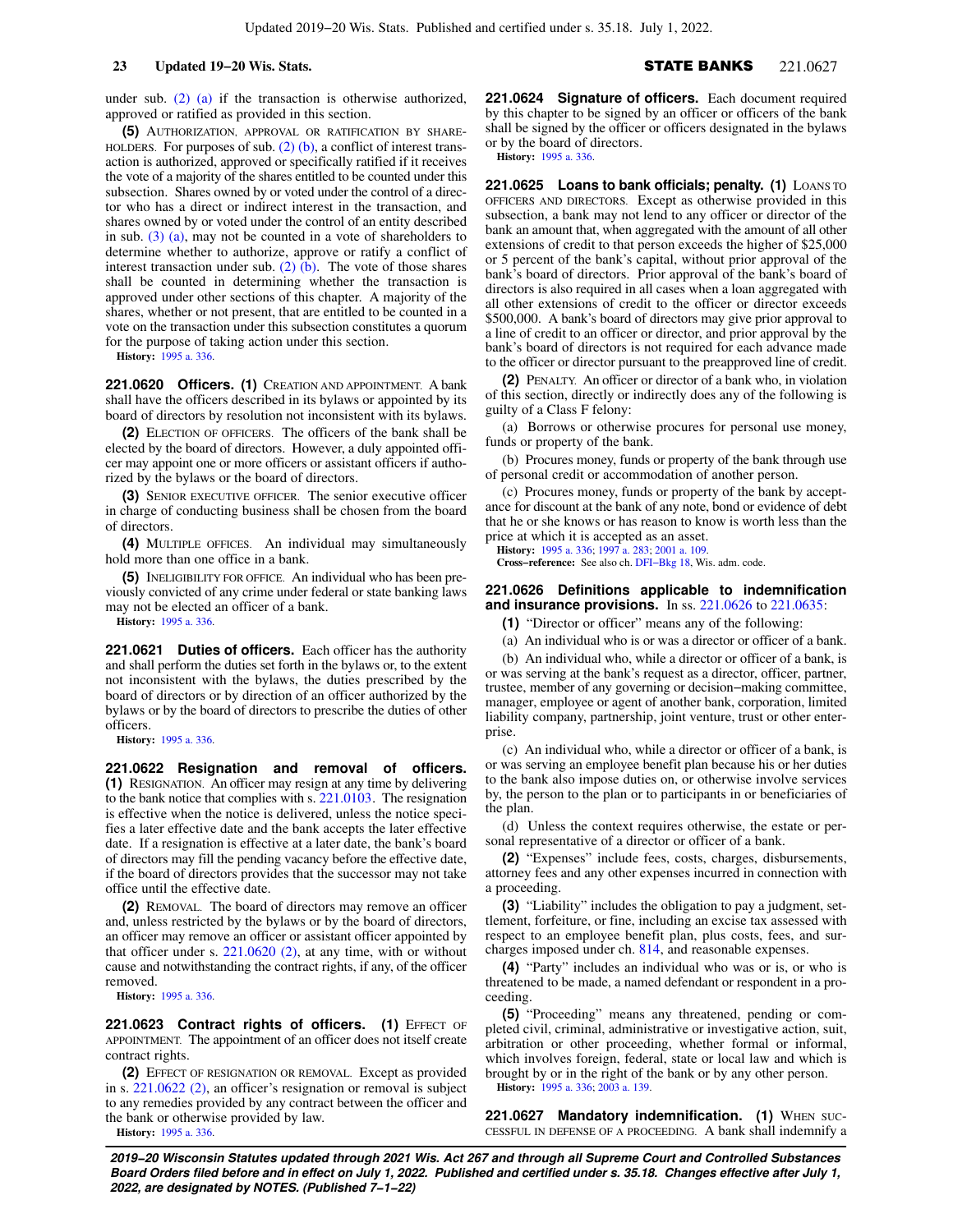## 221.0627 STATE BANKS **Updated 19−20 Wis. Stats. 24**

director or officer, to the extent that he or she has been successful on the merits or otherwise in the defense of a proceeding, for all reasonable expenses incurred in the proceeding if the director or officer was a party because he or she is a director or officer.

**(2)** WHEN UNSUCCESSFUL IN DEFENSE OF A PROCEEDING. (a) In cases not included under sub. [\(1\)](https://docs.legis.wisconsin.gov/document/statutes/221.0627(1)), a bank shall indemnify a director or officer against liability incurred by the director or officer in a proceeding to which the director or officer was a party because he or she is a director or officer, unless liability was incurred because the director or officer breached or failed to perform a duty that he or she owes to the bank and the breach or failure to perform constitutes any of the following:

1. A willful failure to deal fairly with the bank or its shareholders in connection with a matter in which the director or officer has a material conflict of interest.

2. A violation of a criminal law, unless the director or officer had reasonable cause to believe that his or her conduct was lawful or had no reasonable cause to believe that his or her conduct was unlawful.

3. A transaction from which the director or officer derived an improper personal profit.

4. Willful misconduct.

(b) Determination of whether indemnification is required under this subsection shall be made under s. [221.0631](https://docs.legis.wisconsin.gov/document/statutes/221.0631).

(c) The termination of a proceeding by judgment, order, settlement or conviction, or upon a plea of no contest or an equivalent plea, does not, by itself, create a presumption that indemnification of the director or officer is not required under this subsection.

**(3)** HOW INDEMNIFICATION MAY BE SOUGHT. A director or officer who seeks indemnification under this section shall make a written request to the bank.

**(4)** LIMITS ON MANDATORY INDEMNIFICATION. (a) Indemnification under this section is not required to the extent limited by the articles of incorporation under s. [221.0628.](https://docs.legis.wisconsin.gov/document/statutes/221.0628)

(b) Indemnification under this section is not required if the director or officer has previously received indemnification or allowance of expenses from any person, including the bank, in connection with the same proceeding.

(c) Indemnification under this section is not required to the extent expressly prohibited by other provisions of this chapter, ch. [220](https://docs.legis.wisconsin.gov/document/statutes/ch.%20220) or applicable federal law or in connection with an administrative proceeding or action instituted under ch. [220](https://docs.legis.wisconsin.gov/document/statutes/ch.%20220) which results in a final order against the officer or director under s. [220.04 \(4\)](https://docs.legis.wisconsin.gov/document/statutes/220.04(4)), [\(9\)](https://docs.legis.wisconsin.gov/document/statutes/220.04(9)) or [\(10\).](https://docs.legis.wisconsin.gov/document/statutes/220.04(10))

**History:** [1995 a. 336](https://docs.legis.wisconsin.gov/document/acts/1995/336).

**221.0628 Bank may limit indemnification.** A bank's articles of incorporation may limit its obligation to indemnify under s. [221.0627.](https://docs.legis.wisconsin.gov/document/statutes/221.0627) Any provision of the articles of incorporation relating to a banks power or obligation to indemnify that was in existence on July 1, 1996, does not constitute a limitation on the bank's obligation to indemnify under s. [221.0627.](https://docs.legis.wisconsin.gov/document/statutes/221.0627) A limitation under this section applies if the first alleged act or omission of a director or officer for which indemnification is sought occurred while the limitation was in effect.

**History:** [1995 a. 336](https://docs.legis.wisconsin.gov/document/acts/1995/336).

**221.0629 Allowance of expenses as incurred.** Upon written request by a director or officer who is a party to a proceeding, a bank may pay or reimburse his or her reasonable expenses as incurred if the director or officer provides the bank with all of the following:

**(1)** AFFIRMATION OF GOOD FAITH BELIEF. A written affirmation of his or her good faith belief that he or she has not breached or failed to perform his or her duties to the bank.

**(2)** UNDERTAKING TO REPAY. A written undertaking, executed personally or on his or her behalf, to repay the allowance and, if required by the bank, to pay reasonable interest on the allowance to the extent that it is ultimately determined under s. [221.0631](https://docs.legis.wisconsin.gov/document/statutes/221.0631) that

indemnification under s. [221.0627 \(2\)](https://docs.legis.wisconsin.gov/document/statutes/221.0627(2)) is not required and that indemnification is not ordered by a court under s. [221.0630 \(2\) \(b\).](https://docs.legis.wisconsin.gov/document/statutes/221.0630(2)(b)) The undertaking under this subsection shall be an unlimited general obligation of the director or officer and may be accepted without reference to his or her ability to repay the allowance. The undertaking may be secured or unsecured.

**History:** [1995 a. 336.](https://docs.legis.wisconsin.gov/document/acts/1995/336)

**221.0630 Court−ordered indemnification. (1)** APPLICA-TION FOR INDEMNIFICATION. Except as provided otherwise by written agreement between the director or officer and the bank, a director or officer who is a party to a proceeding may apply for indemnification to the court conducting the proceeding or to another court of competent jurisdiction. Application shall be made for an initial determination by the court under s. [221.0631](https://docs.legis.wisconsin.gov/document/statutes/221.0631(5)) [\(5\)](https://docs.legis.wisconsin.gov/document/statutes/221.0631(5)) or for review by the court of an adverse determination under s. [221.0631 \(1\)](https://docs.legis.wisconsin.gov/document/statutes/221.0631(1)), [\(2\),](https://docs.legis.wisconsin.gov/document/statutes/221.0631(2)) [\(3\)](https://docs.legis.wisconsin.gov/document/statutes/221.0631(3)), [\(4\)](https://docs.legis.wisconsin.gov/document/statutes/221.0631(4)) or [\(6\)](https://docs.legis.wisconsin.gov/document/statutes/221.0631(6)). After receipt of an application, the court shall give any notice that it considers necessary.

**(2)** WHEN TO BE ORDERED BY COURT. The court shall order indemnification if it determines any of the following:

(a) That the director or officer is entitled to indemnification under s. [221.0627](https://docs.legis.wisconsin.gov/document/statutes/221.0627). If the court also determines that the bank unreasonably refused the director's or officer's request for indemnification, the court shall order the bank to pay the director's or officer's reasonable expenses incurred to obtain the court− ordered indemnification.

(b) That the director or officer is fairly and reasonably entitled to indemnification in view of all the relevant circumstances, regardless of whether indemnification is required under s. [221.0627.](https://docs.legis.wisconsin.gov/document/statutes/221.0627)

**History:** [1995 a. 336.](https://docs.legis.wisconsin.gov/document/acts/1995/336)

**221.0631 Determination of right to indemnification.** Unless otherwise provided by the articles of incorporation or bylaws or by written agreement between the director or officer and the bank, the director or officer seeking indemnification under s. [221.0627 \(2\)](https://docs.legis.wisconsin.gov/document/statutes/221.0627(2)) shall select one of the following means for determining his or her right to indemnification:

**(1)** BOARD OR COMMITTEE VOTE. By a majority vote of a quorum of the board of directors consisting of directors who are not at the time parties to the same or related proceedings. If a quorum of disinterested directors cannot be obtained, by majority vote of a committee duly appointed by the board of directors and consisting solely of 2 or more directors who are not at the time parties to the same or related proceedings. Directors who are parties to the same or related proceedings may participate in the designation of members of the committee.

**(2)** INDEPENDENT LEGAL COUNSEL. By independent legal counsel selected by a quorum of the board of directors or its committee in the manner prescribed in sub.  $(1)$  or, if unable to obtain such a quorum or committee, by a majority vote of the full board of directors, including directors who are parties to the same or related proceedings.

**(3)** PANEL OF ARBITRATORS. By a panel of 3 arbitrators consisting of one arbitrator selected by those directors entitled under sub. [\(2\)](https://docs.legis.wisconsin.gov/document/statutes/221.0631(2)) to select independent legal counsel, one arbitrator selected by the director or officer seeking indemnification and one arbitrator selected by the 2 arbitrators previously selected.

**(4)** SHAREHOLDER VOTE. By an affirmative vote of shares as provided in s. [221.0501](https://docs.legis.wisconsin.gov/document/statutes/221.0501). Shares owned by, or voted under the control of, persons who are at the time parties to the same or related proceedings, whether as plaintiffs or defendants or in any other capacity, may not be voted in making the determination.

**(5)** COURT ORDER. By a court under s. [221.0630](https://docs.legis.wisconsin.gov/document/statutes/221.0630).

**(6)** OTHER METHODS. By any other method provided for in any additional right to indemnification permitted under s. [221.0634](https://docs.legis.wisconsin.gov/document/statutes/221.0634). **History:** [1995 a. 336.](https://docs.legis.wisconsin.gov/document/acts/1995/336)

**221.0632 Indemnification and allowance of expenses of employees and agents. (1)** MANDATORY INDEMNIFICA-TION. Except as provided in sub.  $(3)$ , a bank shall indemnify an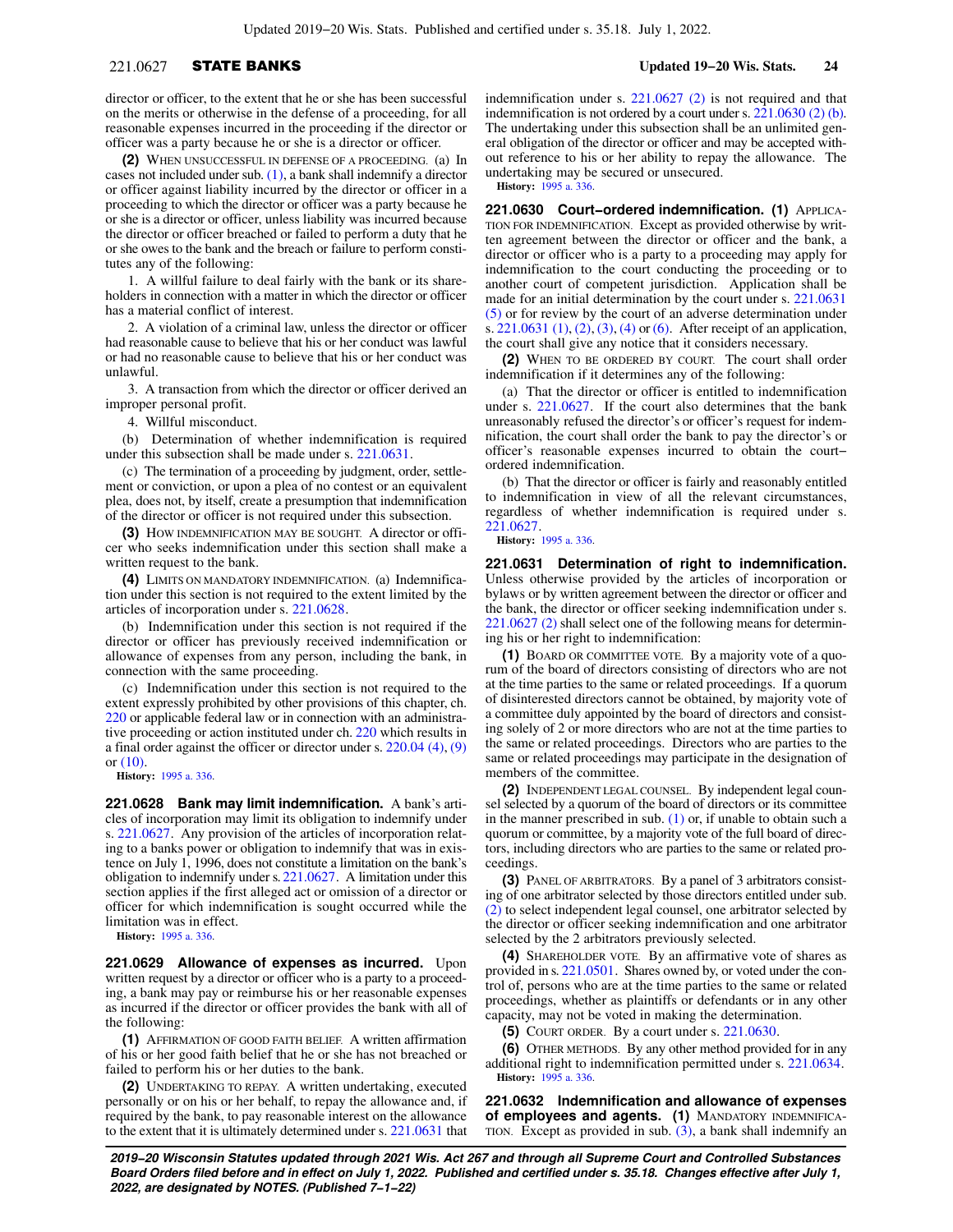employee who is not a director or officer, to the extent that he or she has been successful on the merits or otherwise in defense of a proceeding, for all reasonable expenses incurred in the proceeding if the employee was a party because he or she was an employee of the bank.

**(2)** PERMITTED INDEMNIFICATION. Except as provided in sub.  $(3)$ , in addition to the indemnification required by sub.  $(1)$ , a bank may indemnify and allow reasonable expenses of an employee or agent who is not a director or officer to the extent provided by the articles of incorporation or bylaws, by general or specific action of the board of directors or by contract.

**(3)** PROHIBITED INDEMNIFICATION. A bank may not indemnify or allow reasonable expenses of an employee or agent who is not a director or officer if the indemnification or allowance is expressly prohibited by s. [221.0803,](https://docs.legis.wisconsin.gov/document/statutes/221.0803) by other provisions of this chapter or by applicable federal law or in connection with an administrative proceeding or action instituted under ch. [220](https://docs.legis.wisconsin.gov/document/statutes/ch.%20220) which results in a final order against an officer or director under s. [220.04 \(4\),](https://docs.legis.wisconsin.gov/document/statutes/220.04(4)) [\(9\)](https://docs.legis.wisconsin.gov/document/statutes/220.04(9)) or [\(10\).](https://docs.legis.wisconsin.gov/document/statutes/220.04(10))

**History:** [1995 a. 336](https://docs.legis.wisconsin.gov/document/acts/1995/336).

**221.0633 Insurance.** Except as expressly prohibited by other provisions of this chapter or applicable federal law or in connection with an administrative proceeding or action instituted under ch. [220](https://docs.legis.wisconsin.gov/document/statutes/ch.%20220) which results in a final order against an employee, agent, director or officer under s.  $220.04$  (4), [\(9\)](https://docs.legis.wisconsin.gov/document/statutes/220.04(9)) or [\(10\),](https://docs.legis.wisconsin.gov/document/statutes/220.04(10)) a bank may purchase and maintain insurance on behalf of the employee, agent, director or officer against liability asserted against or incurred by the individual in his or her capacity as an employee, agent, director or officer or arising from his or her status as an employee, agent, director or officer, regardless of whether the bank is required or authorized to indemnify or allow expenses to the individual against the same liability under ss. [221.0627](https://docs.legis.wisconsin.gov/document/statutes/221.0627), [221.0629](https://docs.legis.wisconsin.gov/document/statutes/221.0629), [221.0632](https://docs.legis.wisconsin.gov/document/statutes/221.0632) and [221.0634](https://docs.legis.wisconsin.gov/document/statutes/221.0634).

**History:** [1995 a. 336](https://docs.legis.wisconsin.gov/document/acts/1995/336).

**221.0634 Additional rights to indemnification and allowance of expenses. (1)** PROVISION FOR ADDITIONAL RIGHTS. Except as provided in sub. [\(2\)](https://docs.legis.wisconsin.gov/document/statutes/221.0634(2)) and except as expressly prohibited by other provisions of this chapter or applicable federal law or in connection with an administrative proceeding or action instituted under ch. [220](https://docs.legis.wisconsin.gov/document/statutes/ch.%20220) which results in a final order against an officer or director under s. [220.04 \(4\),](https://docs.legis.wisconsin.gov/document/statutes/220.04(4)) [\(9\)](https://docs.legis.wisconsin.gov/document/statutes/220.04(9)) or [\(10\)](https://docs.legis.wisconsin.gov/document/statutes/220.04(10)), ss. [221.0627](https://docs.legis.wisconsin.gov/document/statutes/221.0627) and [221.0629](https://docs.legis.wisconsin.gov/document/statutes/221.0629) do not preclude any additional right to indemnification or allowance of expenses that a director or officer may have under any of the following:

(a) The articles of incorporation or bylaws.

(b) A written agreement between the director or officer and the bank.

(c) A resolution of the board of directors.

(d) A resolution that is adopted, after notice, by a majority vote of all of the bank's voting shares then issued and outstanding.

**(2)** WHEN ADDITIONAL RIGHTS PROHIBITED. Regardless of the existence of an additional right under sub. [\(1\),](https://docs.legis.wisconsin.gov/document/statutes/221.0634(1)) the bank may not indemnify a director or officer, or permit a director or officer to retain any allowance of expenses, unless it is determined by or on behalf of the bank that the director or officer did not breach or fail to perform a duty that he or she owes to the bank which constitutes conduct under s. [221.0627 \(2\) \(a\) 1.](https://docs.legis.wisconsin.gov/document/statutes/221.0627(2)(a)1.), [2.](https://docs.legis.wisconsin.gov/document/statutes/221.0627(2)(a)2.), [3.](https://docs.legis.wisconsin.gov/document/statutes/221.0627(2)(a)3.) or [4.](https://docs.legis.wisconsin.gov/document/statutes/221.0627(2)(a)4.) A director or officer who is a party to the same or related proceeding for which indemnification or an allowance of expenses is sought may not participate in a determination under this subsection.

**(3)** REIMBURSEMENT OF CERTAIN EXPENSES. Sections [221.0626](https://docs.legis.wisconsin.gov/document/statutes/221.0626) to [221.0635](https://docs.legis.wisconsin.gov/document/statutes/221.0635) do not affect a bank's power to pay or reimburse expenses incurred by a director or officer in any of the following circumstances:

(a) As a witness in a proceeding to which he or she is not a party.

(b) As a plaintiff or petitioner in a proceeding because he or she is or was an employee, agent, director or officer. **History:** [1995 a. 336.](https://docs.legis.wisconsin.gov/document/acts/1995/336)

**221.0635 Indemnification and insurance against securities law claims. (1)** IN GENERAL. It is the public policy of this state to require or permit indemnification, allowance of expenses and insurance for any liability incurred in connection with a proceeding involving securities regulation described under sub. [\(2\)](https://docs.legis.wisconsin.gov/document/statutes/221.0635(2)) to the extent required or permitted under ss. [221.0626](https://docs.legis.wisconsin.gov/document/statutes/221.0626) to [221.0634.](https://docs.legis.wisconsin.gov/document/statutes/221.0634)

**(2)** APPLICABILITY. Sections [221.0626](https://docs.legis.wisconsin.gov/document/statutes/221.0626) to [221.0634](https://docs.legis.wisconsin.gov/document/statutes/221.0634) apply, to the extent applicable to any other proceeding, to any proceeding involving a federal law or regulation or a state law or rule that regulates the offer, sale or purchase of securities, securities brokers or dealers, or investment companies or investment advisors. **History:** [1995 a. 336.](https://docs.legis.wisconsin.gov/document/acts/1995/336)

221.0636 Theft. (1) THEFT PROHIBITED. (a) An officer, director, employee or agent of a bank may not do any of the following:

1. Steal, abstract or willfully misapply money, funds, credits, or property of the bank, whether owned by the bank or held in trust.

2. Without authority of the board of directors, issue or put forth a certificate of deposit, draw an order or bill of exchange or make an acceptance, assign a note, bond, draft, bill of exchange, mortgage, judgment or decree.

3. Make a false entry in a book, report or statement of the bank with intent to injure or defraud the bank or any person, or to deceive an officer of the bank, an agent appointed to examine the affairs of the bank, or any other person.

(b) A person may not intentionally aid or abet a violation of par. [\(a\)](https://docs.legis.wisconsin.gov/document/statutes/221.0636(1)(a)).

**(2)** PENALTY. Any person who violates sub. [\(1\)](https://docs.legis.wisconsin.gov/document/statutes/221.0636(1)) is guilty of a Class H felony.

**History:** [1995 a. 336;](https://docs.legis.wisconsin.gov/document/acts/1995/336) [1997 a. 283](https://docs.legis.wisconsin.gov/document/acts/1997/283); [2001 a. 109.](https://docs.legis.wisconsin.gov/document/acts/2001/109)

**221.0637 Bank officers and employees not to take commissions. (1)** COMMISSIONS PROHIBITED. An officer, director, agent or employee of a bank may not, directly or indirectly, take, accept or receive, or offer or agree to take, accept or receive, a commission, fee, compensation, or thing of material value, from any person in consideration of the bank of which he or she is an officer, director, agent or employee, doing any of the following:

(a) Loaning any money to a person.

(b) Buying or discounting a note, bond, draft, or bill of exchange from the person.

(c) Accepting any draft for, or issuing any letter of credit to, the person.

**(2)** PENALTIES. Any person who violates sub. [\(1\)](https://docs.legis.wisconsin.gov/document/statutes/221.0637(1)) is guilty of a Class I felony.

**History:** [1995 a. 336;](https://docs.legis.wisconsin.gov/document/acts/1995/336) [1997 a. 283](https://docs.legis.wisconsin.gov/document/acts/1997/283); [2001 a. 109.](https://docs.legis.wisconsin.gov/document/acts/2001/109)

### SUBCHAPTER VII

## SHARE EXCHANGE, MERGER AND CONSOLIDATION

**221.0701 Interest exchange.** A bank or other corporation may acquire all of the outstanding shares of one or more classes or series of a bank organized under this chapter, with the approval of the division, if the board of directors of the bank, by resolution adopted by the board, approves a plan of interest exchange and its shareholders also approve a plan of interest exchange. This section does not limit the power of a corporation or bank to acquire all or part of the shares of one or more classes or series of a bank through a voluntary exchange or otherwise. Application for approval of an interest exchange shall be made to the division on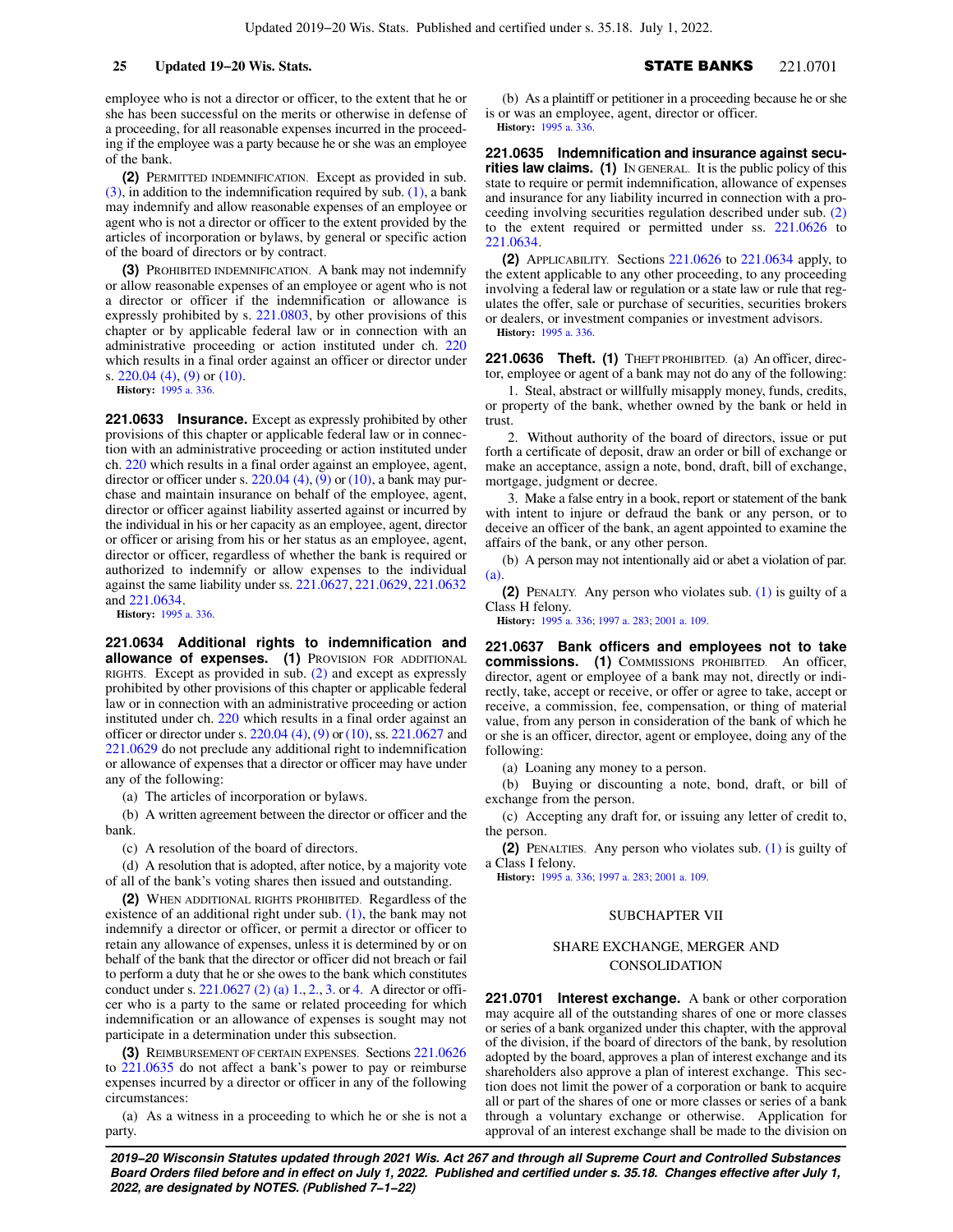## 221.0701 STATE BANKS **Updated 19−20 Wis. Stats. 26**

a form prescribed by the division. The application shall be accompanied by a fee established by the division. **History:** [1995 a. 336](https://docs.legis.wisconsin.gov/document/acts/1995/336); [2021 a. 258](https://docs.legis.wisconsin.gov/document/acts/2021/258).

**221.0702 Consolidation or merger of banks. (1)** IN GENERAL. Any 2 or more banks may, with the approval of the division, consolidate or merge into one bank under the charter of either existing bank. The consolidation or merger shall be done on such terms and conditions as may be lawfully agreed upon by a majority of the board of directors of each bank proposing to consolidate or merge and as may be ratified and confirmed by the affirmative vote of the shareholders of each of the banks. The affirmative vote of the shareholders must be by shareholders owning a majority of the outstanding capital stock entitled to vote of each bank, or any greater percentage specified in the articles of incorporation or the bylaws, and by at least a majority of any outstanding preferred stock entitled to vote of each bank, or any greater percentage specified in the articles of incorporation or the bylaws. The vote must be at a meeting called by the directors, after sending notice of the time, place and object of the meeting to each shareholder of record in accordance with s. [221.0103](https://docs.legis.wisconsin.gov/document/statutes/221.0103). The capital stock of the consolidated or merged bank may not be less than that required by the division. If the consolidation or merger is approved by the division, a shareholder of either of the banks who did not vote for the consolidation or merger shall be given notice of the approval by the bank in which the shareholder holds an interest.

**(2)** ASSETS AND LIABILITIES OF THE CONSOLIDATING OR MERG-ING BANK. The bank or banks consolidating or merging with another bank under sub. [\(1\)](https://docs.legis.wisconsin.gov/document/statutes/221.0702(1)) may not be required to go into liquidation but their assets and liabilities shall be reported by the bank with which they have consolidated or merged. The rights, franchises and interests of the banks so consolidated or merged in and the property, personal and mixed, and choses in action belonging to the banks, are transferred to and vested in the consolidated or merged bank without any deed or other transfer. The consolidated or merged bank holds all rights of property, franchises and interests in the same manner and to the same extent as was held by the bank or banks so consolidated or merged.

**(3)** ROLE OF DIVISION. After consultation with the banking institutions review board, the division may make recommendations to any bank within this state as to the advisability of consolidation or merger with other banks and may make recommendations as to terms for consolidation or merger of banks in order to avoid a condition of oversupply of banks in any community or area of the state. The division may also, if requested so to do, act as mediator or arbitrator to fix any of the terms of any such consolidation or merger. The board of directors of any bank organized under the laws of this state may use a reasonable amount of the assets of the bank toward assisting in bringing about a consolidation or merger of banks or to aid in reorganization or in avoiding the closing of a bank, if the board considers it to be in the interests of safe banking and the maintenance of credit and banking facilities in the county in which the bank is located.

**(4)** TRANSFER OF RESOURCES AND LIABILITIES. A bank, which is in good faith winding up its business, for the purpose of consolidating or merging with another bank, may transfer its resources and liabilities to the bank with which it is in process of consolidation or merger. A consolidation or merger may not be made without the consent of the division, and may not defeat or defraud any of the creditors in the collection of their debts against the banks.

**(5)** APPLICATION FOR CONSOLIDATION OR MERGER. The banks shall apply for approval of a consolidation or merger under sub. [\(1\)](https://docs.legis.wisconsin.gov/document/statutes/221.0702(1)) on a form prescribed by the division. The application shall be accompanied by a fee determined by the division.

**History:** [1995 a. 336](https://docs.legis.wisconsin.gov/document/acts/1995/336); [2019 a. 65.](https://docs.legis.wisconsin.gov/document/acts/2019/65)

**221.0703 Cancellation of charter of merged bank.** If a bank has merged or consolidated with or been absorbed by another bank, the division shall cancel the charter of the bank. **History:** [1995 a. 336](https://docs.legis.wisconsin.gov/document/acts/1995/336).

**221.0704 Interim banks.** Subject to the approval of the division, one or more banks may consolidate or merge into or with an interim bank organized under this chapter under the charter of either the existing bank or banks or the interim bank in accordance with the provisions of this chapter for consolidation or merger of a bank. The division shall promulgate rules providing for a simple process for the organization of interim banks under this chapter. The rules shall permit the organization of an interim bank with a minimum of one director.

**History:** [1995 a. 336.](https://docs.legis.wisconsin.gov/document/acts/1995/336)

**Cross−reference:** See also ch. [DFI−Bkg 17,](https://docs.legis.wisconsin.gov/document/administrativecode/ch.%20DFI-Bkg%2017) Wis. adm. code.

### **221.0705 Definitions.** In ss. [221.0705](https://docs.legis.wisconsin.gov/document/statutes/221.0705) to [221.0718](https://docs.legis.wisconsin.gov/document/statutes/221.0718):

**(1)** "Bank" means the issuer bank or, if a corporate action giving rise to dissenters' rights under s. [221.0706](https://docs.legis.wisconsin.gov/document/statutes/221.0706) is a merger or share exchange that has been effectuated, the surviving bank of the merger or the acquiring corporation or bank of the share exchange.

**(2)** "Beneficial shareholder" means a person who is a beneficial owner of shares held by a nominee as the shareholder.

**(3)** "Dissenter" means a shareholder or beneficial shareholder who is entitled to dissent from corporate action under s. [221.0706](https://docs.legis.wisconsin.gov/document/statutes/221.0706) and who exercises that right when and in the manner required by ss. [221.0709](https://docs.legis.wisconsin.gov/document/statutes/221.0709) to [221.0716](https://docs.legis.wisconsin.gov/document/statutes/221.0716).

**(4)** "Fair value", with respect to a dissenter's shares, means the value of the shares immediately before the effectuation of the corporate action to which the dissenter objects, excluding any appreciation or depreciation in anticipation of the corporate action unless the exclusion would be inequitable.

**(5)** "Interest" means interest from the effectuation date of the corporate action until the date of payment, at a rate that is fair and equitable under all of the circumstances.

**(6)** "Issuer bank" means a bank that is the issuer of the shares held by a dissenter before the corporate action. **History:** [1995 a. 336.](https://docs.legis.wisconsin.gov/document/acts/1995/336)

**221.0706 Right to dissent. (1)** MANDATORY DISSENTERS' RIGHTS. A shareholder or beneficial shareholder may dissent from, and obtain payment of the fair value of his or her shares in the event of, any of the following corporate actions:

(a) Consummation of a plan of merger to which the issuer bank is a party.

(b) Consummation of a plan of share exchange if the issuer bank's shares will be acquired, and the shareholder or the shareholder holding shares on behalf of the beneficial shareholder is entitled to vote on the plan.

(c) Except as provided in sub. [\(2\)](https://docs.legis.wisconsin.gov/document/statutes/221.0706(2)), any other corporate action taken pursuant to a shareholder vote to the extent that the articles of incorporation, the bylaws or a resolution of the board of directors provides that the voting or nonvoting shareholder or beneficial shareholder may dissent and obtain payment for his or her shares.

**(2)** PERMISSIVE DISSENTERS' RIGHTS. The articles of incorporation may allow a shareholder or beneficial shareholder to dissent from an amendment of the articles of incorporation and obtain payment of the fair value of his or her shares if the amendment materially and adversely affects rights in respect of a dissenter's shares because it does any of the following:

(a) Alters or abolishes a preferential right of the shares.

(b) Creates, alters or abolishes a right in respect of redemption, including a provision respecting a sinking fund for the redemption or repurchase, of the shares.

(c) Alters or abolishes a preemptive right of the holder of shares to acquire shares or other securities.

(d) Excludes or limits the right of the shares to vote on any matter or to cumulate votes, other than a limitation by dilution through issuance of shares or other securities with similar voting rights.

(e) Reduces the number of shares owned by the shareholder or beneficial shareholder to a fraction of a share if the fractional share so created is to be acquired for cash under s. [221.0506.](https://docs.legis.wisconsin.gov/document/statutes/221.0506)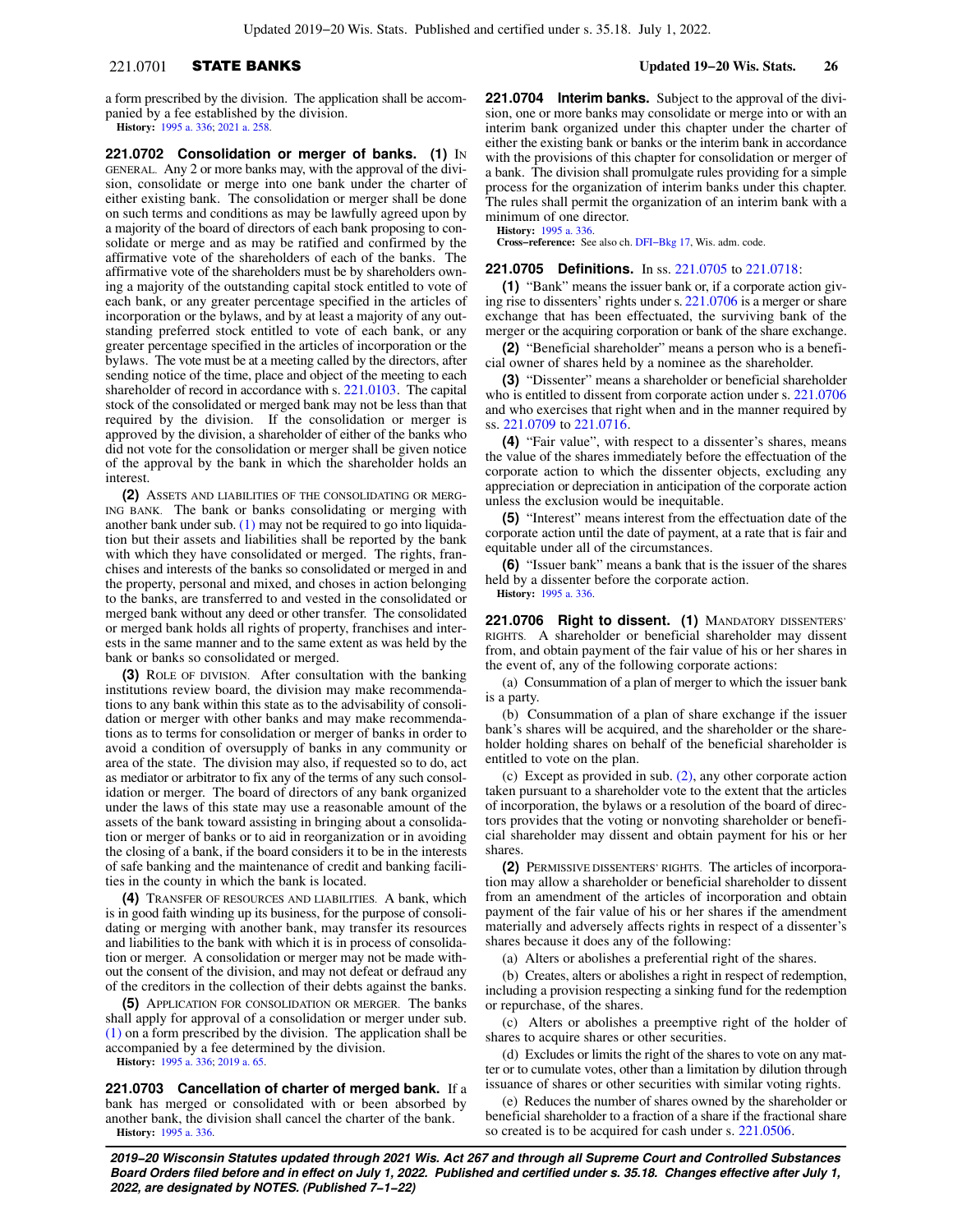**(3)** RIGHTS OF DISSENTER. A shareholder or beneficial shareholder entitled to dissent and obtain payment for his or her shares under ss. [221.0701](https://docs.legis.wisconsin.gov/document/statutes/221.0701) to [221.0718](https://docs.legis.wisconsin.gov/document/statutes/221.0718) may not challenge the corporate action creating his or her entitlement unless the action is unlawful or fraudulent with respect to the shareholder, beneficial shareholder or issuer bank.

**History:** [1995 a. 336](https://docs.legis.wisconsin.gov/document/acts/1995/336).

**221.0707 Dissent by shareholders and beneficial shareholders. (1)** PARTIAL EXERCISE OF DISSENTERS' RIGHTS. A shareholder may assert dissenters' rights as to fewer than all of the shares registered in his or her name only if the shareholder dissents with respect to all shares beneficially owned by any one person and notifies the bank in writing of the name and address of each person on whose behalf he or she asserts dissenters' rights. The rights of a shareholder, who asserts dissenters' rights under this subsection as to fewer than all of the shares registered in his or her name, are determined as if the shares as to which he or she dissents and his or her other shares were registered in the names of different shareholders.

**(2)** RIGHTS OF BENEFICIAL SHAREHOLDERS. A beneficial shareholder may assert dissenters' rights as to shares held on his or her behalf only if the beneficial shareholder does all of the following:

(a) Submits to the bank the shareholder's written consent to the dissent not later than the time that the beneficial shareholder asserts dissenters' rights.

(b) Submits the consent under par.  $(a)$  with respect to all shares of which he or she is the beneficial shareholder.

**History:** [1995 a. 336](https://docs.legis.wisconsin.gov/document/acts/1995/336).

**221.0708 Notice of dissenters' rights. (1)** ACTION AT SHAREHOLDER MEETING. If proposed corporate action creating dis-senters' rights under s. [221.0706](https://docs.legis.wisconsin.gov/document/statutes/221.0706) is submitted to a vote at a shareholders' meeting, the meeting notice shall state that shareholders and beneficial shareholders are or may be entitled to assert dis-senters' rights under ss. [221.0701](https://docs.legis.wisconsin.gov/document/statutes/221.0701) to [221.0718](https://docs.legis.wisconsin.gov/document/statutes/221.0718) and shall be accompanied by a copy of those sections.

**(2)** ACTION WITHOUT SHAREHOLDER VOTE. If corporate action creating dissenters' rights under s. [221.0706](https://docs.legis.wisconsin.gov/document/statutes/221.0706) is authorized without a vote of shareholders, the bank shall notify, in writing and in accordance with s. [221.0103](https://docs.legis.wisconsin.gov/document/statutes/221.0103), all shareholders entitled to assert dissenters' rights that the action was authorized and send them the dissenters' notice described in s. [221.0710](https://docs.legis.wisconsin.gov/document/statutes/221.0710).

**History:** [1995 a. 336](https://docs.legis.wisconsin.gov/document/acts/1995/336).

**221.0709 Notice of intent to demand payment. (1)** METHOD OF ASSERTING DISSENTERS' RIGHTS. If proposed corporate action creating dissenters' rights under s. [221.0706](https://docs.legis.wisconsin.gov/document/statutes/221.0706) is submitted to a vote at a shareholders' meeting, a shareholder or beneficial shareholder who wishes to assert dissenters' rights shall do all of the following:

(a) Deliver to the issuer bank before the vote is taken written notice that complies with s. [221.0103](https://docs.legis.wisconsin.gov/document/statutes/221.0103) of the shareholder's or beneficial shareholder's intent to demand payment for his or her shares if the proposed action is effectuated.

(b) Refrain from voting his or her shares in favor of the proposed action.

**(2)** FAILURE TO COMPLY. A shareholder or beneficial shareholder who fails to comply with sub.  $(1)$  is not entitled to payment for his or her shares under ss. [221.0701](https://docs.legis.wisconsin.gov/document/statutes/221.0701) to [221.0718.](https://docs.legis.wisconsin.gov/document/statutes/221.0718)

**History:** [1995 a. 336](https://docs.legis.wisconsin.gov/document/acts/1995/336).

**221.0710 Dissenters' notice. (1)** WHEN REQUIRED. If a proposed corporate action creating dissenters' rights under s. [221.0706](https://docs.legis.wisconsin.gov/document/statutes/221.0706) is authorized at a shareholders' meeting, the bank shall deliver a written dissenters' notice to all shareholders and beneficial shareholders who satisfied s. [221.0709 \(1\)](https://docs.legis.wisconsin.gov/document/statutes/221.0709(1)).

**(2)** TIMING AND CONTENT OF NOTICE. The dissenters' notice shall be sent no later than 10 days after the corporate action is authorized at a shareholders' meeting or without a vote of shareholders, whichever is applicable, and all necessary regulatory

approvals are obtained. The dissenters' notice shall comply with s. [221.0103](https://docs.legis.wisconsin.gov/document/statutes/221.0103) and shall include or have attached all of the following:

(a) A statement indicating where the shareholder or beneficial shareholder must send the payment demand and where and when certificates for certificated shares must be deposited.

(b) For holders of uncertificated shares, an explanation of the extent to which transfer of the shares will be restricted after the payment demand is received.

(c) A form for demanding payment that includes the date of the first announcement to news media or to shareholders of the terms of the proposed corporate action and that requires the shareholder or beneficial shareholder asserting dissenters' rights to certify whether he or she acquired beneficial ownership of the shares before that date.

(d) A date by which the bank must receive the payment demand, which may not be fewer than 30 days nor more than 60 days after the date on which the dissenters' notice is delivered.

(e) A copy of ss. [221.0701](https://docs.legis.wisconsin.gov/document/statutes/221.0701) to [221.0718](https://docs.legis.wisconsin.gov/document/statutes/221.0718).

**History:** [1995 a. 336.](https://docs.legis.wisconsin.gov/document/acts/1995/336)

221.0711 Duty to demand payment. (1) MANNER OF DEMANDING PAYMENT. A shareholder or beneficial shareholder who is sent a dissenters' notice described in s. [221.0710](https://docs.legis.wisconsin.gov/document/statutes/221.0710), or a beneficial shareholder whose shares are held by a nominee who is sent a dissenters' notice described in s. [221.0710,](https://docs.legis.wisconsin.gov/document/statutes/221.0710) must demand payment in writing and certify whether he or she acquired beneficial ownership of the shares before the date specified in the dissenters' notice under s. [221.0710 \(2\) \(c\).](https://docs.legis.wisconsin.gov/document/statutes/221.0710(2)(c)) A shareholder or beneficial shareholder with certificated shares must also deposit his or her certificates in accordance with the terms of the notice.

**(2)** EFFECT OF DEMAND ON HOLDERS OF CERTIFICATED SHARES. A shareholder or beneficial shareholder with certificated shares who demands payment and deposits his or her share certificates under sub. [\(1\)](https://docs.legis.wisconsin.gov/document/statutes/221.0711(1)) retains all other rights of a shareholder or beneficial shareholder until these rights are canceled or modified by the effectuation of the corporate action.

**(3)** EFFECT OF FAILURE TO DEMAND. A shareholder or beneficial shareholder with certificated or uncertificated shares who does not demand payment by the date set in the dissenters' notice, or a shareholder or beneficial shareholder with certificated shares who does not deposit his or her share certificates where required and by the date set in the dissenters' notice, is not entitled to payment for his or her shares under ss. [221.0701](https://docs.legis.wisconsin.gov/document/statutes/221.0701) to [221.0718.](https://docs.legis.wisconsin.gov/document/statutes/221.0718) **History:** [1995 a. 336.](https://docs.legis.wisconsin.gov/document/acts/1995/336)

**221.0712 Restriction on uncertificated shares. (1)** WHEN TRANSFER RESTRICTIONS PERMITTED. The issuer bank may restrict the transfer of uncertificated shares from the date that the demand for payment for those shares is received until the corporate action is effectuated or the restrictions released under s. [221.0714.](https://docs.legis.wisconsin.gov/document/statutes/221.0714)

**(2)** EFFECT OF DEMAND ON HOLDERS OF UNCERTIFICATED SHARES. The shareholder or beneficial shareholder who asserts dissenters' rights as to uncertificated shares retains all of the rights of a shareholder or beneficial shareholder, other than those restricted under sub. [\(1\)](https://docs.legis.wisconsin.gov/document/statutes/221.0712(1)), until these rights are canceled or modified by the effectuation of the corporate action. **History:** [1995 a. 336.](https://docs.legis.wisconsin.gov/document/acts/1995/336)

**221.0713 Payment. (1)** WHEN PAYMENT MADE. Except as provided in s. [221.0715,](https://docs.legis.wisconsin.gov/document/statutes/221.0715) as soon as the corporate action is effectuated or upon receipt of a payment demand, whichever is later, the bank shall pay each shareholder or beneficial shareholder who has complied with s. [221.0711](https://docs.legis.wisconsin.gov/document/statutes/221.0711) the amount that the bank estimates to be the fair value of his or her shares, plus accrued interest.

**(2)** MATERIAL TO ACCOMPANY PAYMENT. The payment shall be accompanied by all of the following:

(a) The bank's latest available financial statements, including a balance sheet as of the end of a fiscal year ending not more than 16 months before the date of payment, an income statement for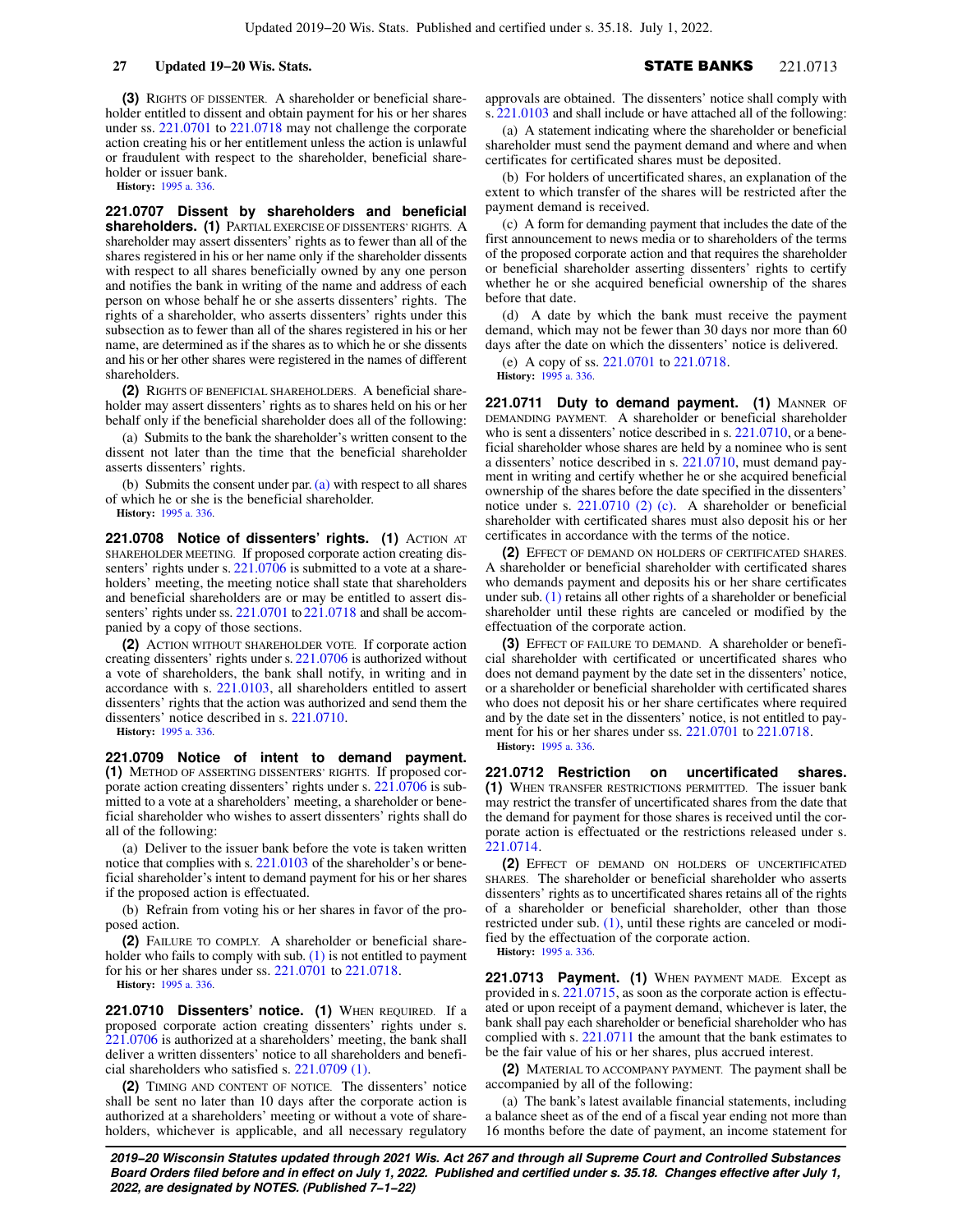## 221.0713 STATE BANKS **Updated 19−20 Wis. Stats. 28**

that year, a statement of changes in shareholders' equity for that year and the latest available interim financial statements, if any.

(b) A statement of the bank's estimate of the fair value of the shares.

(c) An explanation of how the interest was calculated.

(d) A statement of the dissenter's right to demand payment under s. [221.0716](https://docs.legis.wisconsin.gov/document/statutes/221.0716) if the dissenter is dissatisfied with the payment.

(e) A copy of ss. [221.0701](https://docs.legis.wisconsin.gov/document/statutes/221.0701) to [221.0718.](https://docs.legis.wisconsin.gov/document/statutes/221.0718) **History:** [1995 a. 336](https://docs.legis.wisconsin.gov/document/acts/1995/336).

**221.0714 Failure to take action. (1)** ACTION NOT TAKEN. If an issuer bank does not effectuate the corporate action within 60 days after the date set under s. [221.0710](https://docs.legis.wisconsin.gov/document/statutes/221.0710) for demanding payment, the issuer bank shall return the deposited certificates and release the transfer restrictions imposed on uncertificated shares.

**(2)** ACTION TAKEN AT A LATER DATE. If, after returning deposited certificates and releasing transfer restrictions, the issuer bank effectuates the corporate action, the bank shall deliver a new dis-senters' notice under s. [221.0710](https://docs.legis.wisconsin.gov/document/statutes/221.0710) and repeat the payment demand procedure.

**History:** [1995 a. 336](https://docs.legis.wisconsin.gov/document/acts/1995/336).

**221.0715 After−acquired shares. (1)** WITHHOLDING FOR AFTER−ACQUIRED SHARES. A bank may elect to withhold payment required by s. [221.0713](https://docs.legis.wisconsin.gov/document/statutes/221.0713) from a dissenter unless the dissenter was the beneficial owner of the shares before the date specified in the dissenters' notice under s.  $221.0710(2)(c)$  as the date of the first announcement to news media or to shareholders of the terms of the proposed corporate action.

**(2)** PAYMENT. To the extent that the bank elects to withhold payment under sub. [\(1\)](https://docs.legis.wisconsin.gov/document/statutes/221.0715(1)) after effectuating the corporate action, the bank shall estimate the fair value of the shares, plus accrued interest, and shall pay this amount to each dissenter who agrees to accept it in full satisfaction of his or her demand. The bank shall send with its offer a statement of its estimate of the fair value of the shares, an explanation of how the interest was calculated, and a statement of the dissenter's right to demand payment under s. [221.0716](https://docs.legis.wisconsin.gov/document/statutes/221.0716) if the dissenter is dissatisfied with the offer.

**History:** [1995 a. 336](https://docs.legis.wisconsin.gov/document/acts/1995/336).

**221.0716 Procedure if dissenter is dissatisfied with payment or offer. (1)** RIGHTS OF DISSENTER. A dissenter may, in the manner provided in sub. [\(2\)](https://docs.legis.wisconsin.gov/document/statutes/221.0716(2)), notify the bank of the dissenter's estimate of the fair value of his or her shares and the amount of interest due, and demand payment of his or her estimate, less any payment received under s. [221.0713](https://docs.legis.wisconsin.gov/document/statutes/221.0713), or reject the offer under s. [221.0715](https://docs.legis.wisconsin.gov/document/statutes/221.0715) and demand payment of the fair value of his or her shares and interest due, if any of the following applies:

(a) The dissenter believes that the amount paid under s. [221.0713](https://docs.legis.wisconsin.gov/document/statutes/221.0713) or offered under s. [221.0715](https://docs.legis.wisconsin.gov/document/statutes/221.0715) is less than the fair value of his or her shares or that the interest due is incorrectly calculated.

(b) The bank fails to make payment under s. [221.0715](https://docs.legis.wisconsin.gov/document/statutes/221.0715) within 60 days after the date set under s. [221.0710](https://docs.legis.wisconsin.gov/document/statutes/221.0710) for demanding payment.

(c) The issuer bank, having failed to effectuate the corporate action, does not return the deposited certificates or release the transfer restrictions imposed on uncertificated shares within 60 days after the date set under s. [221.0710](https://docs.legis.wisconsin.gov/document/statutes/221.0710) for demanding payment.

**(2)** WAIVER OF RIGHTS. A dissenter waives his or her right to demand payment under this section unless the dissenter notifies the bank of his or her demand under sub.  $(1)$  in writing within 30 days after the bank makes or offers payment for his or her shares. The notice shall comply with s. [221.0103.](https://docs.legis.wisconsin.gov/document/statutes/221.0103)

**History:** [1995 a. 336](https://docs.legis.wisconsin.gov/document/acts/1995/336).

**221.0717 Court action. (1)** WHEN SPECIAL PROCEEDING REQUIRED. If a demand for payment under s. [221.0716](https://docs.legis.wisconsin.gov/document/statutes/221.0716) remains unsettled, the bank shall bring a special proceeding within 60 days after receiving the payment demand under s. [221.0716](https://docs.legis.wisconsin.gov/document/statutes/221.0716) and peti-

tion the court to determine the fair value of the shares and accrued interest. If the bank does not bring the special proceeding within the 60−day period, it shall pay each dissenter whose demand remains unsettled the amount demanded.

**(2)** WHERE PROCEEDING TO BE BROUGHT. The bank shall bring the special proceeding in the circuit court for the county where its principal office or, if none in this state, its registered office is located. If the bank is a foreign bank without a registered office in this state, it shall bring the special proceeding in the county in this state in which was located the registered office of the issuer bank that merged with or whose shares were acquired by the foreign bank.

**(3)** PARTIES TO THE PROCEEDING. The bank shall make all dissenters, whether or not residents of this state, whose demands remain unsettled parties to the special proceeding. Each party to the special proceeding shall be served with a copy of the petition as provided in s. [801.14.](https://docs.legis.wisconsin.gov/document/statutes/801.14)

**(4)** JURISDICTION. The jurisdiction of the court in which the special proceeding is brought under sub. [\(2\)](https://docs.legis.wisconsin.gov/document/statutes/221.0717(2)) is plenary and exclusive. The court may appoint one or more persons as appraisers to receive evidence and recommend a decision on the question of fair value. An appraiser has the power described in the order appointing him or her or in any amendment to the order. The dissenters are entitled to the same discovery rights as parties in other civil proceedings.

**(5)** JUDGMENTS. Each dissenter made a party to the special proceeding is entitled to judgment for any of the following:

(a) The amount, if any, by which the court finds the fair value of his or her shares, plus interest, exceeds the amount paid by the bank.

(b) The fair value, plus accrued interest, of his or her shares acquired on or after the date specified in the dissenters' notice under s. [221.0710 \(2\) \(c\)](https://docs.legis.wisconsin.gov/document/statutes/221.0710(2)(c)), for which the bank elected to withhold payment under s. [221.0715](https://docs.legis.wisconsin.gov/document/statutes/221.0715).

**History:** [1995 a. 336;](https://docs.legis.wisconsin.gov/document/acts/1995/336) [1999 a. 83.](https://docs.legis.wisconsin.gov/document/acts/1999/83)

221.0718 Court costs and counsel fees. (1) ASSESS-MENT OF AND LIABILITY FOR COSTS. (a) Notwithstanding ss. [814.01](https://docs.legis.wisconsin.gov/document/statutes/814.01) to [814.04,](https://docs.legis.wisconsin.gov/document/statutes/814.04) the court in a special proceeding brought under s. [221.0717](https://docs.legis.wisconsin.gov/document/statutes/221.0717) shall determine all costs of the proceeding, including the reasonable compensation and expenses of appraisers appointed by the court and shall assess the costs against the bank, except as provided in par. [\(b\).](https://docs.legis.wisconsin.gov/document/statutes/221.0718(1)(b))

(b) Notwithstanding ss. [814.01](https://docs.legis.wisconsin.gov/document/statutes/814.01) and [814.04](https://docs.legis.wisconsin.gov/document/statutes/814.04), the court may assess costs against all or some of the dissenters, in amounts that the court finds to be equitable, to the extent that the court finds the dissenters acted arbitrarily, vexatiously or not in good faith in demanding payment under s. [221.0716.](https://docs.legis.wisconsin.gov/document/statutes/221.0716)

**(2)** WHEN LIABLE FOR FEES AND COSTS. The parties shall bear their own expenses of the proceeding, except that, notwithstanding ss. [814.01](https://docs.legis.wisconsin.gov/document/statutes/814.01) to [814.04](https://docs.legis.wisconsin.gov/document/statutes/814.04), the court may also assess the fees and expenses of counsel and experts for the respective parties, in amounts that the court finds to be equitable, as follows:

(a) Against the bank and in favor of any dissenter if the court finds that the bank did not substantially comply with ss. [221.0708](https://docs.legis.wisconsin.gov/document/statutes/221.0708) to [221.0716](https://docs.legis.wisconsin.gov/document/statutes/221.0716).

(b) Against the bank or against a dissenter, in favor of any other party, if the court finds that the party against whom the fees and expenses are assessed acted arbitrarily, vexatiously or not in good faith with respect to the rights provided by this chapter.

**(3)** PAYMENT OF COUNSEL AND EXPERTS FROM RECOVERY. Not-withstanding ss. [814.01](https://docs.legis.wisconsin.gov/document/statutes/814.01) to [814.04](https://docs.legis.wisconsin.gov/document/statutes/814.04), if the court finds that the services of counsel and experts for any dissenter were of substantial benefit to other dissenters similarly situated, the court may award to these counsel and experts reasonable fees to be paid out of the amounts awarded the dissenters who were benefited. **History:** [1995 a. 336.](https://docs.legis.wisconsin.gov/document/acts/1995/336)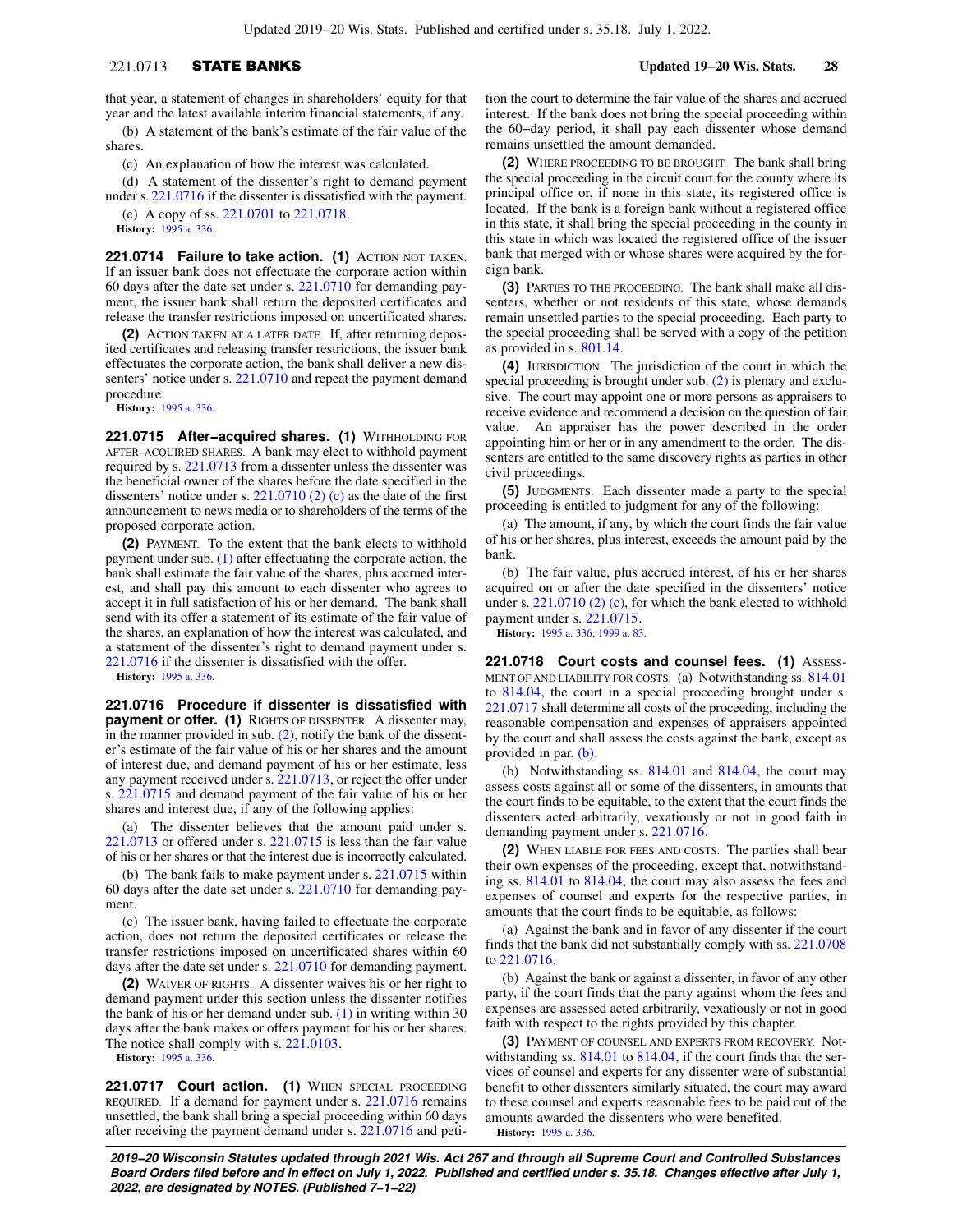### SUBCHAPTER VIII

### DISSOLUTION AND LIQUIDATION

**221.0801 Liquidation. (1)** WHEN AUTHORIZED. A bank organized or doing business under this chapter may go into liquidation by a vote of its shareholders owning a majority of the capital stock outstanding or such greater percentage required under the articles of incorporation or bylaws. If a vote is taken to go into liquidation, the board of directors shall give notice of this fact to the division, and the notice shall be certified by an officer of the bank. A liquidating bank may not transfer assets or liabilities to another bank until the transfer is approved by the division.

**(2)** NOTICE. The board of directors shall also give notice of this fact by certified mail to all persons whose names appear as creditors upon the books of the bank and by publication as a class 3 notice, under ch. [985.](https://docs.legis.wisconsin.gov/document/statutes/ch.%20985) The notice shall direct all persons who may have claims against the bank to file the claims.

**History:** [1995 a. 336](https://docs.legis.wisconsin.gov/document/acts/1995/336).

**221.0802 Banks may be placed in hands of division.** A bank doing business under this chapter may place its affairs and assets under the control of the division by posting a notice on its front door, as follows: "This bank is in the hands of the Division of Banking of the Department of Financial Institutions". Immediately upon posting such notice, the bank shall notify the division of this action. The posting of the notice, or the taking possession of a bank by the division, places the bank's assets and property in the possession of the division, and bars any attachment proceedings. For each day the division is placed in possession of the bank, and until such time as a special deputy is appointed under s. [220.08](https://docs.legis.wisconsin.gov/document/statutes/220.08(4)) [\(4\)](https://docs.legis.wisconsin.gov/document/statutes/220.08(4)), the bank shall pay to the division the actual cost of such liquidation proceedings. The division shall pay the amounts to the state treasurer and the percentage specified in s. [20.144 \(1\) \(g\)](https://docs.legis.wisconsin.gov/document/statutes/20.144(1)(g)) shall be credited to the appropriation account under s. [20.144 \(1\)](https://docs.legis.wisconsin.gov/document/statutes/20.144(1)(g)) [\(g\)](https://docs.legis.wisconsin.gov/document/statutes/20.144(1)(g)).

**History:** [1995 a. 336](https://docs.legis.wisconsin.gov/document/acts/1995/336); [1997 a. 35.](https://docs.legis.wisconsin.gov/document/acts/1997/35)

**221.0803 Charter, how forfeited.** If the board of directors or a quorum thereof or any committee of the board of any bank knowingly violates or knowingly permits any of the officers, agents or employees of the bank to violate this chapter, the directors are jointly and severally liable for the amount of the loss sustained by the bank. If, after a warning from the division, the directors shall fail to make good any loss or damage resulting from the violations, or continue such conduct, it shall constitute a ground for the forfeiture of the charter of the bank, and the division shall institute proceedings to enforce the forfeiture and to secure a dissolution and a winding up of the affairs of the bank.

**History:** [1995 a. 336](https://docs.legis.wisconsin.gov/document/acts/1995/336).

### SUBCHAPTER IX

### INTERSTATE BANKING AND FOREIGN BANKS

**221.0901 Acquisitions of banks and bank holding companies. (1)** APPLICABILITY. This section applies to acquisitions of an in−state bank or an in−state bank holding company by any company.

**(2)** DEFINITIONS. In this section:

- (a) "Affiliate" has the meaning set forth in [12 USC 1841](https://docs.legis.wisconsin.gov/document/usc/12%20USC%201841) (k).
- (b) "Bank" has the meaning set forth in [12 USC 1841](https://docs.legis.wisconsin.gov/document/usc/12%20USC%201841) (c).

(c) "Bank holding company" has the meaning set forth in [12](https://docs.legis.wisconsin.gov/document/usc/12%20USC%201841) [USC 1841](https://docs.legis.wisconsin.gov/document/usc/12%20USC%201841) (a), and unless the context otherwise requires, includes an in−state bank holding company, an out−of−state bank holding company and a foreign bank holding company.

(d) "Bank supervisory agency" means the U.S. office of the comptroller of the currency, the federal deposit insurance corporation, the board of governors of the federal reserve system, or any

successor to these agencies, or any agency of another state with primary responsibility for chartering and supervising banks.

(f) "Company" has the meaning set forth in [12 USC 1841](https://docs.legis.wisconsin.gov/document/usc/12%20USC%201841) (b) and includes a bank holding company.

(g) "Control" shall be interpreted consistently with [12 USC](https://docs.legis.wisconsin.gov/document/usc/12%20USC%201841) [1841](https://docs.legis.wisconsin.gov/document/usc/12%20USC%201841) (a).

(h) "Deposit" has the meaning set forth in [12 USC 1813](https://docs.legis.wisconsin.gov/document/usc/12%20USC%201813) (1).

(i) "Depository institution" means any insured depository institution under  $12$  USC 1813 (c) (2) and (3).

(j) "Foreign bank holding company" means a bank holding company that is organized under the laws of a country other than the United States or any territory or possession of the United States.

(jm) "Home state" means, with respect to an out−of−state bank, the state in which the bank is chartered and, with respect to an out−of−state bank holding company, the state in which the total deposits of all banking subsidiaries of the company are the largest.

(k) "In−state bank" means a bank that is organized under this chapter, a trust company bank organized under ch. [223](https://docs.legis.wisconsin.gov/document/statutes/ch.%20223) or a bank organized under federal law and having its principal place of business in this state.

(L) "In−state bank holding company" means a bank holding company that has its principal place of business in this state or a company that has control of a trust company organized under ch. [223](https://docs.legis.wisconsin.gov/document/statutes/ch.%20223) and is not controlled by a bank holding company other than an in−state bank holding company.

(Lm) "Out−of−state bank" means a bank that is not an in−state bank.

(m) "Out−of−state bank holding company" means a bank holding company that is not an in−state bank holding company and, unless the context requires otherwise, includes a foreign bank holding company.

(mm) "Out−of−state banking organization" means an out−of− state bank or out−of−state bank holding company.

(n) "Principal place of business" of a bank holding company means the state in which the total deposits of its bank subsidiaries are the greatest.

(p) "State" means any state, territory or other possession of the United States, including the District of Columbia.

(q) "Subsidiary" has the meaning set forth in [12 USC 1841](https://docs.legis.wisconsin.gov/document/usc/12%20USC%201841) (d).

**(3)** APPROVAL REQUIREMENTS. (a) Except as otherwise expressly permitted by federal law or par.  $(b)$ , no company may do any of the following without the prior approval of the division:

1. Merge or consolidate with an in−state bank holding company or in−state bank.

2. Assume direct or indirect ownership or control of:

a. More than 25 percent of any class of voting shares of an in− state bank holding company or an in−state bank, if the acquiring company is not a bank holding company prior to the acquisition.

b. More than 5 percent of any class of voting shares of an in− state bank holding company or an in−state bank, if the acquiring company is a bank holding company prior to the acquisition.

c. All or substantially all of the assets of an in−state bank holding company or an in−state bank.

3. Take other action that results in the direct or indirect acquisition of control of an in−state bank holding company or an in− state bank.

(b) The approval of the division is not needed under par. [\(a\)](https://docs.legis.wisconsin.gov/document/statutes/221.0901(3)(a)) in any of the following transactions:

1. A transaction arranged by the division or a bank supervisory agency to prevent the insolvency or closing of the acquired bank.

2. A transaction in which a bank forms its own bank holding company, if the ownership rights of the former bank shareholders are substantially similar to those of the shareholders of the new bank holding company.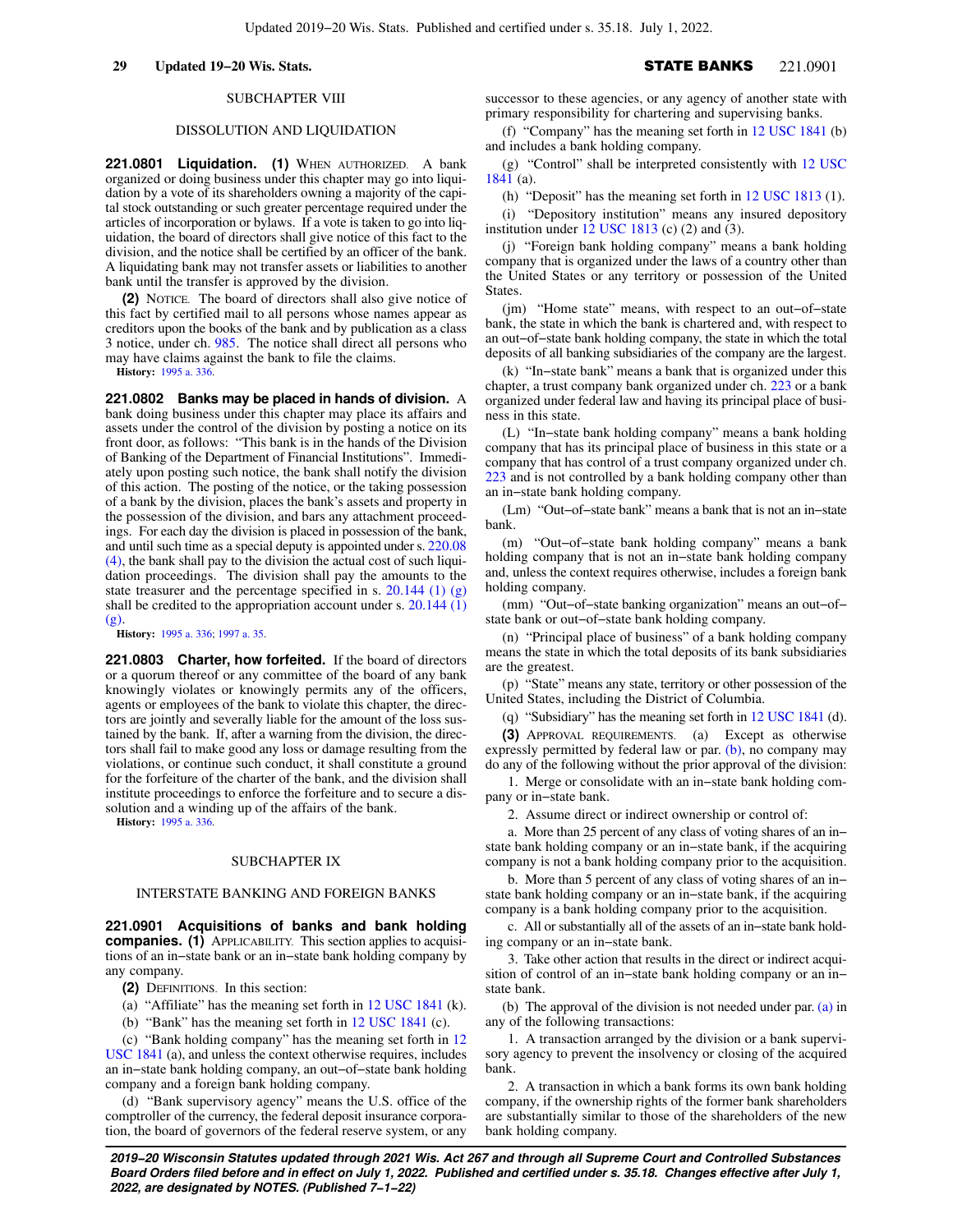## 221.0901 STATE BANKS **Updated 19−20 Wis. Stats. 30**

(c) 1. In a transaction in which the division's approval is not required under par. [\(b\)](https://docs.legis.wisconsin.gov/document/statutes/221.0901(3)(b)), the parties shall give written notice to the division at least 15 days before the effective date of the acquisition, unless a shorter period of notice is required under applicable federal law.

2. In a transaction in which the division's approval is not required because the transaction is expressly permitted under federal law, an out−of−state bank that will result from a merger, consolidation or other transaction involving an in−state bank shall give notice to the division of the proposed merger, consolidation or other transaction no later than the date on which it files an application for the proposed merger, consolidation or other transaction with the federal bank supervisory agency. The notification shall include all of the following:

a. A copy of the application submitted to the federal bank supervisory agency.

b. Evidence that the out−of−state bank has complied with any applicable requirements under subch. [XV of ch. 180](https://docs.legis.wisconsin.gov/document/statutes/subch.%20XV%20of%20ch.%20180).

c. Any filing fee required by the division.

**(4)** REQUIRED APPLICATION. A company that requires the division's approval under sub.  $(3)$  (a) shall do all of the following:

(a) File with the division an application in the form that the division requires.

(b) Pay to the division an application fee determined by the division.

(c) Reimburse the division for all actual costs incurred by the division in making an investigation related to the application under par. [\(a\)](https://docs.legis.wisconsin.gov/document/statutes/221.0901(4)(a)) and in holding any hearing on the application.

(d) Cause to be published a class 3 notice, under ch. [985,](https://docs.legis.wisconsin.gov/document/statutes/ch.%20985) in the form prescribed by the division, in the official state newspaper, of the application under par.  $(a)$  and of the opportunity for a hearing under sub. [\(5\).](https://docs.legis.wisconsin.gov/document/statutes/221.0901(5)) If the application is to acquire an in−state bank, the notice also shall be published in a newspaper of general circulation in the city, village or town where the home office of the in− state bank is located.

(e) File with the division proof of publication of the notice under par. [\(d\),](https://docs.legis.wisconsin.gov/document/statutes/221.0901(4)(d)) upon completion of the publication of the notice.

(f) If the applicant is an out−of−state bank holding company, submit to the division with the application, proof that the applicant has complied with, or is exempt from, the requirements of subch. [XV of ch. 180.](https://docs.legis.wisconsin.gov/document/statutes/subch.%20XV%20of%20ch.%20180)

**(5)** HEARING. (a) Except as provided in par. [\(b\)](https://docs.legis.wisconsin.gov/document/statutes/221.0901(5)(b)), the division shall hold a hearing on the application under sub.  $(4)$   $(a)$  if at least 25 residents of this state petition for a hearing within 30 days after the notice under sub.  $(4)$  (d) or if the division, on its own motion, calls for a hearing within 30 days after the notice under sub. [\(4\) \(d\).](https://docs.legis.wisconsin.gov/document/statutes/221.0901(4)(d)) Except as provided in par.  $(b)$ , the division may not approve any transaction under sub.  $(3)$  (a) until the later of 30 days after the notice under sub. [\(4\) \(d\)](https://docs.legis.wisconsin.gov/document/statutes/221.0901(4)(d)) or 30 days after any hearing required under this paragraph.

(b) Paragraph [\(a\)](https://docs.legis.wisconsin.gov/document/statutes/221.0901(5)(a)) does not apply to a proposed transaction if the division finds that an emergency exists and that the proposed transaction is necessary and appropriate to prevent the probable failure of an in−state bank.

**(6)** STANDARDS FOR DISAPPROVAL. The division may disapprove a transaction under sub.  $(3)$  (a) if the division finds any of the following:

(a) Considering the financial and managerial resources and future prospects of the applicant and of the in−state bank or in− state bank holding company, the transaction would be contrary to the best interests of the shareholders or customers of the in−state bank or in−state bank holding company.

(b) The action would be detrimental to the safety and soundness of the applicant or of the in−state bank or in−state bank holding company, or to the safety and soundness of a subsidiary or affiliate of the applicant, the in−state bank or the in−state bank holding company.

(c) Because the applicant or its executive officers, directors or principal shareholders have not established a record of sound performance, efficient management, financial responsibility and integrity, the action would be contrary to the best interests of the depositors, other customers, creditors or shareholders of the applicant or of the in−state bank or in−state bank holding company or contrary to the best interests of the public.

(d) The applicant has received a rating of "needs to improve record of meeting community credit needs" under [12 USC 2906](https://docs.legis.wisconsin.gov/document/usc/12%20USC%202906) (b) (2) (C) or "substantial noncompliance in meeting community credit needs" under [12 USC 2906](https://docs.legis.wisconsin.gov/document/usc/12%20USC%202906) (b) (2) (D) by the bank supervisory agency.

(f) The applicant has failed to enter into an agreement prepared by the division to comply with the laws and rules of this state regulating consumer credit finance charges and other charges and related disclosure requirements, except to the extent preempted by federal law or regulation.

(g) The applicant fails to meet any other standards established by rule of the division.

**(7)** STATE CONCENTRATION LIMIT. The division may not approve any transaction under sub. [\(3\) \(a\)](https://docs.legis.wisconsin.gov/document/statutes/221.0901(3)(a)) if, upon consummation of the transaction, the applicant would control a greater percentage of the total amount of deposits of insured depository institutions in the state than the percentage specified under [12 USC 1842](https://docs.legis.wisconsin.gov/document/usc/12%20USC%201842) (d)  $(2)$  (B) (ii).

**(8)** AGE REQUIREMENT. (a) Except as provided in pars. [\(b\)](https://docs.legis.wisconsin.gov/document/statutes/221.0901(8)(b)), [\(c\),](https://docs.legis.wisconsin.gov/document/statutes/221.0901(8)(c)) and  $(d)$ , the division may not approve an application under sub.  $(3)$ [\(a\)](https://docs.legis.wisconsin.gov/document/statutes/221.0901(3)(a)), other than an application by an in−state bank holding company or in−state bank, unless the in−state bank to be acquired, or all in− state bank subsidiaries of the in−state bank holding company to be acquired, have as of the proposed date of acquisition been in existence and in continuous operation for at least 5 years.

(b) Except as otherwise provided in this paragraph, the division may approve an application under sub.  $(3)$  (a) for an acquisition of an in−state bank holding company that owns one or more in−state banks that have been in existence for less than 5 years, if the applicant divests itself of those in−state banks within 2 years after the date of acquisition of the in−state bank holding company by the applicant. This paragraph does not apply if the applicant is an in−state bank holding company or in−state bank.

(c) Paragraphs [\(a\)](https://docs.legis.wisconsin.gov/document/statutes/221.0901(8)(a)) and [\(b\)](https://docs.legis.wisconsin.gov/document/statutes/221.0901(8)(b)) do not apply to an in−state bank that is the surviving bank of a merger with an in−state bank that had been in existence and continuous operation for at least 5 years at the time of the merger or would have been in existence and in continuous operation for at least 5 years as of the proposed date of acquisition, if the merger had not taken place.

(d) Paragraph [\(a\)](https://docs.legis.wisconsin.gov/document/statutes/221.0901(8)(a)) does not apply to the merger or acquisition by an out−of−state banking organization of all or substantially all of the assets of an in−state bank, or of an in−state bank holding company that owns one or more in−state banks, if all of the following apply:

1. The laws of the home state of the out−of−state banking organization allow an in−state bank or in−state bank holding company to acquire an out−of−state banking organization in the home state.

2. The division determines under par.  $(e)$  that the laws of the home state of the out−of−state banking organization are reciprocal with respect to mergers and acquisitions.

(e) 1. The division shall periodically publish a list of states that the division has found have laws that are reciprocal for purposes of par. [\(d\) 2.](https://docs.legis.wisconsin.gov/document/statutes/221.0901(8)(d)2.) An out−of−state banking organization with a home state for which the division has made no such determination may request, on a form prescribed by the division, that the division make a determination regarding the home state.

2. The division shall make determinations under subd. [1.](https://docs.legis.wisconsin.gov/document/statutes/221.0901(8)(e)1.) in writing. The division may not determine that the laws of a state are reciprocal under subd. [1.](https://docs.legis.wisconsin.gov/document/statutes/221.0901(8)(e)1.) unless the division finds that the laws of that state allow an in−state bank or in−state bank holding com-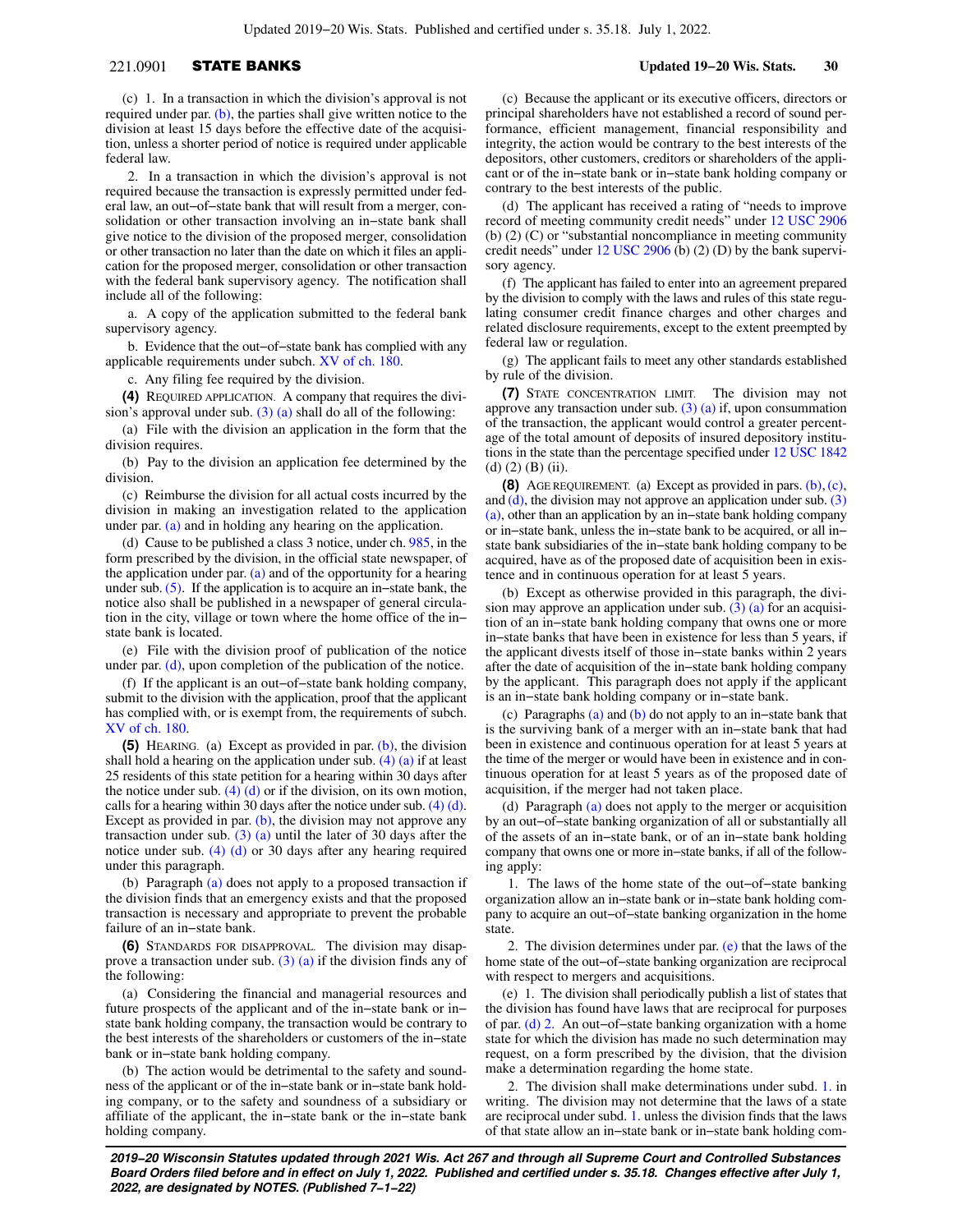pany to merge with or acquire an out−of−state banking organization under terms and conditions that are substantially similar to the terms and conditions under this section. In making such a finding, the division shall consider, at a minimum, whether the laws of that state discriminate in any way against an in−state bank or in−state bank holding company and whether the laws of that state impose regulatory burdens that are substantially more restrictive than the requirements under this section that apply to an out−of−state banking organization seeking to merge or acquire an in−state bank or in−state bank holding company.

**(9)** REPORTS. Each bank holding company that controls an in− state bank or an in−state bank holding company shall submit to the division reports under s. [221.0526.](https://docs.legis.wisconsin.gov/document/statutes/221.0526)

**(10)** PENALTIES. The division may enforce the provisions of this section pursuant to s. [220.04 \(9\).](https://docs.legis.wisconsin.gov/document/statutes/220.04(9))

**History:** [1995 a. 336](https://docs.legis.wisconsin.gov/document/acts/1995/336); [1997 a. 146](https://docs.legis.wisconsin.gov/document/acts/1997/146); [2003 a. 293;](https://docs.legis.wisconsin.gov/document/acts/2003/293) [2005 a. 217](https://docs.legis.wisconsin.gov/document/acts/2005/217).

**Cross−reference:** See also chs. [DFI−Bkg 3,](https://docs.legis.wisconsin.gov/document/administrativecode/ch.%20DFI-Bkg%203) [4,](https://docs.legis.wisconsin.gov/document/administrativecode/ch.%20DFI-Bkg%204) and [19](https://docs.legis.wisconsin.gov/document/administrativecode/ch.%20DFI-Bkg%2019), Wis. adm. code.

### **221.0903 In−state branches maintained by out−of−** state banks. (1) DEFINITIONS. In this section:

(ag) "Bank" has the meaning given in [12 USC 1841](https://docs.legis.wisconsin.gov/document/usc/12%20USC%201841) (c).

(ar) "Bank supervisory agency" means any of the following:

1. An agency of another state with primary responsibility for chartering and supervising banks.

2. The U.S. office of the comptroller of the currency.

3. The Federal Deposit Insurance Corporation.

4. The system of governors of the federal reserve board.

(b) "Home state" means:

1. With respect to a state−chartered bank, the state in which the bank is chartered.

2. With respect to a national bank, the state in which the main office of the bank is located.

3. With respect to a foreign bank, the state determined to be the home state of the foreign bank under [12 USC 3103](https://docs.legis.wisconsin.gov/document/usc/12%20USC%203103) (c).

(c) "In−state branch" means a branch under s. [221.0302](https://docs.legis.wisconsin.gov/document/statutes/221.0302) located in this state.

(d) "Out−of−state bank" means a bank with a home state other than this state.

(dm) "Out−of−state state bank" means a bank chartered under the laws of any state other than this state.

(e) "State bank" means a bank chartered under this chapter.

**(2)** NOTICE AND FILING REQUIREMENTS. Each out−of−state state bank that has an in−state branch shall give the division notice of any merger, consolidation or other transaction that would cause a change of control with respect to the out−of−state state bank or a bank holding company of the out−of−state state bank, such that a filing would be required under [12 USC 1817](https://docs.legis.wisconsin.gov/document/usc/12%20USC%201817) (j) or [12 USC 1841](https://docs.legis.wisconsin.gov/document/usc/12%20USC%201841) to [1850](https://docs.legis.wisconsin.gov/document/usc/12%20USC%201850). The notice required under this subsection shall be provided at least 30 days prior to date that the transaction is to become effective, unless the division determines that a transaction is an emergency transaction.

**(3)** REPORTING REQUIREMENTS. The division may promulgate rules establishing periodic reporting requirements for out−of− state banks maintaining an in−state branch. Any reporting requirements established by rules promulgated under this subsection shall be consistent with all of the following:

(a) Reporting requirements applicable to state banks.

(b) The division's regulatory responsibilities with respect to that out−of−state bank and its in−state branch.

**(4)** EXAMINATIONS. (a) *Examination power of division.* The division may examine an in−state branch maintained by an out− of−state state bank, if the division considers the examination necessary to determine whether the in−state branch is being operated in compliance with the laws of this state and in accordance with safe and sound banking practices. The provisions of ch. [220,](https://docs.legis.wisconsin.gov/document/statutes/ch.%20220) as they apply to examinations of state banks, apply to the examinations of in−state branches of out−of−state banks.

(b) *Contracts for examination services.* The division may enter into contracts with any bank supervisory agency with concurrent jurisdiction over a state bank or an in−state branch of an out−of−state state bank to engage the services of the agency's examiners at a reasonable rate of compensation, or to provide the services of the division's examiners to the agency at a reasonable rate of compensation. Contracts entered into under this paragraph are exempt from ss. [16.70](https://docs.legis.wisconsin.gov/document/statutes/16.70) to [16.752](https://docs.legis.wisconsin.gov/document/statutes/16.752), [16.754](https://docs.legis.wisconsin.gov/document/statutes/16.754) to [16.76](https://docs.legis.wisconsin.gov/document/statutes/16.76), and [16.767](https://docs.legis.wisconsin.gov/document/statutes/16.767) to 16.82

**(5)** ENFORCEMENT. If the division determines that an in−state branch of an out−of−state state bank is being operated in violation of the laws of this state or is being operated in an unsafe or unsound manner, the division may take any enforcement action against the in−state branch that it would be able to take if the in− state branch were a state bank.

**(6)** JOINT EXAMINATION AND ENFORCEMENT ACTIONS. The division may enter into joint examinations and joint enforcement actions with other bank supervisory agencies having concurrent jurisdiction over a state bank with an out−of−state branch, or an in−state branch of an out−of−state state bank. This subsection does not prevent the division from making examinations or taking enforcement actions independently, if the division considers it appropriate to carry out its responsibilities or to ensure compliance with the laws of this state.

**(7)** ASSESSMENTS. The division may promulgate rules establishing assessments for in−state branches of out−of−state state banks.

**History:** [1997 a. 146;](https://docs.legis.wisconsin.gov/document/acts/1997/146) [2005 a. 217](https://docs.legis.wisconsin.gov/document/acts/2005/217), [410](https://docs.legis.wisconsin.gov/document/acts/2005/410).

**221.0904 Out−of−state banks establishing branches. (1)** DEFINITIONS. In this section:

(ac) "Affiliate" has the meaning given in s.  $221.0302$  (1g) (a).

(ag) "Commercial activities" has the meaning given in s. [221.0302 \(1g\) \(c\).](https://docs.legis.wisconsin.gov/document/statutes/221.0302(1g)(c))

(am) "Home state" has the meaning given in s. [221.0903 \(1\)](https://docs.legis.wisconsin.gov/document/statutes/221.0903(1)(b)) [\(b\).](https://docs.legis.wisconsin.gov/document/statutes/221.0903(1)(b))

(b) "Out−of−state bank" means any bank, as defined in [12 USC](https://docs.legis.wisconsin.gov/document/usc/12%20USC%201813) [1813](https://docs.legis.wisconsin.gov/document/usc/12%20USC%201813) (a) (1), with a home state other than this state.

(c) "State bank" has the meaning given in s.  $221.0903$  (1) (e).

**(2)** IN GENERAL. No out−of−state bank may establish a branch in this state unless all of the following apply:

(a) The laws of the home state of the out−of−state bank allow the out−of−state bank to establish a branch in this state.

(b) The division determines under sub.  $(3)$  (b) that the laws of the home state of the out−of−state bank are reciprocal with respect to a state bank establishing a branch in that state.

(c) The out−of−state bank complies with the notice requirements under sub. [\(4\)](https://docs.legis.wisconsin.gov/document/statutes/221.0904(4)).

**(3)** RECIPROCITY. (a) The division shall periodically publish a list of states that the division has found have laws that are reciprocal for purposes of sub. [\(2\) \(b\)](https://docs.legis.wisconsin.gov/document/statutes/221.0904(2)(b)). An out−of−state bank with a home state for which the division has made no such determination may request, on a form prescribed by the division, that the division make a determination regarding the home state.

(b) The division shall make determinations under par. [\(a\)](https://docs.legis.wisconsin.gov/document/statutes/221.0904(3)(a)) in writing. The division may not determine that the laws of a state are reciprocal under par.  $(a)$  unless the division finds that the laws of that state allow a state bank to establish a branch in the state under terms and conditions that are substantially similar to the terms and conditions under this section. In making such a finding, the division shall consider, at a minimum, whether the laws of that state discriminate in any way against a state bank and whether the laws of that state impose regulatory burdens that are substantially more restrictive than the requirements under this section that apply to an out−of−state bank seeking to establish a branch in this state.

**(4)** NOTICE. (a) Except as provided in par. [\(b\),](https://docs.legis.wisconsin.gov/document/statutes/221.0904(4)(b)) an out−of−state bank may not establish a branch in this state without providing prior notice to the division. The division shall promulgate rules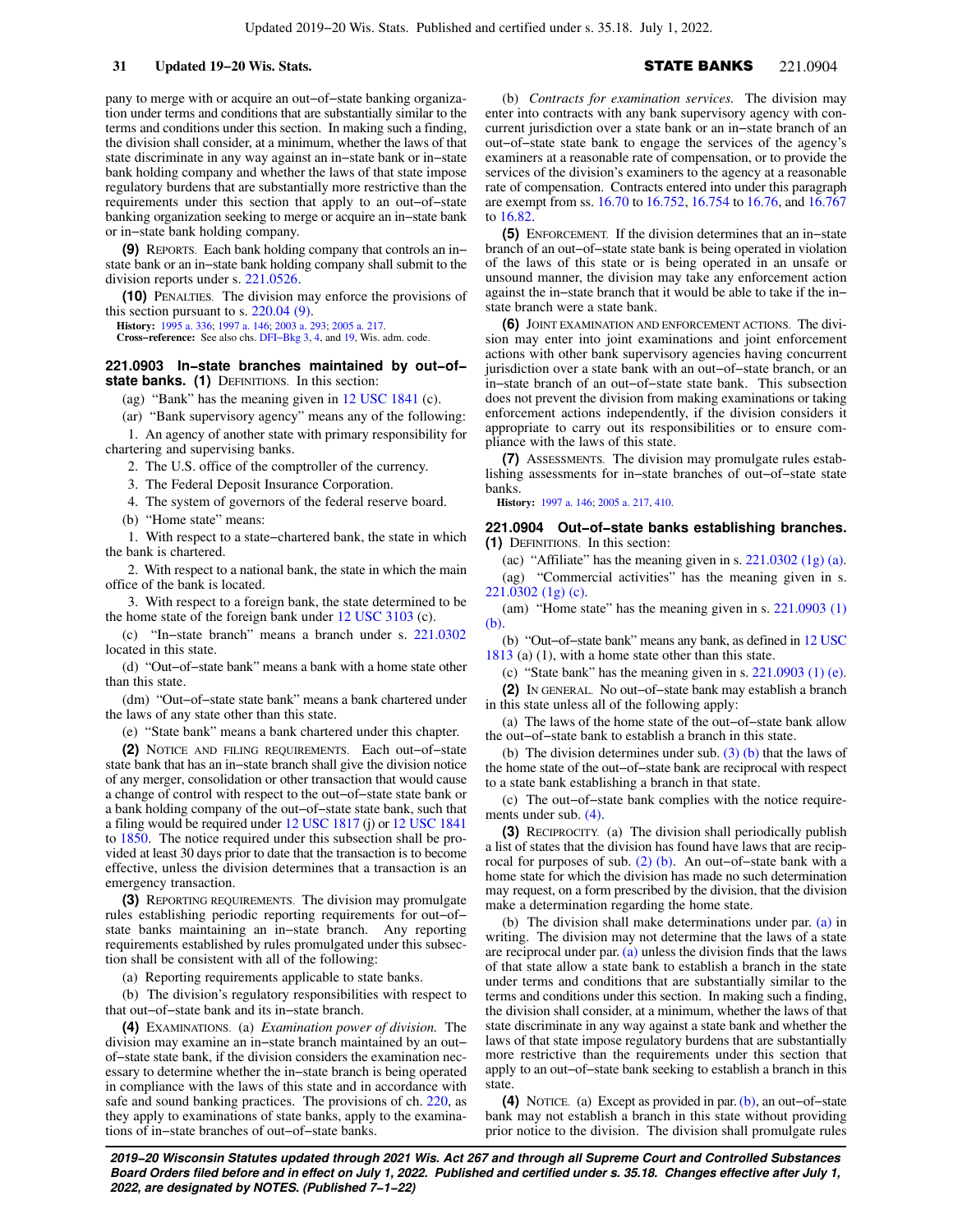## 221.0904 STATE BANKS **Updated 19−20 Wis. Stats. 32**

specifying the requirements and procedures for making such notice. The rules shall allow an out−of−state bank to provide notice by submitting to the division a copy of any notice or application regarding the proposed branch that the out−of−state bank submits to the regulatory authority of its home state or the appropriate federal regulatory authority.

(b) If an out−of−state bank establishes a branch in this state pursuant to this section, the out−of−state bank is not required to provide notice for any subsequent branches established in this state.

**(4m)** LOCATION RESTRICTIONS FOR BRANCHES OF OUT−OF−STATE BANKS. (a) *General.* Except as provided in par. [\(c\),](https://docs.legis.wisconsin.gov/document/statutes/221.0904(4m)(c)) no out−of− state bank may directly or indirectly establish or maintain in this state a branch that is located within a 1.5−mile radius of premises or property owned, leased, or otherwise controlled, directly or indirectly, by an affiliate of the out−of−state bank that engages in commercial activities. No out−of−state bank may circumvent the prohibition in this paragraph by first establishing a branch and then locating, or attempting to influence or facilitate the location of, an office of the out−of−state bank's affiliate engaged in commercial activities within a 1.5−mile radius of the branch location.

(b) *Certification of compliance.* Each out−of−state bank that establishes or maintains a branch in this state shall certify to the division that the location of any such branch complies with par. [\(a\).](https://docs.legis.wisconsin.gov/document/statutes/221.0904(4m)(a))

(c) *Exemptions.* This subsection does not apply to any branch of an out−of−state bank that was approved by the division on or before April 2, 2008.

**(5)** ADDITIONAL BRANCHING AUTHORITY. An out−of−state bank that establishes a branch in this state pursuant to this section may establish additional branches in this state to the same extent as a state bank.

**History:** [2005 a. 217](https://docs.legis.wisconsin.gov/document/acts/2005/217); [2007 a. 112.](https://docs.legis.wisconsin.gov/document/acts/2007/112)

### SUBCHAPTER X

### RECORDS, REPORTS AND LEGAL PROCESS

**221.1001 Stock book.** Every bank shall keep a stock book. The stock book shall be subject to the inspection of officers, directors and shareholders of the bank during the usual hours for transacting business. The stock book shall show the name, residence and number of shares held by each shareholder. A refusal by the officers of such bank to exhibit the stock book to any person rightfully demanding inspection of the book, may be required to forfeit not more than \$50. In all actions, suits and proceedings, the stock book is presumptive evidence of the facts contained in the book. **History:** [1995 a. 336](https://docs.legis.wisconsin.gov/document/acts/1995/336).

**221.1002 Reports. (1)** REPORTING REQUIREMENTS. A bank shall make to the division not less than 2 reports during each calendar year. The reports shall be made at the times required by the division on forms prescribed and furnished by the division. The forms shall conform as nearly as practicable to that required of national banks, including any schedules.

**(2)** ATTESTATION. The reports under sub. [\(1\)](https://docs.legis.wisconsin.gov/document/statutes/221.1002(1)) shall be signed and verified by the oath or affirmation of one of the officers of the bank, and shall be attested by at least 2 of the directors. If by reason of absence or other inability it is impracticable to obtain the signature of 2 directors, the report shall specify the reason why it is impracticable and the attestation by the director so absent or under disability is not required.

**(3)** RESOURCES AND LIABILITIES. The report under sub. [\(1\)](https://docs.legis.wisconsin.gov/document/statutes/221.1002(1)) shall exhibit in detail and under the proper headings, the resources and liabilities of the bank at the close of the business of any past day specified by the division. The bank shall transmit the report to the division within 30 days after the receipt of request for the report from the division.

**(4)** LIST OF SHAREHOLDERS. When requested by the division, any bank shall report to the division a list of its shareholders, their residences, and the amount of stock held by each. The shareholder list shall be signed and verified by the oath or affirmation of one of the officers of the bank.

**(5)** SPECIAL REPORTS. The division may require special reports from a bank, if the division determines that the reports are necessary to inform the division fully of the bank's condition. **History:** [1995 a. 336.](https://docs.legis.wisconsin.gov/document/acts/1995/336)

**221.1003 Forfeiture.** A bank failing to make and transmit to the division a report or proof of publication required under this chapter may be required to forfeit to the division not more than \$100 for each day after the report or proof of publication was required. If a bank fails or refuses to pay the forfeiture under this section, the division may institute proceedings for the recovery of the forfeiture.

**History:** [1995 a. 336.](https://docs.legis.wisconsin.gov/document/acts/1995/336)

**221.1004 False statements. (1)** PROHIBITION. An officer, director or employee of a bank may not do any of the following:

(a) Willfully and knowingly subscribe to or make, or cause to be made, any false statement or false entry in the books of the bank.

(b) Knowingly subscribe to or exhibit false papers with the intent to deceive any person authorized to examine the affairs of the bank.

(c) Knowingly make, state, or publish any false report or statement of the bank.

**(2)** PENALTIES. Any person who violates sub. [\(1\)](https://docs.legis.wisconsin.gov/document/statutes/221.1004(1)) is guilty of a Class F felony.

**History:** [1995 a. 336;](https://docs.legis.wisconsin.gov/document/acts/1995/336) [1997 a. 283](https://docs.legis.wisconsin.gov/document/acts/1997/283); [2001 a. 109.](https://docs.legis.wisconsin.gov/document/acts/2001/109)

**221.1005 Refusal to permit inspection.** If an officer in charge of a bank refuses to submit the books, papers and concerns of the bank to the inspection of the division, or refuses to be examined under oath touching the concerns of the bank, the division may inform the attorney general. The department of justice shall then institute an action to procure a judgment dissolving the bank. In order to carry out this section, the division may commence and maintain in the division's name any action necessary or proper to enforce this section.

**History:** [1995 a. 336.](https://docs.legis.wisconsin.gov/document/acts/1995/336)

**221.1006 Fees for certified copies.** If a certified copy of a record filed in the division is lawfully required to be furnished by the division, the division may assess a reasonable fee as determined by the banking institutions review board. These fees shall be deposited in the general fund.

**History:** [1995 a. 336;](https://docs.legis.wisconsin.gov/document/acts/1995/336) [2019 a. 65.](https://docs.legis.wisconsin.gov/document/acts/2019/65)

**221.1007 Legal process; how served.** Legal process against a bank may be served upon the bank in the manner provided by law for service on other corporations organized under the laws of this state.

**History:** [1995 a. 336.](https://docs.legis.wisconsin.gov/document/acts/1995/336)

**221.1008 Record search.** A bank is entitled to reimbursement for expenses and costs incurred in searching for, reproducing and transporting books, papers, records and other data required to be produced by legal process, unless otherwise prohibited by law from collecting these expenses and costs or unless the person seeking the production is a government unit, as defined in s. [108.02 \(17\)](https://docs.legis.wisconsin.gov/document/statutes/108.02(17)). The expenses and costs shall be paid by persons seeking such production. If a bank is entitled to reimbursement under this section, a bank may not be required to produce books, papers, records and other data in response to legal process unless the expenses and costs, identified in an itemized invoice to be provided by the bank, are paid or unless payment is tendered to the bank in cash or by certified check or draft. **History:** [1995 a. 336.](https://docs.legis.wisconsin.gov/document/acts/1995/336)